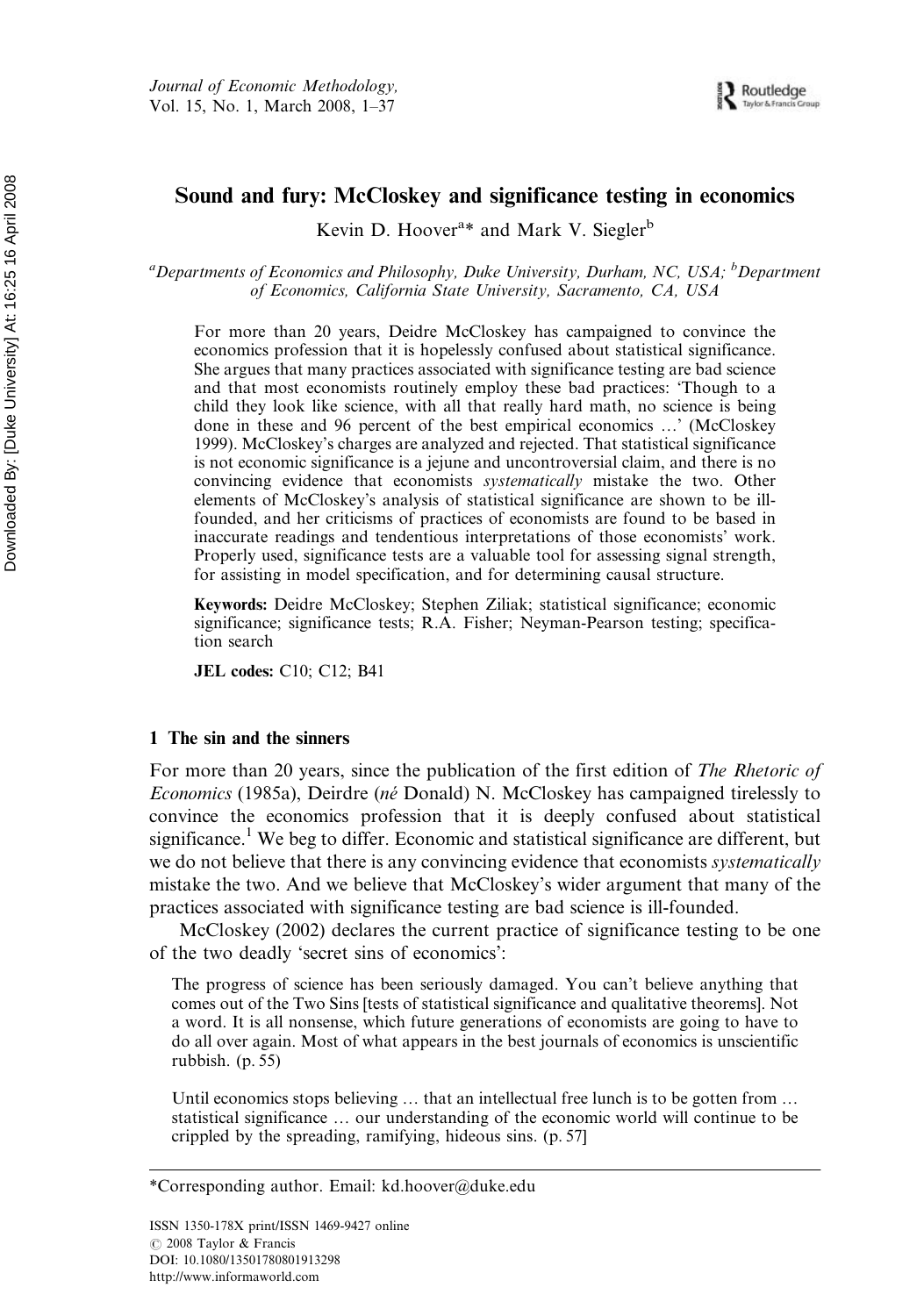As well as contributing to a debate internal to the profession, McCloskey engaged a wider audience. She has decried the sins of economics in the pages of Scientific American (McCloskey 1995a,b) and in a contribution to a series of tracts aimed at 'anthropology … other academic disciplines, the arts, and the contemporary world' (McCloskey 2002, endpaper). Her attacks on applied economists have been widely reported inter alia in the Economist (2004).

In perhaps the most influential of McCloskey's many tracts, she and her coauthor characterize the main point as 'a difference can be permanent … without being ''significant'' in other senses … [a]nd … significant for science or policy and yet be insignificant statistically …' (McCloskey and Ziliak 1996, p. 97). To avoid any misapprehension, let us declare at the outset that we accept the main point without qualification: a parameter or other estimated quantity may be statistically significant and, yet, economically unimportant or it may be economically important and statistically insignificant. Our point is the simple one that, while the economic significance of the coefficient does not depend on the statistical significance, our certainty about the accuracy of the measurement surely does.

But McCloskey's charges go further. On the one hand, she charges that significance testing is mired in sin: many practices associated with significance testing are bad science. On the other hand, she charges that economists are, by and large, sinners – not only mistaking statistical significance for economic significance, but routinely committing the full range of sins associated with significance testing. The observation that statistical significance is not economic significance is jejune and uncontroversial. We have been unable to locate anywhere in McCloskey's voluminous writings on this point a citation to even a single economist who defends the contrary notion that statistical significance demonstrates economic importance.

We do not doubt that there are instances in which both students and professional economists have failed to distinguish between statistical and economic significance. The important questions are: How frequently do economists make this error? And do they make it out of negligence or through misapprehension? To demonstrate that the practices of applied economists betray a deep confusion about statistical significance, McCloskey and Ziliak rely on two surveys of empirical articles from the American Economic Review – one for the 1980s (McCloskey and Ziliak 1996) and one for the 1990s (Ziliak and McCloskey 2004a). For each survey, they read the articles and score them on 19 questions (see Table 1), where 'yes' represents good practice and 'no' bad practice. Contrary to their claims, we find no evidence to support their assertion that this problem is widespread and getting worse. McCloskey and Ziliak's criticisms of the practices of economists are found to be based in inaccurate readings and tendentious interpretations of their work. Their claim that mistaking statistical for economic significance is commonplace is used to add buoyancy to an otherwise unsustainable bill of particulars supporting the charge that econometrics as practiced is bad science.

McCloskey's bill consists of three principal methodological charges against significance testing. First, as the title of Ziliak and McCloskey (2004a) puts it, 'size matters.' A coefficient that is estimated to have economically large size, even if it is statistically insignificant, cannot properly be neglected.

Second, McCloskey adopts a Neyman-Pearson statistical framework without qualification. Applied economists, she argues, are failures as scientists since they do not specify precisely the hypotheses that they regard as alternative to their null hypothesis and because they do not specify a loss function: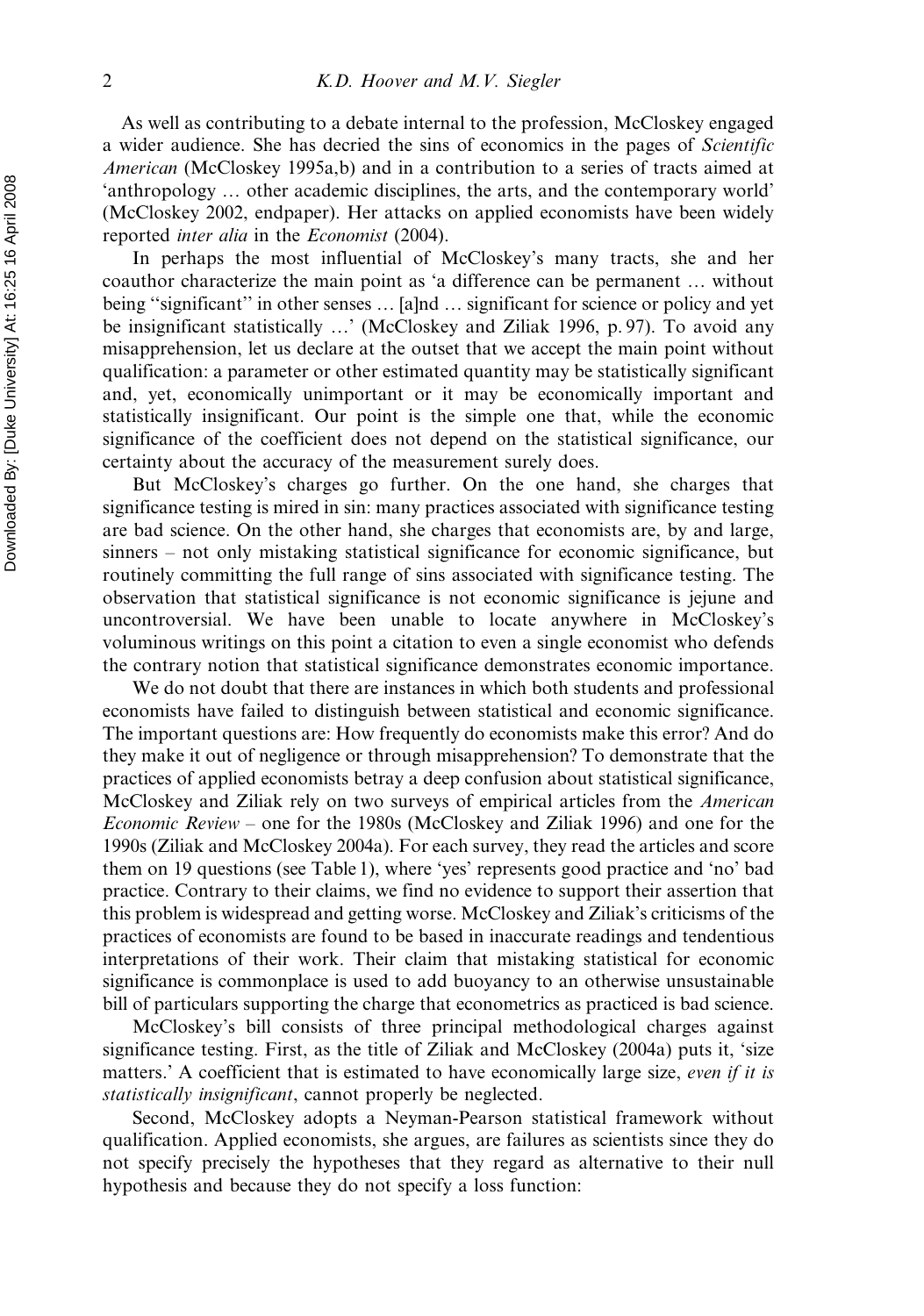- 1. Does the paper use a small number of observations, such that statistically significant differences are not found at the conventional levels merely by choosing a large number of observations. (Use a small number of observations, such that statistically significant differences are not found merely by choosing a very large sample?)
- 2. Are units and descriptive statistics for all regressions included? (Report descriptive statistics for regression variables?)
- 3. Are coefficients reported in elasticity form, or in some interpretable form relevant to the problem at hand and consistent with economic theory, so that readers can discern the economic impact of regressors? (Report coefficients in elasticities, or in some other useful form that addresses the question of 'how large is large'?)
- 4. Are proper nulls specified? (Test the null hypotheses that the authors said were the ones of interest?)
- 5. Are coefficients carefully interpreted? (Carefully interpret the theoretical meaning of the coefficients? For example, does it pay attention to the details of the units of measurement, and to the limitations of the data?)
- 6. Does the paper eschew reporting all t- or F-statistics or standard errors, regardless of whether a significance test is appropriate? (*Eschew reporting all standard errors, t-, p-, and F- statistics, when such* information is irrelevant?)
- 7. Is statistical significance at the first use, commonly the scientific crescendo of the paper, the only criterion of 'importance'? (At its first use, consider statistical significance to be one among other criteria of importance?)
- 8. Does the paper mention the power of the tests? (Consider the power of the test?)
- 9. If the paper mentions power, does it do anything about it? (Examine the power function?)
- 10. Does the paper eschew 'asterisk econometrics,' that is ranking the coefficients according to the absolute size of t-statistics. (Eschew 'asterisk econometrics,' the ranking of coefficients according to the absolute value of the test statistic?)
- 11. Does the paper eschew 'sign econometrics,' that is, remarking on the sign but not the size of the coefficients? (Eschew 'sign econometrics,' remarking on the sign but not the size of the coefficient?)
- 12. Does the paper discuss the size of the coefficients? (Discuss the size of the coefficients?)
- 13. Does the paper discuss the scientific conversation within which a coefficient would be judged 'large' or 'small'? (Discuss the scientific conversation within which a coefficient would be judged large or small?)
- 14. Does the paper avoid choosing variables for inclusion solely on the basis of statistical significance? (Avoid choosing variables for inclusion solely on the basis of statistical significance?)
- 15. After the crescendo, does the paper avoid using statistical significance as the criterion of importance? (Use other criteria of importance besides statistical significance after the crescendo?)
- 16. Is statistical significance decisive, the conversation stopper, conveying the sense of ending? (Consider more than statistical significance decisive in an empirical argument?)
- 17. Does the paper ever use a simulation (as against a use of the regression as an input into further argument) to determine whether the coefficients are reasonable? (Do a simulation to determine whether the coefficients are reasonable?)
- 18. In the 'conclusions' and 'implications' sections, is statistical significance kept separate from economic policy, and scientific significance? (In the conclusions, distinguish between statistical and economic significance?)
- 19. Does the paper avoid using the word 'significance' in ambiguous ways, meaning 'statistically significant' in one sentence and 'large enough to matter for policy or science' in another? (*Avoid using* the word 'significance' in ambiguous ways?)

Notes: The questions in upright font are verbatim quotations from McCloskey and Ziliak's (1996, pp. 101– 104) description of their survey instrument. The parenthetical questions in italic font are their capsule summaries from Table 1 (p. 105). Ziliak and McCloskey (2004a, Table 1, p. 529) refer only to the capsule summaries with inconsequential differences in wording from the earlier survey.

No test of significance that does not examine the loss function is useful as science … Thus unit root tests that rely on statistical significance are not science. Neither are tests of the efficiency of financial markets that rely on statistical instead of financial significance. Though to a child they look like science, with all that really hard math, no science is being done in these and 96 percent of the best empirical economics … (McCloskey 1999, p. 361).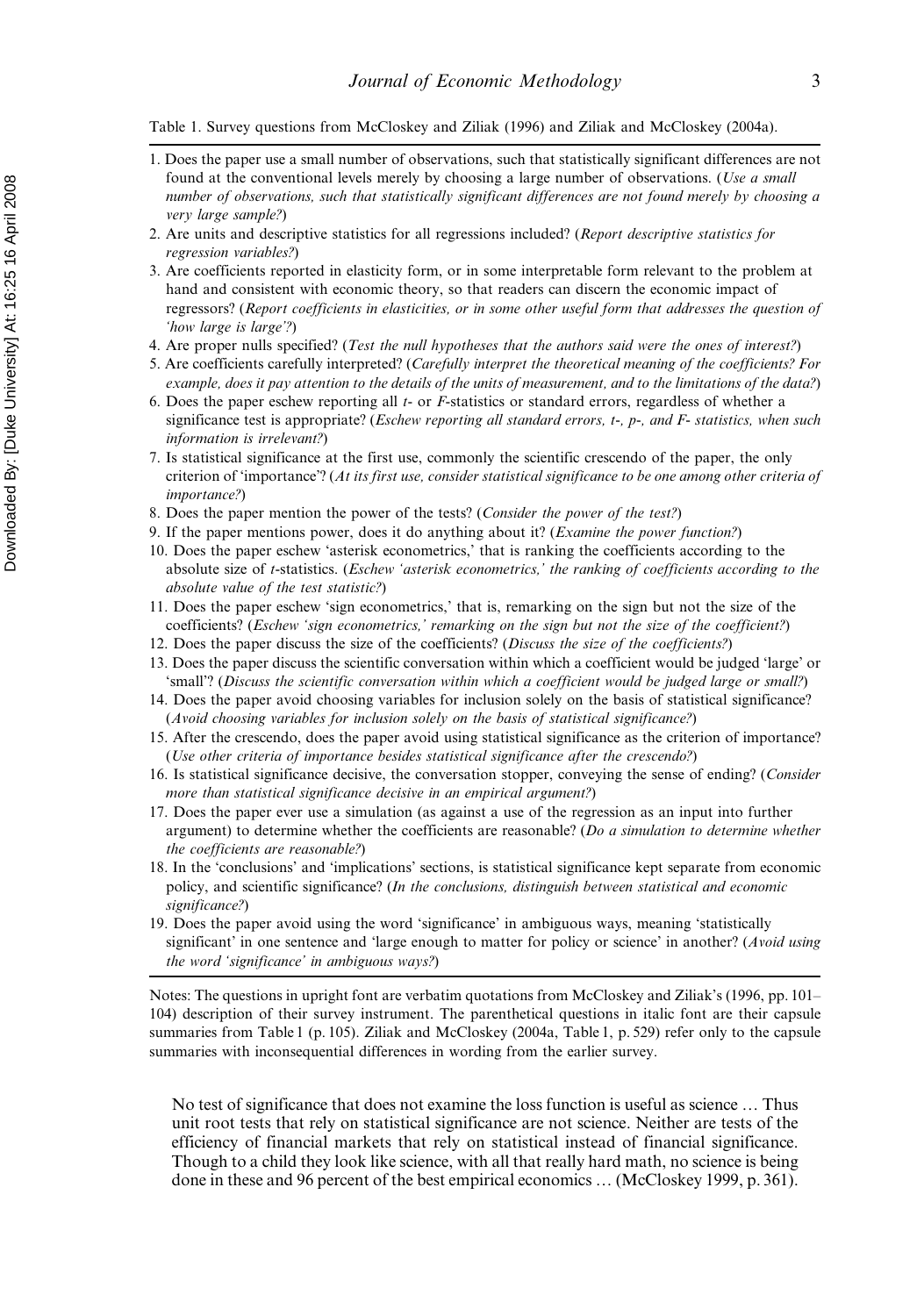It is not just that economists do not examine loss functions, McCloskey charges that they generally ignore type II error and the power of tests. Furthermore, the fixation on 5% (or other conventional test sizes) is a sign of not taking the tradeoff between size and power seriously.

Third, McCloskey argues that even the Neyman-Pearson framework has only a limited application in economics. It is, she believes, appropriate only when 'sampling error is the scientific issue (which it is commonly not …)' (McCloskey 1999, p. 361). In general, she leaves the strong impression that tests of statistical significance have next to no place in economics for a variety of reasons. Tests are appropriate only when the data are a proper sample and not when they constitute the whole population. Yet, in most cases, especially when time series are involved, McCloskey maintains that the economist deals with a population or, worse, a sample of convenience (McCloskey 1985a, pp. 161, 167; 1985b, p. 203; McCloskey and Ziliak 1996, p. 112).

In using significance tests in spite of their methodological flaws, McCloskey believes that economics has compromised its scientific stature. McCloskey argues that, because of its use of significance tests, economics has become, to use Richard P. Feynman's (1985, pp. 308–317) analogy, a 'cargo cult science.' Anthropologists are said to have observed after World War II that certain Pacific islanders built straw radio huts and other replicas of military facilities in the hope that, by mimicking the forms of military activity, the aircraft would return with food, drink, and other modern goods as they had during the war. McCloskey (2002, pp. 55–56) means to echo Feynman's criticism of pseudo-sciences, implying that in using significance tests economists mimic the outward forms, rather than the substance, of science: real sciences do not use significance testing.

We reiterate that we accept that statistical significance is not economic significance. No doubt there are cases of people mistaking one for the other. Yet, the evidence that this mistake is widespread and systematic is very weak. In the following sections, we refute McCloskey's principal arguments. In section 2, we demonstrate that the design of McCloskey and Ziliak's surveys of the practices of economists is deeply flawed. We show further that McCloskey and Ziliak's analysis of particular papers misrepresents them so thoroughly that it undermines all confidence in the surveys themselves. We then turn to McCloskey's broader case against statistical significance. In section 3, we begin with a brief review of the rationale for significance testing, and then go on to consider and reject her methodological case against tests of statistical significance. In section 4, we show that most physical and life sciences – including physics – do in fact widely use tests of statistical significance. Significance tests, properly used, are a tool for the assessment of signal strength and not measures of substantive significance. By and large, economists use them this way.

### 2 Are economists confused about statistical significance?

#### 2.1 The design and implementation of the two surveys

Are economists confused or negligent with respect to statistical significance in their practice? McCloskey and Ziliak address this question with their two surveys of papers in the American Economic Review in the 1980s and the 1990s, in which they read the articles, asking of each one the questions in Table  $1<sup>2</sup>$  Of the 1980s survey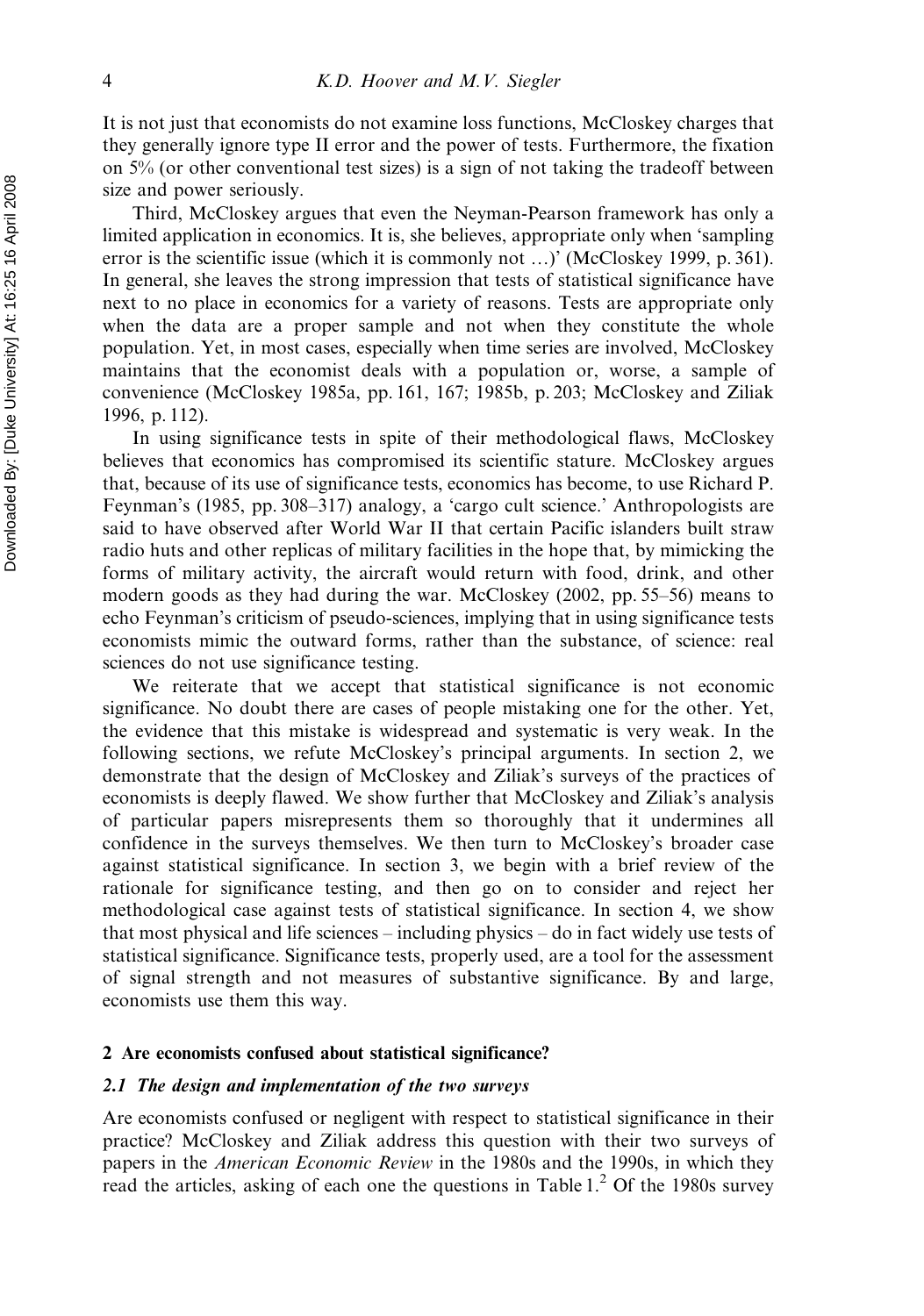they say: 'We take the full-length papers published in the American Economic Review as an unbiased selection of best practice … We read all the 182 papers in the 1980s that used regression analysis' (McCloskey and Ziliak 1996, p. 101, emphasis added). They indicate that the 1990s survey applies the same criterion, but also say that they survey 'the 137 papers using a test of statistical significance' (Ziliak and McCloskey 2004a, pp. 527, 528, emphasis added).

In fact, their surveys do not cover all the papers indicated. Our own examination of the full-length articles in the American Economic Review shows that McCloskey and Ziliak omitted 20% of the potentially eligible papers: 15 papers in the 1980s and 56 papers in the 1990s meeting both criteria (regression analysis and tests of statistical significance); five papers in the 1980s and five in the 1990s that used statistical significance without regression analysis; and one paper (in the 1990s) that used regression analysis but not statistical significance.<sup>3</sup>

McCloskey and Ziliak's survey instrument is shown in Table 1. Its 19 questions are a hodge-podge, addressing questions far broader than the original, narrow one: do economists mistake economic and statistical significance? Although a case might be made for some of the broader practices surveyed contributing to the primary mistake of confusing economic and statistical significance, the connection is often tangential.

McCloskey and Ziliak report the results of the survey of the 1980s as percentages of 'yes' to each question, based on their readings of the papers. But the 1990s survey is more ambitious. Each author is scored by the number of affirmative answers to the survey questions, and authors grouped into ranges from best to worst practice (Ziliak and McCloskey 2004a, Table 4).<sup>4</sup> Scoring in itself implies that McCloskey and Ziliak believe that it makes sense to compare performance across authors, and Ziliak and McCloskey (2004a) do not flinch from intertemporal comparisons as well: 'significance testing is getting worse' (pp. 527, 529). Such comparisons immediately raise methodological questions.

What is the metric on which authors are compared? Even to add up a score is to imply that each question bears an equal weight. Yet, the questions themselves reflect a hodge-podge of practices: some indicate truly good practices (e.g. questions 4, 13, 19), although not ones that can be judged without interpretation; others reflect personal preferences that may be desirable but do not have any logically necessary connection to the confusion of economic and statistical significance (e.g. questions 2, 3, 5); others describe practices that are desirable in some contexts but not others (e.g. questions 6, 8, 10, 11, 17); while others – depending on how they are interpreted in practice – may not reflect good practice at all (e.g. questions 1, discussed in section 3.2 below, and 14, discussed in section 3.5 below). In any case, they cannot be reasonably equally weighted.

And some questions are redundant, which permits double counting and, therefore, unequal weighting of an arbitrary kind. To ask whether an author confuses economic and statistical significance at the 'crescendo' of the article (question 7), after the 'crescendo' (question 15), and in the conclusion (question 18) is akin to asking whether he makes the error on p. 1, p. 2, p. 3  $\ldots$  p. *n* and then treating each as an independent error, turning one mistake into several. The error may be a particularly important one, but the implicit weighting method bears no stable relation to its importance.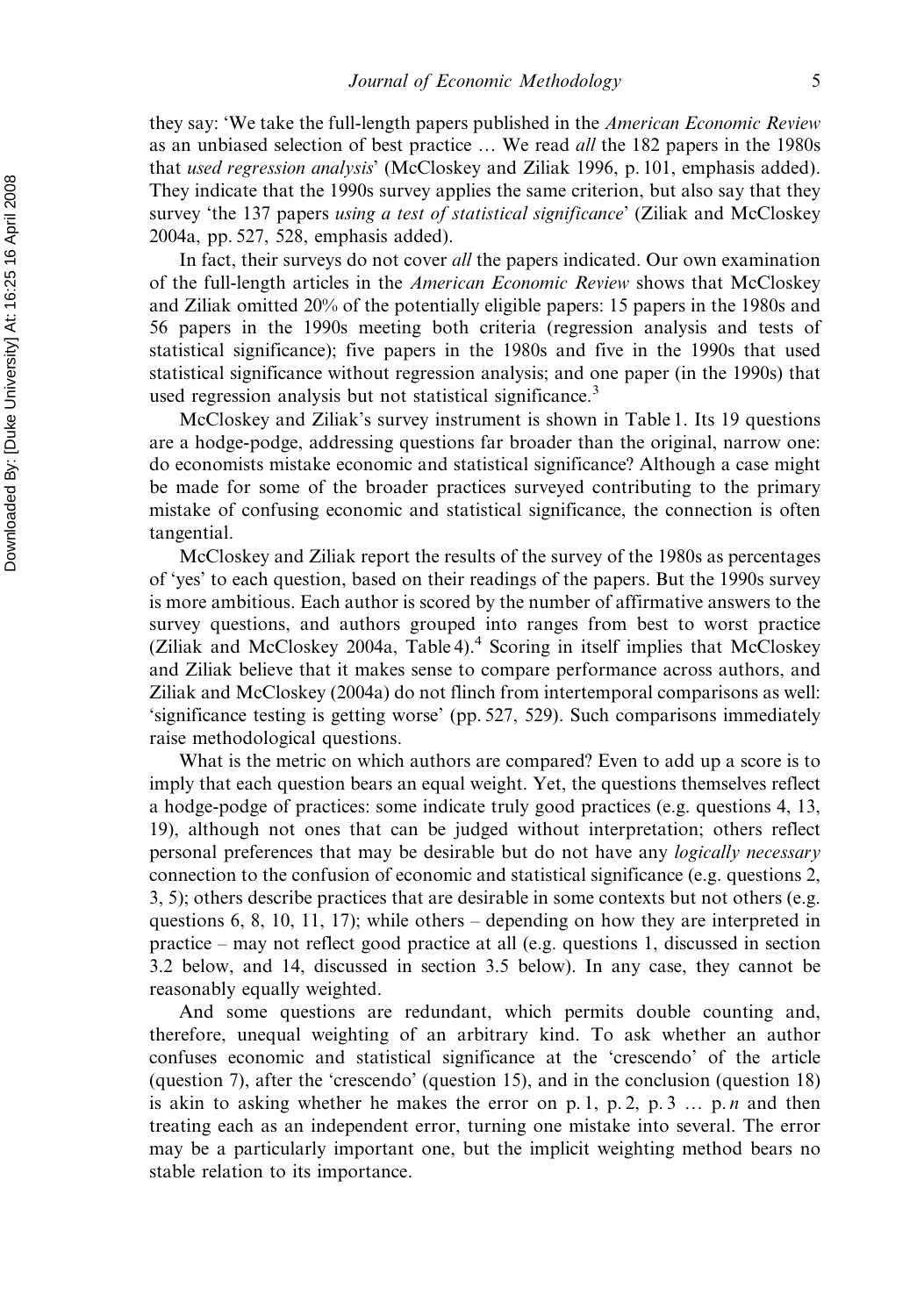McCloskey and Ziliak conclude from their surveys not just that the authors of the articles in the American Economic Review, but that the 'supermajority of economists' (McCloskey and Ziliak 2004b, p. 668) misunderstand the difference between statistical and economic significance (cf. McCloskey 1999, p. 361; 2002, p. 52; McCloskey and Ziliak 1996, p. 111; Ziliak and McCloskey 2004a, p. 530). And they believe that the problem is getting worse. Given McCloskey's objections to 'samples of convenience' and skepticism about hypothetical populations, such comparisons and extrapolations are illegitimate by McCloskey's own lights (see section 3.4 below). If tests of statistical significance cannot be applied to nineteenthcentury data on purchasing power parity, because the nineteenth century comprises the whole population, while the twentieth century comprises a different population, then meaningful comparisons between the practices of economists in the 1980s and 1990s are equally out of court. The point does not hinge on statistical significance itself, but on whether two groups of data can be situated as parts of larger populations – ones that may have as yet unobserved members. McCloskey denies the validity of the comparison abstractly, and yet in practice she contradicts her professions and draws inferences from the comparison. It would be hard to resist drawing inferences despite self-contradiction, since the point is supposed to be about a mechanism – the underlying behavior of the economics profession. And with respect to a mechanism, the raw facts are merely evidence, not an end in themselves.

If such comparisons are legitimate, then questions arise: is an increase in the number of authors assigned 'no' for question 16 from 70% in the 1980s to 82% in the 1990s a genuine increase in the underlying probabilities of committing an error or simply random variation attributable to unstable and uncontrollable factors? This is, of course, exactly the sort of question that motivated Edgeworth and others to develop tests of statistical significance in the first place (see section 3.1 below).

The questions in the two surveys for the most part involve a subjective element. What is the 'crescendo' of an article (question 15)? What constitutes a 'conversation stopper' (question 16)? What is a 'proper' null (question 4)? When are coefficients interpreted 'carefully' (question 5)? Subjectivity alone does not rule out scientific or reproducible procedures. Psychologists and sociologists have considered the problem of how to 'objectify' subjective observations of, for example, conversations between husbands and wives. (Von Eye and Mun (2004) provide a methodological discussion for psychologists.) Generally, these procedures require a period of training and a calibration between different observers or for the same observer operating at different times. Clearly, consistency in reading and scoring different articles would be critical in any such survey – especially if the data from a later survey are to be compared sensibly to those of an earlier one.

The group of questions that deal directly with the confusion of economic with statistical significance is particularly problematic. Is an author scored as making an error if, in the same sentence (or paragraph) that he indicates statistical significance, he does not also refer to economic significance? Is he automatically scored as making an error if he omits the adjectives 'statistical' or 'economic' in front of 'significance'? The only way to answer such questions would be to know what protocols McCloskey and Ziliak followed in scoring the papers. And the best way to know such protocols would be to have the records of the mapping that indicate precisely which passages in the text warrant particular judgments with respect to each question.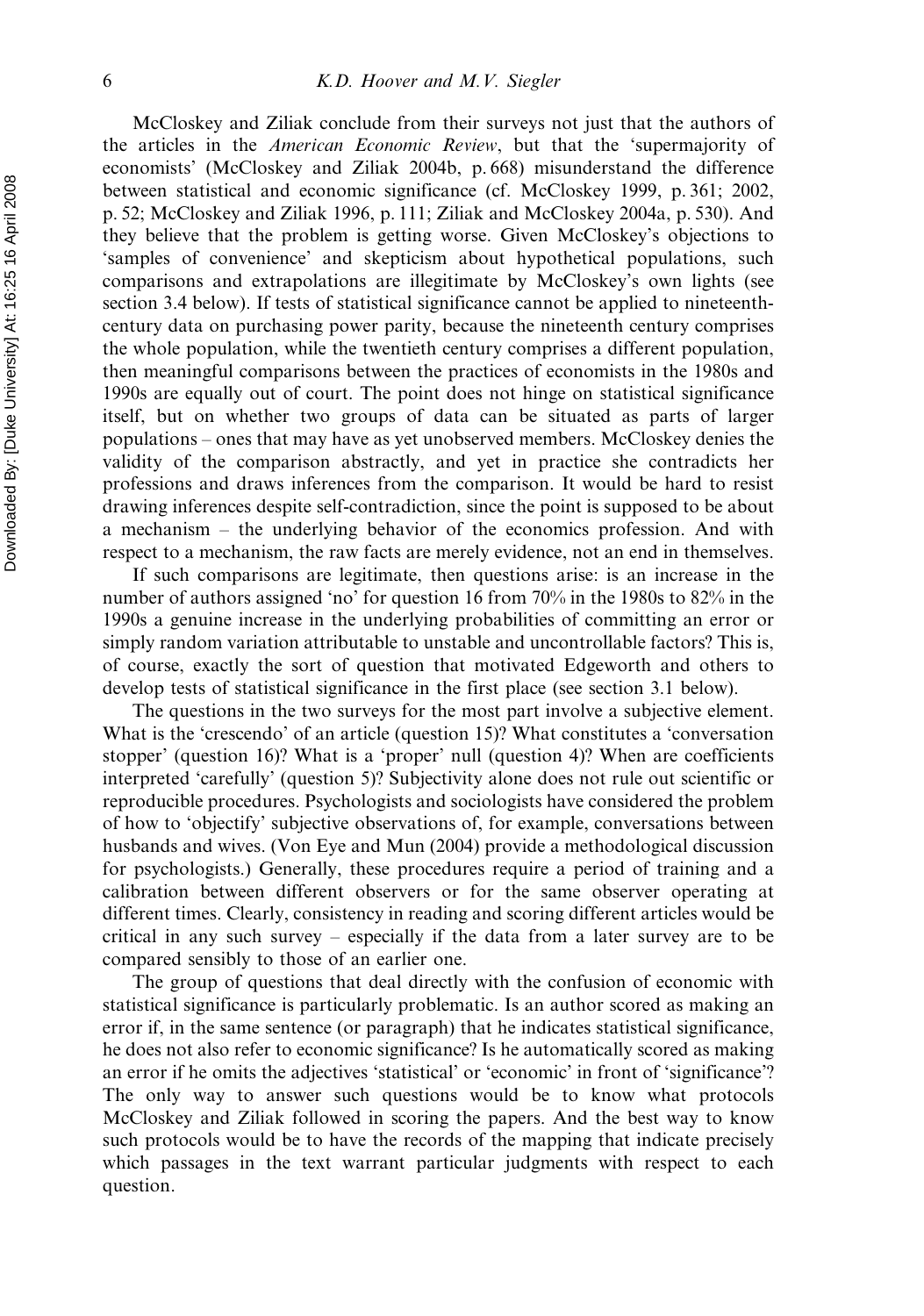Unfortunately, Ziliak has informed us that such records do not exist. And McCloskey and Ziliak declined our requests to reconstruct these mappings retrospectively for a random selection of the articles (email McCloskey to Hoover, February 11, 2005). Absent such information, including any description of procedures for calibrating and maintaining consistency of scoring between the two surveys, we cannot assess the quality of the scoring or the comparability between the surveys.

McCloskey's reason for not sharing the mappings appears to be, first, that they are utterly transparent and, second, that the relevant information is contained in the scores themselves:

Think of astronomers disagreeing. We have supplied you with the photographic plates with which we arrived at our conclusions [i.e. the question-by-question scores for the 1990 survey] ... The stars [i.e., the articles in the *American Economic Review*] are still there, too, for you to observe independently. (Email McCloskey to Hoover, February 19, 2005)

It is surprising that anyone who thinks much about rhetoric and who should be sensitive to the wiles of language, could believe that the interpretation of texts, even of economics texts, is mechanical and not subject to variations in judgment and perspective that would require regulation and calibration to be consistent across different observers and that would remain debatable in all cases.

Take, for example, the apparently straightforward question 8: 'Does the paper mention the power of the tests?' But is it enough that the word 'power' appear? Presumably, only if it refers to statistics. But what about variants such as 'forecasting power' that usually do not refer directly to statistical tests, but are closely allied to them, such that they could be recast as references to type II error? What about circumlocutions that address the issues of type II error without actually mentioning it or power directly? These are questions of interpretation that are best revealed from the detailed mappings and that are not revealed at all from the scores.

The necessity of interpretation shows that the analogy with astronomy is utterly false. The scores are the equivalent of an astronomer making rather refined calculations taking photographic plates of the stars as the raw data. These plates, naturally, require interpretation. The astronomer then publishes the calculations in a table, reaching a conclusion important for astronomy. Another astronomer, who wants to understand more fully the published results, asks the first astronomer to see the plates. To which the first astronomer replies, 'Why, I have shown you my tables of data – they are in the published paper – and the heavens themselves are in full view. What more could you need?' But, of course, that misses the point. The plates, not the heavens, are the astronomer's data. And while there could be interest in another astronomer doing it all from scratch, there is a perfectly reasonable scientific interest, and a much honored scientific tradition, in seeing the data that were actually generated – that is, the plates (analogously, the mappings from texts to scores) themselves.

### 2.2 Case studies

The substantive difficulties of interpretation can be made more vivid through indepth case studies. We have examined every article that McCloskey and Ziliak (1996) and Ziliak and McCloskey (2004a) discuss individually in the body of their texts, as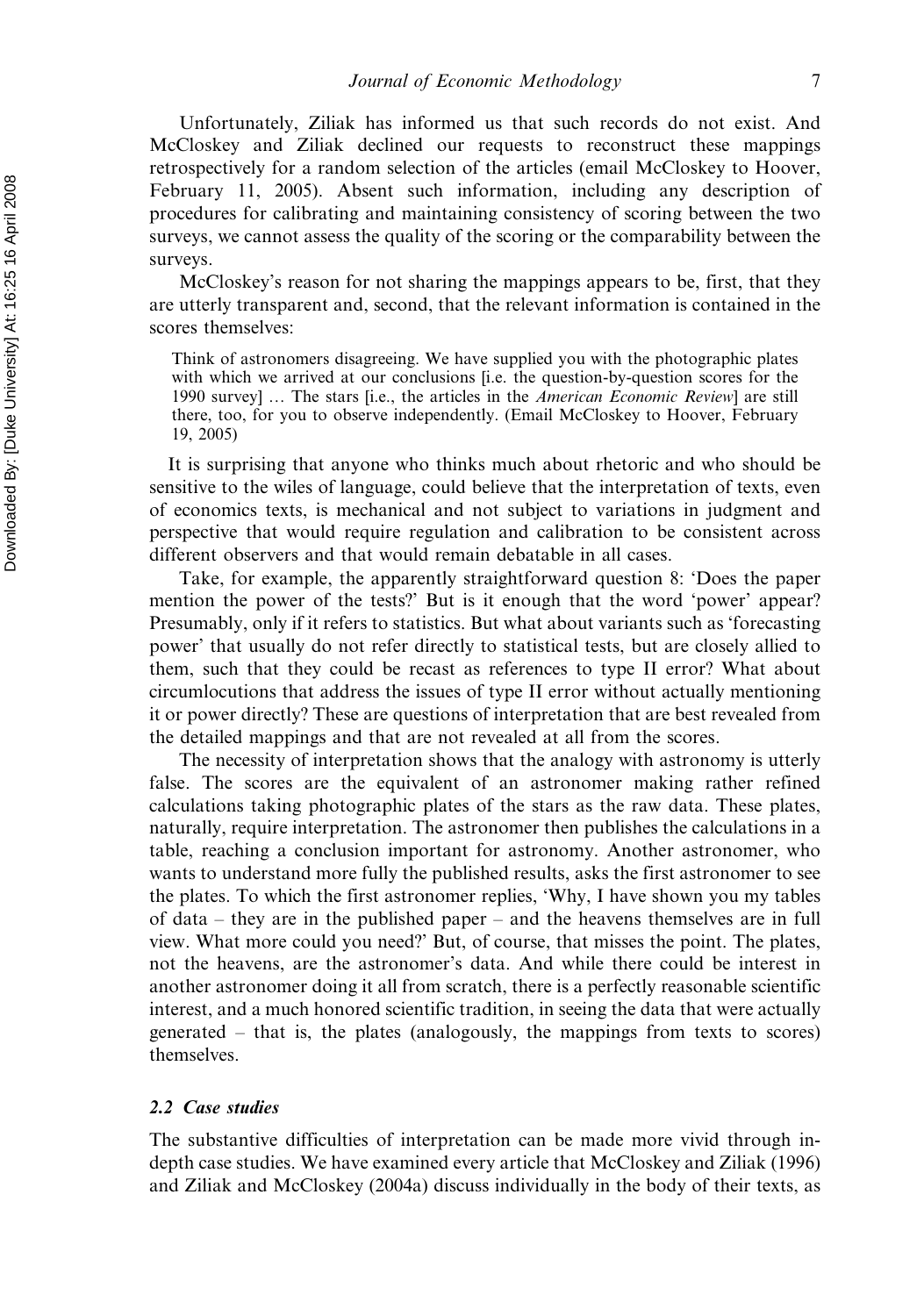opposed to ones that are merely scored for their surveys. In the interests of space we comment on five – two from the survey of the 1980s and three from the 1990s. We focus on the main issue: does the author confuse statistical and economic significance? Our choices are not random; they reflect articles that we believe illustrate clearly the flaws in McCloskey and Ziliak's analysis. But neither are they intentionally biased. McCloskey and Ziliak single out each one for special criticism, and each one scores low in their surveys.<sup>5</sup> Our approach is holistic in the sense that we concentrate on what a reasonable reader would take away from the paper at the end of the day and not, for example, on whether or not the adjectives 'statistical' and 'economic' qualify 'significance' in particular instances.

## Darby (1984): 'The U.S. Productivity Slowdown: A Case of Statistical Myopia' Of Michael Darby's article, McCloskey and Ziliak (1996, p. 104) write:

The misuse in Michael Darby (1984) is balder [than in Romer and Sachs 1980]: his only argument for a coefficient when he runs a regression is its statistical significance (pp. 311, 315), but on the other hand his findings do not turn on the regression results.

Darby (1984, p. 301) hypothesizes that the sharp slowdown in measured productivity in the 1970s is the result of demographic changes that, when accounted for appropriately, eliminate any secular decline in the growth rate of technical progress. Darby comments on the (statistical) significance of regressors (1984, eq.  $(11)$ ) and performs *F*-tests of various sets of zero restrictions (Table 6, p. 311). This specification exercise suggests his final specification (eq. (12), p. 311). Darby uses statistical significance as a measure of the precision of his estimates (for example, as indicating that 'no direct effect [of oil-price increases on productivity] is directly detectable' (p. 311), but nowhere does he confuse the measures of statistical significance with the economic meaning of the equation. For example, immediately following Equation (12) he considers

the implications of this equation for the level of productivity in the year 1973. The average value of  $CD_t$  [a price-control variable] in 1973 is 0.7857 which ... implies that the logarithm of labor productivity in 1973 was overstated by 0.0369. This means that the 1965–73 growth rates of private labor productivity are *overstated* by  $3.69/8 = 0.46$ percent per annum and correspondingly that the 1973–79 growth rates are understated by  $3.69/6 = 0.61$  per annum ... applying this adjustment to the quality-adjusted growth rates … eliminates any evidence of a major 1973–79 productivity slowdown. [p. 311]

Whether the argument is right or wrong, the reasoning is about the economic size of the coefficients as they relate to the question of interest, the productivity slowdown; and, far from not turning on the regression results, they depend in detail on the coefficient estimates. Statistical significance is not invoked as settling the question of economic interest.<sup>6</sup>

## Woodbury and Spiegelman (1987): 'Bonuses to Workers and Employers to Reduce Unemployment: Randomized Trials in Illinois'

Quoting the following passage, McCloskey and Ziliak (1996, pp. 107; cf. McCloskey 1998, pp. 132–134) accuse Stephen A. Woodbury and Robert G. Spiegelman (1987) of 'not thinking about the economic meaning of a coefficient':

The fifth panel also shows that the overall benefit-cost ratio for the Employer Experiment is 4.29, but it is not statistically different from zero. The benefit-cost ratio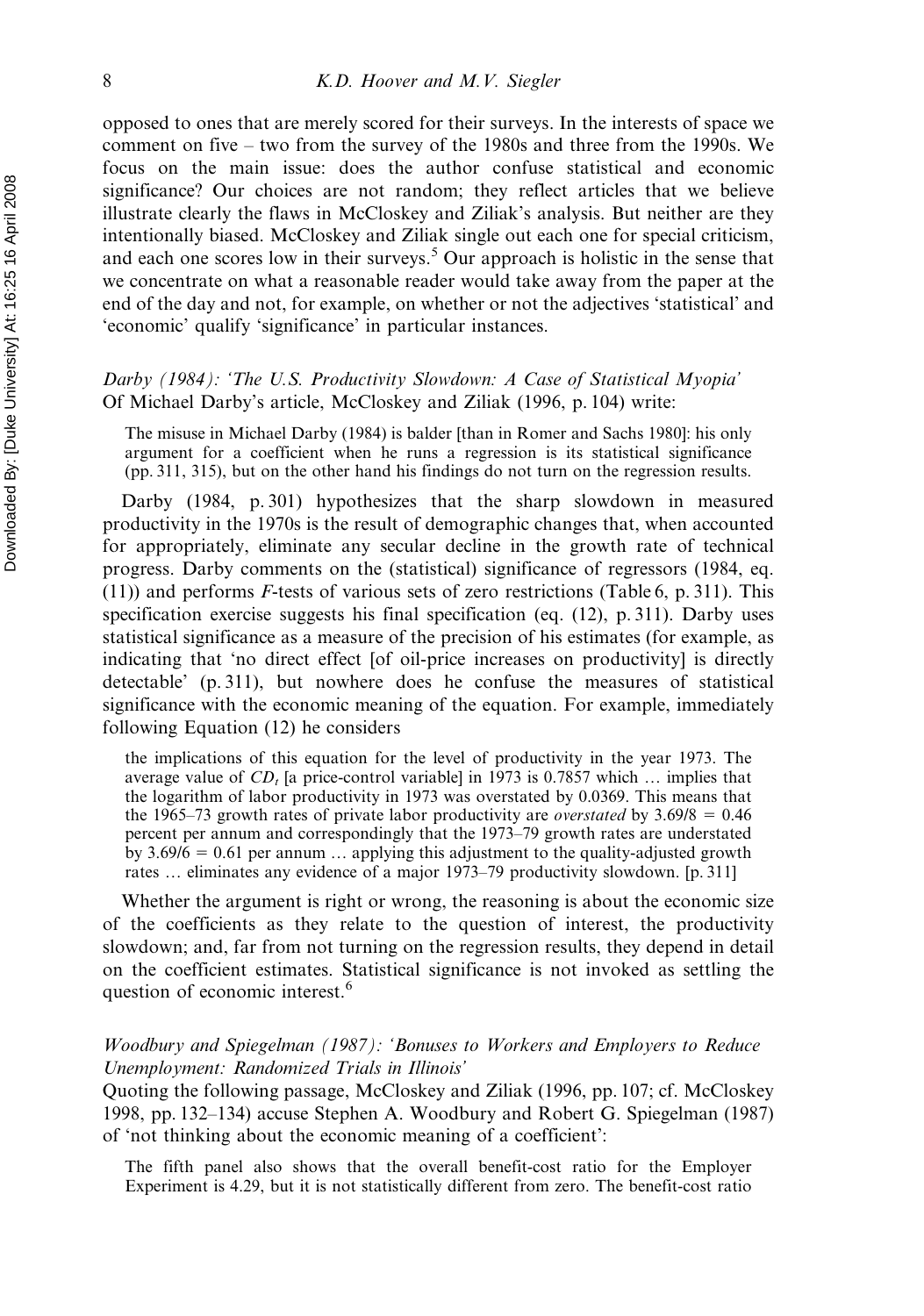for white women in the Employer Experiment, however, is 7.07, and is statistically different from zero. Hence, a program modeled on the Employer Experiment also might be attractive from the state's point of view if the program did not increase unemployment among nonparticipants. Since, however, the Employer Experiment affected only white women, it would be essential to understand the reasons for the uneven effects of the treatment on different groups of workers before drawing conclusions about the efficacy of such a program. [Woodbury and Spiegelman 1987, p. 527; emphasis added]

McCloskey and Ziliak (1996, p. 108) gloss 'affected' as

the estimated coefficient is statistically significantly different from a value the authors believe to be the relevant one. The 4.29 benefit-cost ratio for the whole Employment Experiment is, according to the authors, not useful or important for public policy. The 7.07 ratio for white women is said to 'affect' – to be important – because it passed an arbitrary significance test … The argument that the 4.29 figure does not 'affect' is unsound, and could be costly in employment forgone.

While we would agree that 'affect' is a poorly chosen word  $-$  at least for those who are intent on finding a confusion between economic and statistical significance – we find no evidence in this passage of a mistake in logic. Much of the conclusion of Woodbury and Spiegelman's (1987, pp. 528–529) article is devoted to the economic significance of their coefficient estimates. For example: 'The results of the Claimant Experiment are unequivocal and strong. The incentive created by the \$500 bonus … reduced state regular benefits … by an average of \$158, and reduced … insured unemployment by more than one week …' (Woodbury and Spiegelman 1987, p. 528). The gravamen of McCloskey and Ziliak's charge is that Woodbury and Spiegelman dismiss the economic importance of the overall estimate. But that conclusion relies on an uncharitable, decontextualized, and wooden reading of the article.

Woodbury and Spiegelman present estimates of both the overall ratio and that for four component groups (white women, white men, black women, and black men). The difference between the insignificant overall ratio and the significant ratio for white women suggests that either the number of experimental subjects in three of the categories is too small to get a precise estimate or that they belong to distinct populations. Would McCloskey and Ziliak have them apply the overall ratio to white women, because they are part of the whole, even though the specific ratio for white women is much more precisely estimated and economically quite different from the overall ratio? Or would McCloskey and Ziliak divide the population into its component groups and rely on the individual group estimates of benefit–cost ratios? The first choice simply ignores the evidence that the data are not drawn from a homogeneous population; the second wrongly assumes that estimates with additional data will converge on the point estimated from the original, limited data (in section 3.2 below we call this the 'licorice-jelly-bean mistake').

Woodbury and Spiegelman instead recognize that (a) the data are not homogeneous; and (b) some of the components are too noisily measured to draw firm conclusions. They do not (pace McCloskey and Ziliak) use statistical insignificance to advocate ignoring these groups for policy purposes. Instead, they note the need for further study: 'it would be essential to understand the reasons for the uneven effects of the treatment on different groups of workers [estimated benefit cost–ratios that differ by factors as large as 44 as well as different levels of statistical significance] before drawing conclusions about the efficacy of such a program'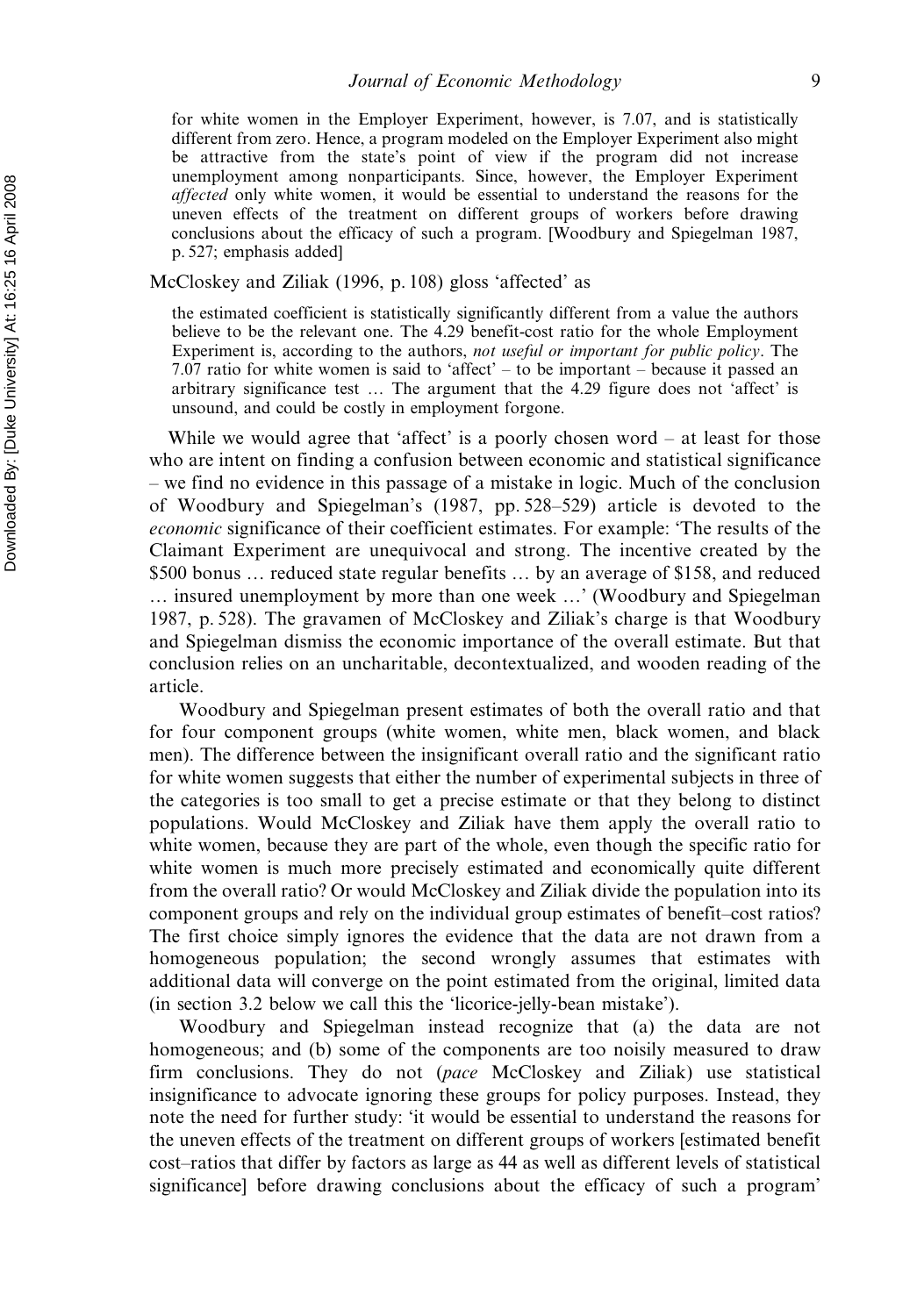(Woodbury and Spiegelman 1987, p. 527) While they do not provide additional analysis of this issue, earlier they provided a careful *economic* – not statistical – analysis of the differences by race and sex in the receipt of, qualification for, and take-up rates of bonuses, which illustrates the type of analysis that they probably have in mind (Woodbury and Spiegelman 1987, pp. 523–527). The authors provide abundant evidence of sensitivity to the distinction between economic and statistical significance, and do not make the specific mistake that McCloskey and Ziliak attribute to them.

# Bernanke and Blinder (1992): 'The Federal Funds Rate and the Channels of Monetary Transmission'

By 'asterisk econometrics' (question 10), McCloskey and Ziliak (1996, p. 103) mean 'ranking the coefficients according to the absolute size of t-statistics.' Ziliak and McCloskey (2004a, p. 534) interpret the question more broadly as covering any hierarchy or grouping of  $p$ -,  $F$ -, and t-statistics. Surely, the question is not how this information is conveyed, but what information is supplied and what is needed. The mere fact of presenting a ranking does not imply a confusion of economic and statistical significance. Frequently, the information included in asterisked tables is rich enough to permit readers to examine the data more fully. For example, a common form presents a coefficient estimate and either a tstatistic (against the null of zero) or a standard error. From this information, one can construct confidence intervals (favored by McCloskey) or tests with other nulls (see section 3.3 below). If an author also indicates significance through asterisks, p-values, or other means, the additional information cannot be bad in itself, but only if it is misused.

Is it misused? Ziliak and McCloskey (2004a, p. 535) cite Ben S. Bernanke and Alan S. Blinder (1992, pp. 905 and 909) as clear practitioners of 'asterisk econometrics.' But what we see is something different. Bernanke and Blinder conduct Granger-causality tests, which ask whether the lagged values of a variable contain incremental information about another variable. The natural test is an F-test that measures whether the exclusion of the lags of the first variable results in a statistically significant increase in the standard error of regression. The statistical evidence that one variable Granger-causes another does not imply that it is an important determinant, but only that its signal rises measurably above the noise according to a conventional threshold. The question that Granger-causality addresses, whether a conditional distribution is different from a marginal distribution cannot even be addressed through coefficient estimates without standard errors; for it is a question about the statistical distribution, not about the mean. The tables that Ziliak and McCloskey identify as demonstrating asterisk econometrics do not present F-statistics in a hierarchy (they are not rank ordered, and there are no asterisks), but they do present evidence relevant to Granger-causality. What is more, Bernanke and Blinder do not confuse economic and statistical significance in interpreting this evidence. Their table is part of an analysis that is ultimately evaluated in terms of an economically meaningful standard: the fraction of the variance of various real variables that is predicted by various currently observed variables (see their Tables 2 and 4).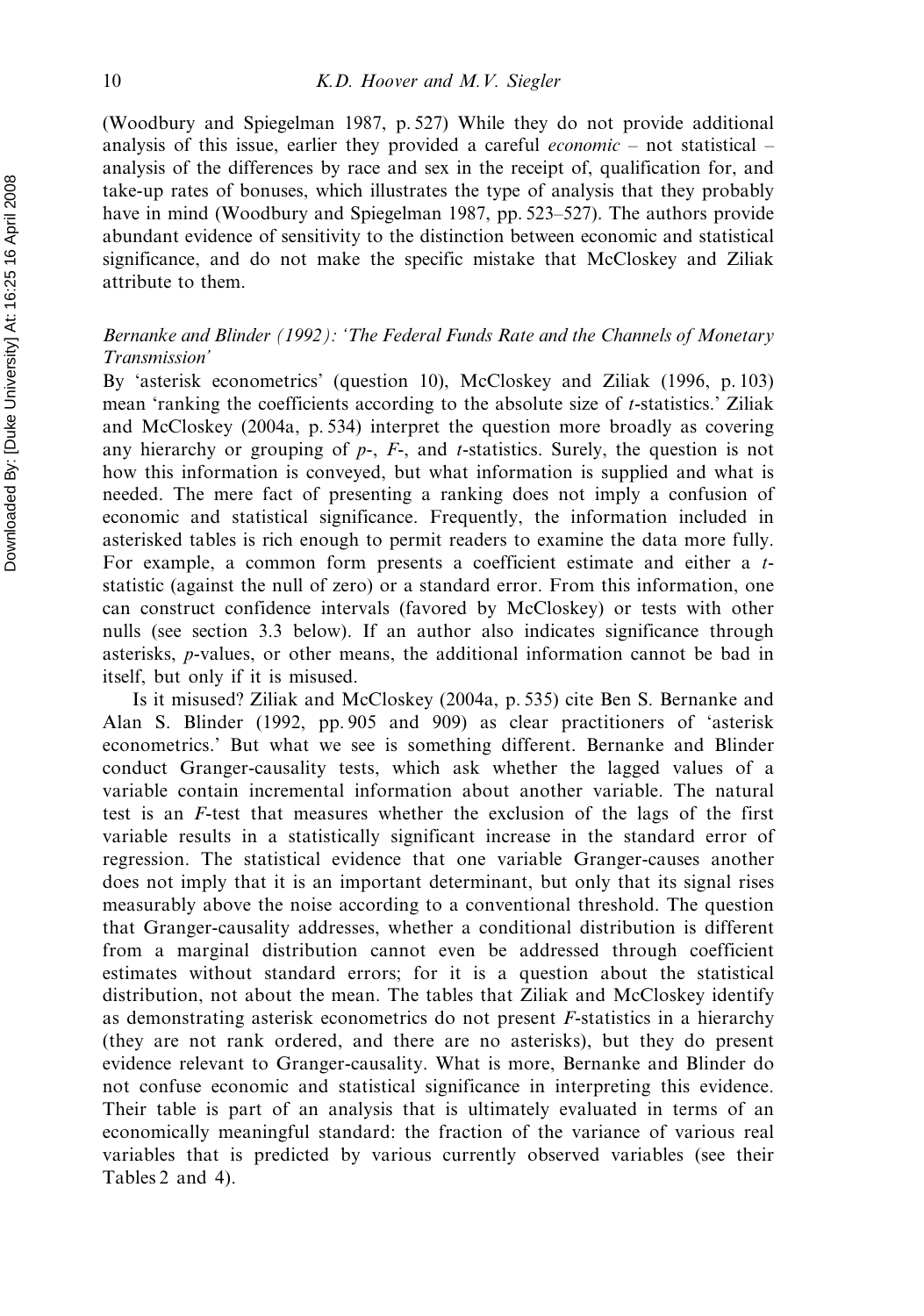# Bernheim and Wantz (1995): 'A Tax-Based Test of the Dividend Signaling Hypothesis'

Ziliak and McCloskey (2004a, p. 535) also accuse B. Douglas Bernheim and Adam Wantz (1995) of practicing asterisk econometrics. Yet the table that they cite of Bernheim and Wantz (1995, p. 547) does not rank its test statistics, and the only asterisk indicates an alternative scenario and not a significance level. The question that Bernheim and Wantz address is again not one of coefficient values, but of the timing of regime changes, for which a test of whether data from possibly different regimes could have been generated by the same model is appropriate. The interest in the timing of regime changes is perfectly consistent with a concern for *economic* magnitudes, which they address with the 'bang-for-buck' ratios calculated later in the paper.

In addition to asterisk econometrics, Ziliak and McCloskey (2004a, p. 534) also accuse Bernheim and Wantz (1995) of practicing 'sign econometrics' (question 11), that is 'remarking on the sign but not the size of the coefficient …' (Ziliak and McCloskey 2004a, p. 534; cf. McCloskey and Ziliak 1996, p. 103). Contrary to McCloskey and Ziliak, 'sign econometrics' is not an error in every case. If a coefficient is badly measured, then its sign is also badly determined.<sup>7</sup> But if it is well measured, the sign sometimes matters as well as, or more than, the absolute magnitude. Whether I am a minute off the departure time for my train is much more costly if I am late than if I am early. An error occurs only if an inference is made that depends on the absolute magnitude instead of, or in addition to, the sign. The objection to 'sign econometrics' stands in an uneasy relationship to question 5 (Table 1), which demands theoretical interpretation of coefficients. Theory often has something definite to say about direction, while remaining agnostic on absolute value.

To illustrate 'sign econometrics,' Ziliak and McCloskey (2004a, p. 534) quote Bernheim and Wantz (1995, p. 543) who 'report that ''the coefficients [in four regressions on their crucial variable, high-rated bonds] {Ziliak and McCloskey's interpolation} are all negative … However, the estimated values of these coefficients,'' they remark, ''are not statistically significant at conventional levels of confidence.''' The quotation appears to support Ziliak and McCloskey's point only because it is selective and taken out of context. Bernheim and Wantz (1995, p. 543) make only a passing remark on the signs of the coefficients from which no inferences are drawn; and, in the sentence immediately following the quoted one, they say, 'More significant effects – both *economically* and statistically – are found in Table 2' (emphasis added). Two paragraphs later they discuss the economic magnitudes of the precisely estimated bang-for-buck ratios derived from their estimates.

## Becker, Grossman, and Murphy (1994): 'An Empirical Analysis of Cigarette Addiction'

Ziliak and McCloskey (2004a, p. 540) are particularly proud to criticize Gary S. Becker, Michael Grossman, and Kevin M. Murphy (1994):

you can see that we are anxious not to be accused of making our lives easy by picking on the less eminent economic scientists … Sign econometrics and asterisk econometrics decide nearly everything in the paper, but most importantly the 'existence' of addiction.

Once again, the charges are unsupported by the evidence. The central analysis is about the economic, not the statistical, significance of the data. Right in the introduction, Becker et al. (1994, pp. 396–397) summarize their findings: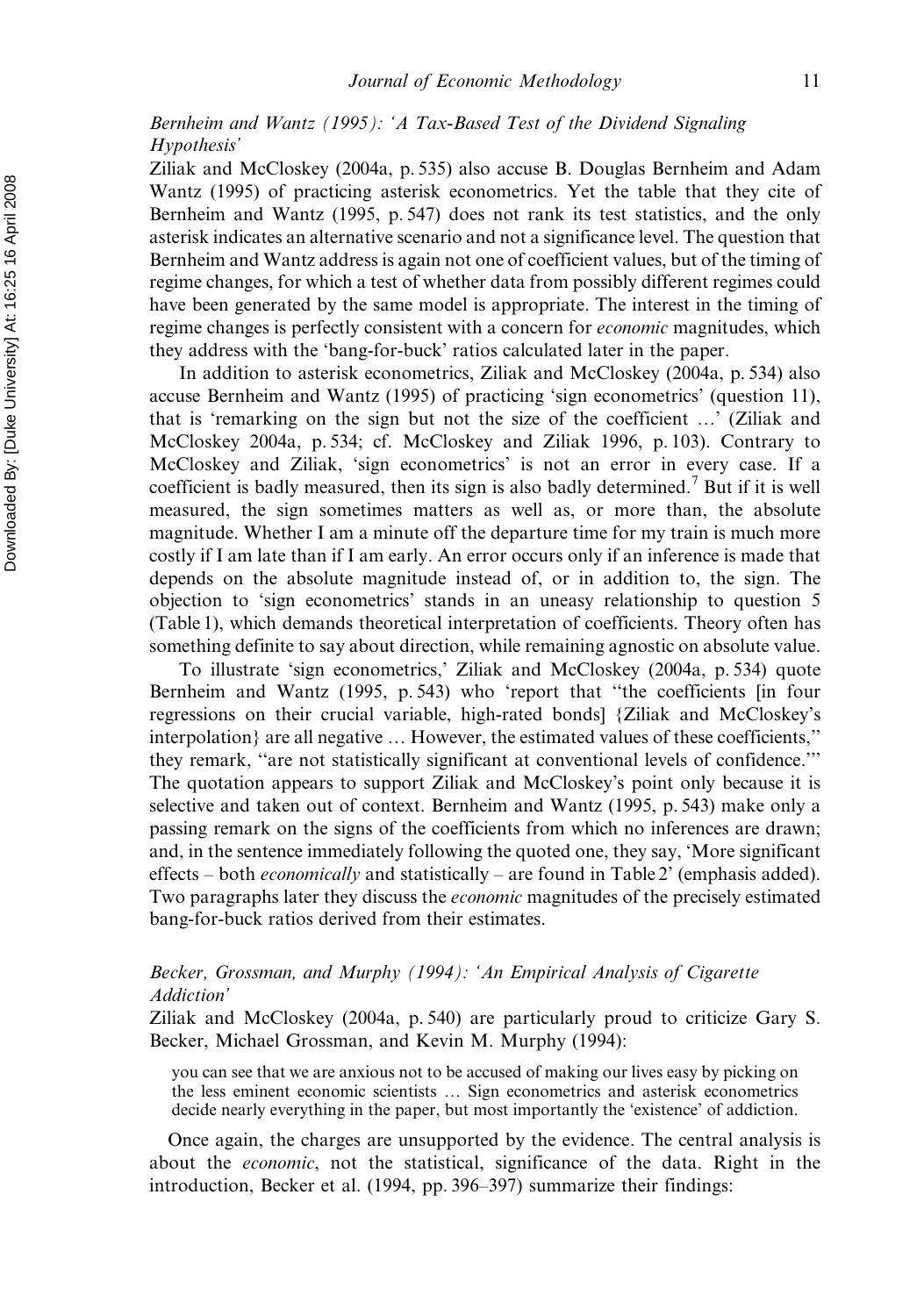a 10-percent increase in the price of cigarettes reduces current consumption by 4 percent in the short run and by 7.5 percent in the long run. In contrast, a 10-percent increase in price for only one period decreases consumption by only 3 percent. These estimates illustrate the importance of the intertemporal linkages in cigarette demand implied by addictive behavior.

Not a word about statistical significance. The only way in which this passage falls short of what McCloskey advocates is that the authors do not add, 'And, wow, that is a big effect!'

Becker et al.'s primary goal is to distinguish between two hypotheses: myopic addiction and rational addiction. Their claim is that the key empirical distinction is between a positive and a zero coefficient on the future consumption term. Here sign, rather than size, is of the essence. Statistical significance matters because the authors will place faith only in evidence garnered from measurements that rise above the statistical noise. Their purpose is a scientific one (is one theory more likely to be correct or not?) rather than an engineering one (what can I do with this measurement?) (see section 3.3 below). But (pace McCloskey and Ziliak) they indicate clearly the relevance of their results for government regulation and revenues (p. 397), leaving it to the policymakers to work out the details in relationship to their own ends. What is big depends on the purposes, but the facts about the world are what they are whatever one's purposes. The scientist tries to point to the facts; the policymaker must use them.

Ziliak and McCloskey's (2004a, p. 541) central claim that Becker et al. confuse economic and statistical significance is simply false, although they admit that '[e]ventually [Becker et al.] report (though they never interpret) the estimated magnitudes of the price elasticities of demand for cigarettes' (p. 541).<sup>8</sup> Yes, Becker et al. use tests of statistical significance to measure the precision of estimates. But with respect to their main empirical results (reported in their Table 3), they immediately follow it with the calculation of elasticities and a careful discussion of what they imply for the effects of changes in cigarette prices (Becker et al. 1994, p. 407). This discussion is entirely *economic* with no further references to statistical significance.<sup>9</sup> It is this economic evidence that is used to assess the competing theories:

Clearly, the estimates indicate that cigarettes are addictive, that past and future changes significantly impact current consumption. This evidence is inconsistent with the hypothesis that cigarette consumers are myopic. Still, the estimates are not fully consistent with rational addiction, because the point estimates of the discount factor  $(\beta)$ are implausibly low … correspond[ing] to interest rates ranging from 56.3 percent to 226.6 percent. (Becker et al. 1994, p. 407)

Since the estimates referred to are those of the immediately preceding paragraph, which do not refer to tests of statistical significance, 'significantly' is naturally interpreted here as referring to the magnitude of the effect and not its relationship to its standard error. That Becker et al. take these economic magnitudes to be the relevant ones is reinforced by the implications for interest rates, the calculations of which rely on point estimates and which are judged by their economic plausibility. In what sense, then, can Becker et al. be said to 'never interpret' their estimates?

One hint of an answer is Ziliak and McCloskey's (2004a, p. 541) assertion: '[c]igarette smoking may be addictive. But Becker, Grossman, and Murphy have not shown why, or how much.' If 'why' is taken to mean what mechanism causes smokers to be addicted, of course they have not shown why. That is a physiological question, and not one that they sought to address. Their article addresses a different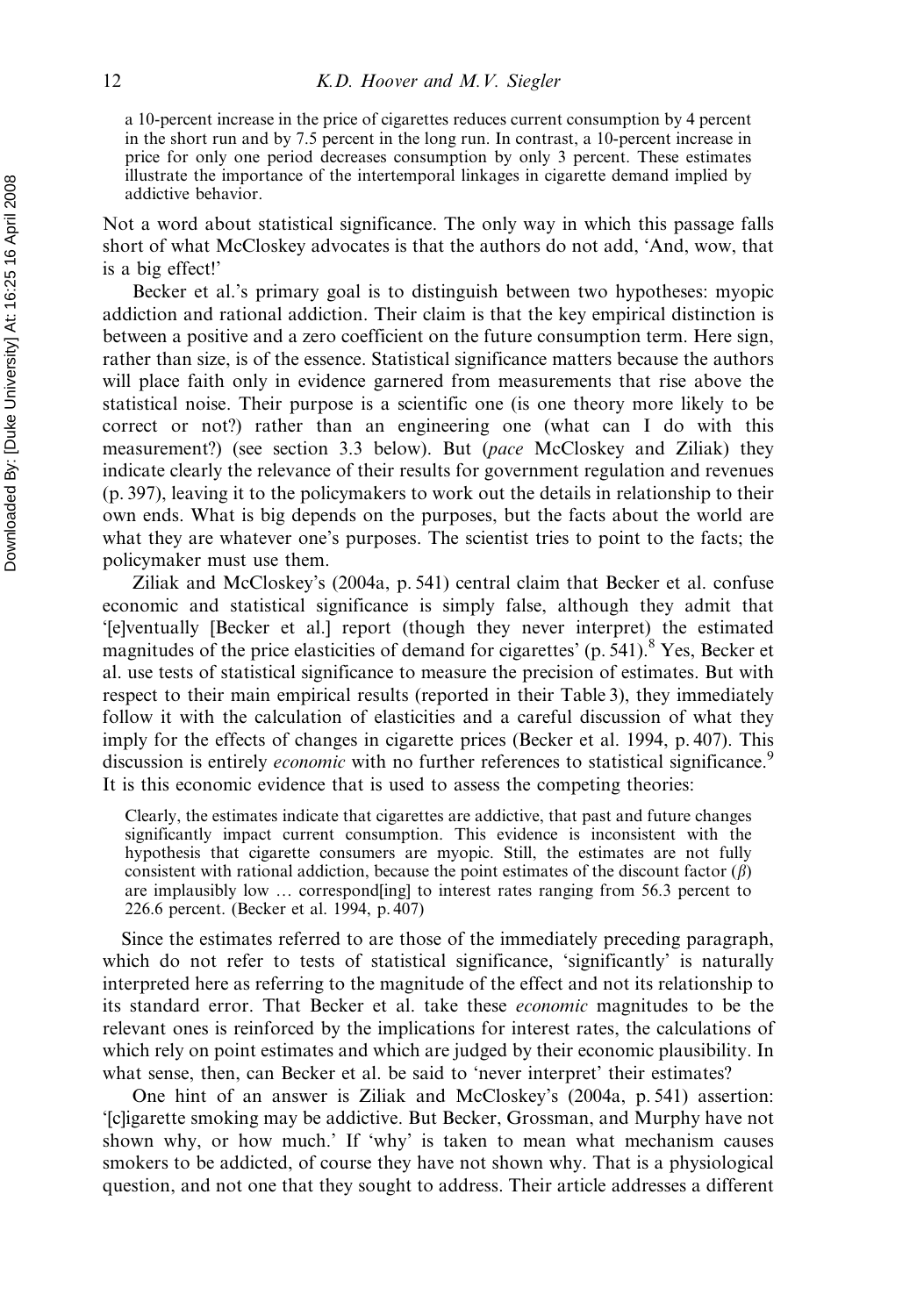question: can the behavior of smokers be seen as consistent with a myopic or a rational model of addiction? Whether or not their conclusions are correct, the evidence that they muster does in fact bear on this question. If 'how much' is taken to mean some measure of the intensity of the addiction, they leave that measurement implicit in their estimates. For that too does not have direct bearing on the question of interest. They do draw out the implications of their estimates for the discrimination between competing models and for elasticities relevant to public policy. They clearly provide an economic interpretation of the significance of their estimates.

### 3 Statistical practice: good or bad?

McCloskey and Ziliak's surveys and case studies are defective in themselves and do not sustain the charges that they lay against the economics profession. But they are only the most visible component of McCloskey's larger campaign against the use of tests of significance over the last quarter century. In this section and the next, we examine McCloskey's case against significance tests – and find it wanting.

## 3.1 The logic of significance tests

At the risk of laboring the familiar, we set the stage with a review of the logic of significance tests. The test of statistical significance has a venerable history (see Stigler 1986, 1999). Most applications fall under two related types. The first type asks whether two sample moments could have been drawn from populations with the same distribution. Edgeworth (1885, pp. 187–188) provides an early example:

In order to detect whether the difference between two proposed Means is or is not accidental, form the probability-curve under which the said difference, supposing it were accidental, would range. Consider whether the difference between the observed Means exceeds two or three times the *modulus* of that curve. If it does, the difference is not accidental. For example, in order to determine whether the observed difference between the mean stature of 2,315 criminals and the mean stature of 8,585 British adult males belonging to the general population is significant, we form the curve according to which the difference between the mean of a random selection of 2,315 and 8,585 mean fluctuates. And we shall find that the observed difference between the proposed Means, namely about 2 (inches) far exceeds thrice the modulus of that curve, namely 0.2. The difference therefore 'comes by cause.'

Edgeworth's strategy is exactly the same as used with a modern significance test. Edgeworth s strategy is exactly the same as used with a modern significance test.<br>His 'modulus' is just a rescaling of the standard deviation:  $\sqrt{2} \times$  the standard deviation (see Stigler 1986, pp. 310–311). Ziliak and McCloskey advise 'the profession [to] adopt the standards set forth 120 years ago by Edgeworth …,' but those standards are simply the ones in common use today, only more stringent: according to Stigler, twice the modulus, Edgeworth's threshold for statistical significance corresponds to a two-sided test with a size of 0.005, 'a rather exacting test' (cf. Horowitz 2004, p. 552).<sup>10</sup>

Edgeworth's testing strategy is the same one used today when the question is whether two distributions are the same: on the assumption that the data conform to a particular probability distribution (such as the normal) or can through some transformation be made to do so, compute the distribution under the null hypothesis that the moments are the same and reject the null if the actual difference falls in the tail of the distribution as determined by a critical value. The critical value is typically,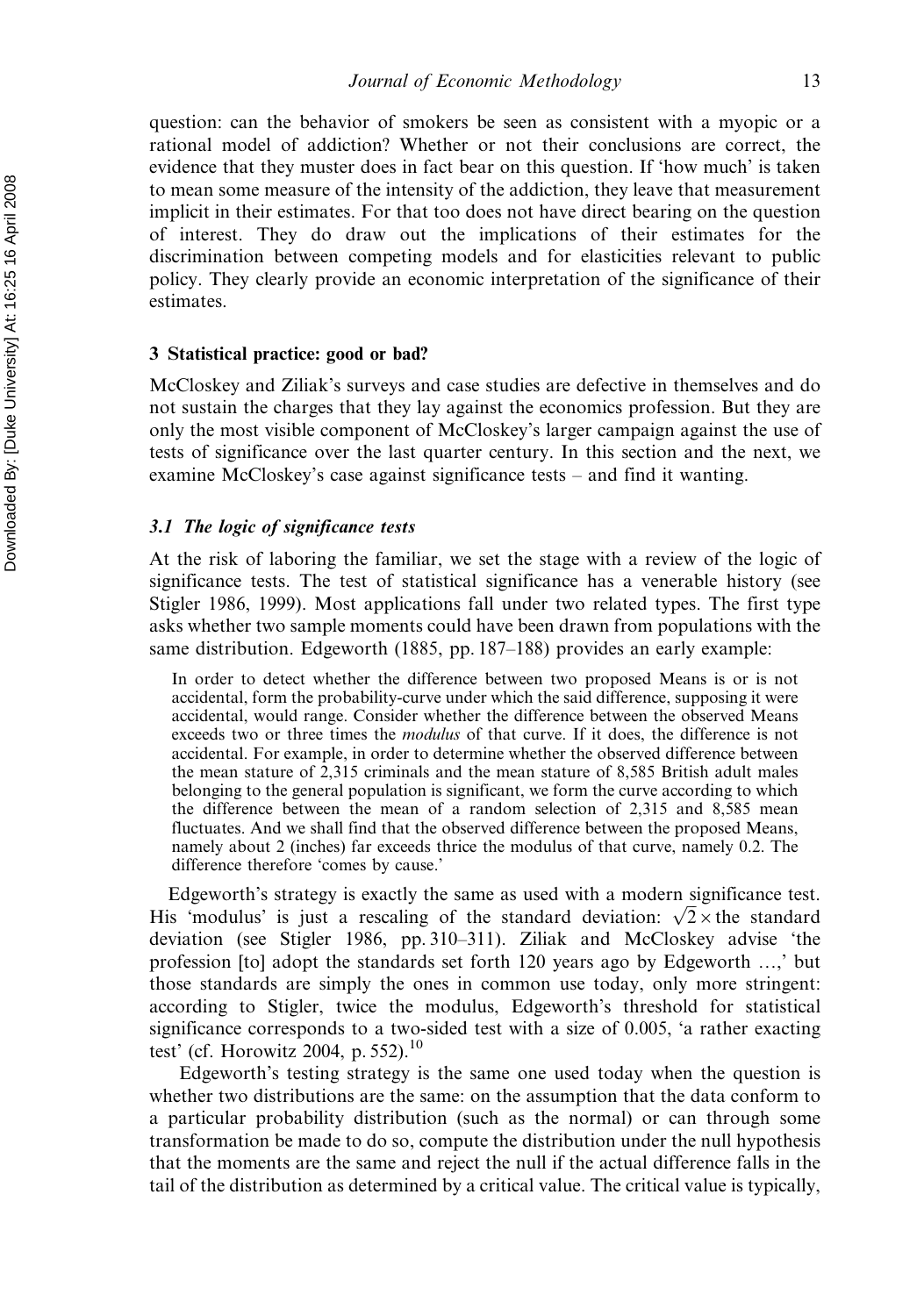but not always, chosen to secure a 5% probability of type I error under the null hypothesis (i.e. a 5% size of the test): if the null hypothesis were true, what is the probability that we would find an absolute value of the test statistic larger than the critical value? A small size (high critical value) reduces the probability that we will identify sampled populations as possessing truly different moments.

Of course, there is another question: what is the probability that we would wrongly identify the moments as equal when they are truly different? That is, what is the probability of type II error? (Equivalently, what is the power of the test?) The question is not specific enough to admit of an answer. There is a tradeoff between size and power. In the extreme, we can avoid type I error by accepting all null hypotheses, and we can avoid type II error by rejecting all null hypotheses (cf. Kruskal 1968a, p. 245). The choice of an intermediate size, such as 5%, is frequently conventional and pragmatic (as with Edgeworth's two to three times the modulus rule), but aims to make sure that type I error is tightly limited at the cost of having power only against alternatives that are sufficiently far from the null.<sup>11</sup> The power of a test can be computed only for specific alternative hypotheses. Still, absent a wellformulated alternative, we know that, for any given size, type II error will explode (power approaches zero) if the true difference in moments is small enough.

The second type of test asks not whether sample moments are the same, but whether an estimated parameter is consistent with a population in which that parameter takes a definite value or range. Student's t-test is, perhaps, the most familiar example of the type. If  $\hat{\beta}$  is an estimated regression coefficient,  $\beta_{null}$  the value to be tested, and  $\hat{\sigma}$  the estimated standard error, then  $t = \frac{\hat{\beta} - \beta_{null}}{\hat{\sigma}}$  has a known distribution under the null hypothesis, conditional on the underlying normality of the errors. Thus, the probability of finding  $|t|$  greater than a particular critical value is given by the size of the test corresponding to that critical value (e.g. 5% corresponds to 1.96). The second type of test is, therefore, a special case of the first type.

It is perhaps not emphasized frequently enough that reasoning from significance tests proceeds from a statistical model, not directly from the raw data. As Edgeworth (1885, pp. 186–187, 208) already understood data may have to be transformed to account for the underlying processes that generate them before they will conform to a distribution supporting statistical tests. Reasoning from (raw or transformed) data is only as good as the conformity of the data to the supposed probability distribution. Specification tests (e.g. tests of homoscedasticity, serial correlation, or normality), which are significance tests of the first type, provide evidence that supports the conjecture that the statistical model is a good one. We take up McCloskey's failure to address this vital use of significance tests in section 3.5.

In a Neyman-Pearson framework in which the investigator is able to consider a well-defined alternative hypothesis explicitly, acceptance and rejection of a null hypothesis are symmetrical concerns, and the choice is how to strike a balance between type I and type II error. When alternative hypotheses are not explicit, acceptance and rejection are asymmetrical. A value greater than the critical value rejects a hypothesis, but a value less than the critical value does not imply acceptance, but failure to reject it. The point is not a misplaced fastidiousness about language or mere 'wordplay' (Kruskal 1968a, p. 245), even in those cases in which a failure to reject leads to ignoring the hypothesized effect. Rather significance tests are a tool for the assessment of signal strength. Rejection indicates a clear signal.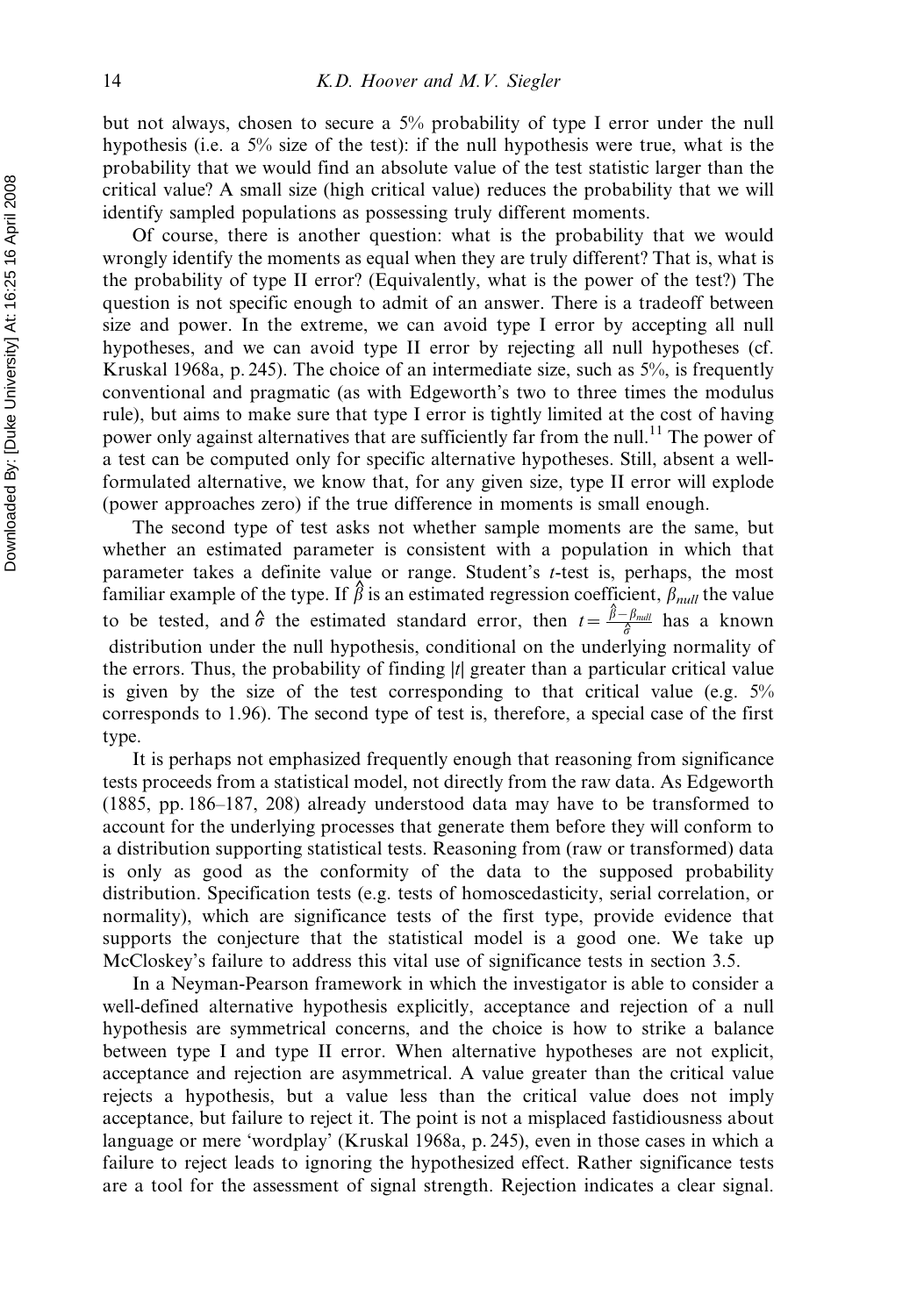Failure to reject offers no evidence for choosing between two possibilities: there is no signal to detect or noise overwhelms the signal.

Fisher (1946, p. 44) acknowledges this asymmetry when he states that, given a 5% (or other conventional) size, '[s]mall effects will still escape notice if the data are insufficiently numerous to bring them out …'. In pointing out the asymmetry of the significance test, we are not asserting that statistical significance is either necessary or sufficient for economic significance. A noisily measured effect may be economically important; a well-measured effect may be economically trivial.

### 3.2 Does size matter independently of statistical significance?

In one sense, the answer to this question is obvious: size (here the magnitude of influence or what McCloskey (1992, p. 360) refers to as 'oomph') clearly matters (cf. Ziliak and McCloskey 2004a, p. 527). But who ever said otherwise? A well-measured but trivial economic effect may be neglected. But how should we regard an effect that is economically large but poorly measured in the sense that it is statistically insignificant? McCloskey (2002, p. 50) answers this way:

The effect is empirically there, whatever the noise is. If someone called 'Help, help!' in a faint voice, in the midst of lots of noise, so that at the 1% level of significance (the satisfactorily low probability that you will be embarrassed by a false alarm) it could be that she's saying 'Kelp, kelp!' (which arose perhaps because she was in a heated argument about a word proposed in the game of Scrabble), you would not go to her rescue? (McCloskey 2002, p. 50; cf. 1998, p. 117)

The principal claim – 'the effect is empirically there, whatever the noise is' – is extraordinary. Noise masks the signal. It may be there or it may not be there. The point is that we do not know.

Clearly, if the costs and benefits are sufficiently skewed, we may seek more data in order to reduce the noise. If the apparent faint cries for help come from a rubble heap after an earthquake (a situation in which we expect there to be victims), we literally dig further to get more data. Our immediate conclusion is not that there is someone alive down there, but that there could be. Yet, if the signal does not improve, we may reasonably give up looking; for, after all, the cost of looking in one pile may mean that we are not finding victims in another. The point is that whether we respond to a signal depends on an interaction between the value of what is signaled (here a life) and the background noise. If the potential cost of type II error is large, we may choose a large test size (here we dig in response to a faint signal).

Notice, however, it is the potential size of the payoff that matters (i.e. the value of what is signaled), not the size of the effect as estimated from the faint signal (i.e. the value of the signal). The point is clearer in a different sort of example: in a clinical trial a single subject with a migraine headache is given a licorice jelly bean, and the migraine quickly subsides. Should we conclude that licorice jelly beans are effective against migraines? Clearly not; the noise overwhelms the signal. Yet, the principle is no different if we have five subjects, three of whom experience subsidence of migraine symptoms after eating a licorice jelly bean. A rate of 60% is large, but we can have no confidence that it will stay large as more observations accrue. A sixth observation, for example, will either raise the estimate to 67% or reduce it to 50%. Which way it goes depends, in part, on whether the true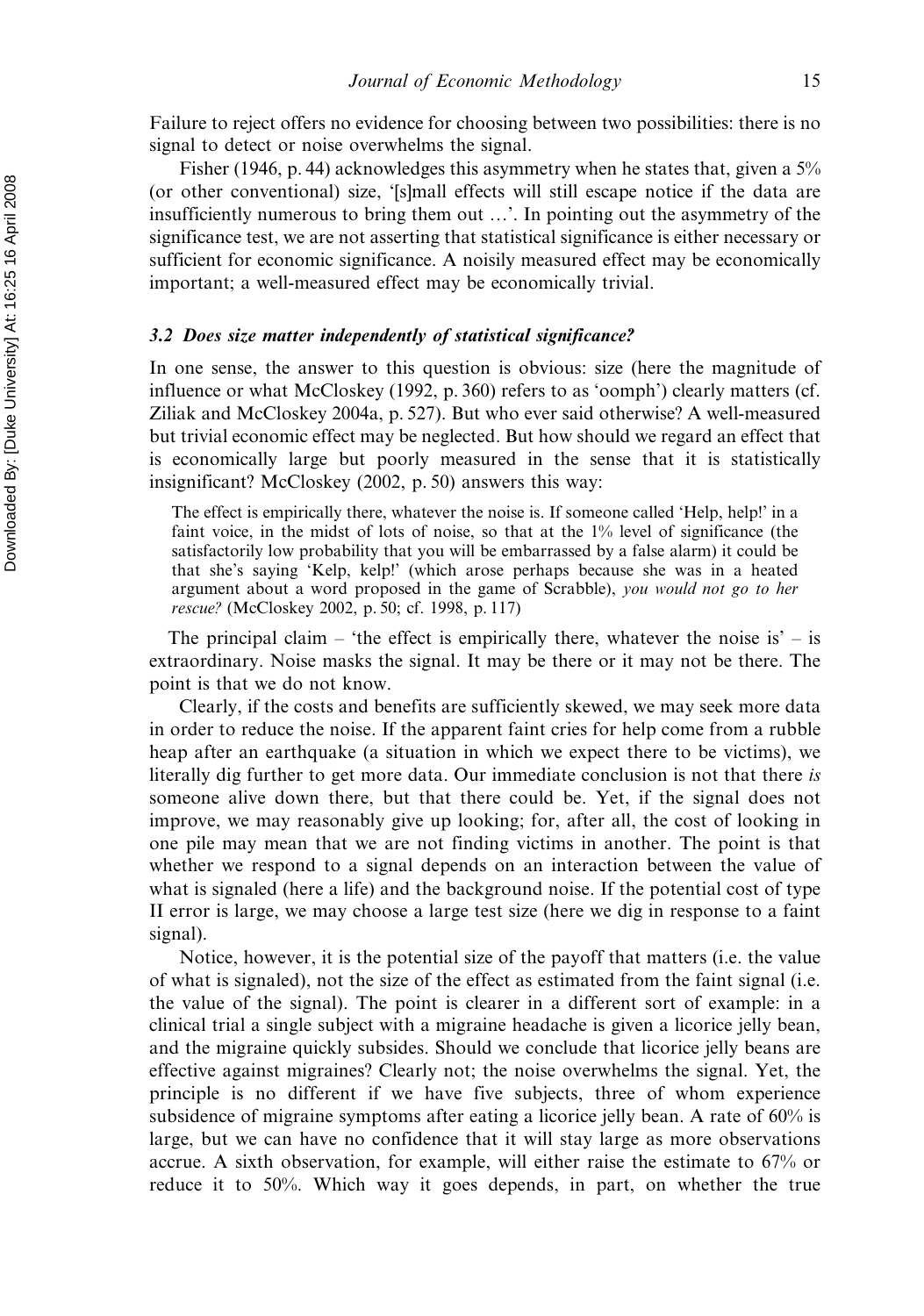systematic effect lies above or below the 60% estimate and, in part, on the size and variability of other influences – the noise. The key point, well known to statisticians and econometricians, is that the presence of the noise implies that the measurement is not reliable when there are five or six or some other small number of observations. The systematic effect is so badly measured that we can have no confidence that it is not truly some other quite distant number, including zero. The function of the significance test is to convey the quality of the measurement, to give us an idea of the strength of the signal. The principle involved when  $N=1$  or 5 is no different from when  $N=10,000$ .

One might well doubt that McCloskey would advocate using so silly an example as the licorice jelly beans, but in fact she does:

It is not the case that statistically insignificant coefficients are in effect zero. The experiments on aspirin and heart disease were halted short of statistical significance (at the level the medical researchers wanted to have) because the effect was so large in lifesaving terms that it was immoral to go on with the double-blind experiment in which some people did not get their daily dose of aspirin. (McCloskey 1998, p. 118)

McCloskey cites the aspirin-heart attack story frequently (e.g. McCloskey 1995a, p. 33 and 2002, p. 52; 2005, p. 22). If it were true, it would illustrate the reasoning that she means to endorse. But, alas, the story is false: the study was halted early because the effects of aspirin were *both* large *and* statistically significant.<sup>12</sup> To have halted it early simply because the results were large, though badly measured, would be to make the licorice-jelly-bean mistake.

The message matters, but the message must rise above the noise before we can know what it is. The Second Coming of Christ would surely be a defining event in human history, but the most devout Christian (perhaps especially the most devout Christian) should hesitate from declaring a vision of Jesus when it could equally well be the play of light on a snowdrift.

McCloskey writes as if statistical significance or insignificance were a mere artifact of sample size (McCloskey 1998, pp. 117–119, 123–124; McCloskey and Ziliak 1996, pp. 98–99, 101; Ziliak and McCloskey 2004a, p. 535). As Ziliak and McCloskey (2004a, pp. 540–541) put it, 'all hypotheses are rejected, and in mathematical fact, without having to look at the data, you know that they will be rejected at any pre-assigned level of significance.<sup>13</sup>

McCloskey frequently writes as if the fact that estimated standard error falls as sample size rises implies that an estimate on a small dataset will necessarily yield essentially the same mean value as one on a large dataset, though the former will be insignificant and the latter significant (McCloskey 2002, pp. 50–52; Ziliak and McCloskey 2004b, p. 674). This is the basis for McCloskey and Ziliak's (1996, p. 108) claim that policy ought to be guided by insignificant mean estimates – ignoring the noise and calculating costs and benefits as if the mean were known: 'You have to go with what God has provided' (McCloskey 2002, p. 53).

The argument is fallacious. Yes, the estimated standard error falls as the sample size rises, but the noise does not necessarily shrink around the initial estimate of the mean (cf. Wooldridge 2004, pp. 578–579). The point is clearly expressed by Blank (1991, p. 1053) in a paper on the effects of blind refereeing in the American Economic Review that showed that women's acceptance rates were lower in blind samples, though statistically insignificant, than in non-blind samples: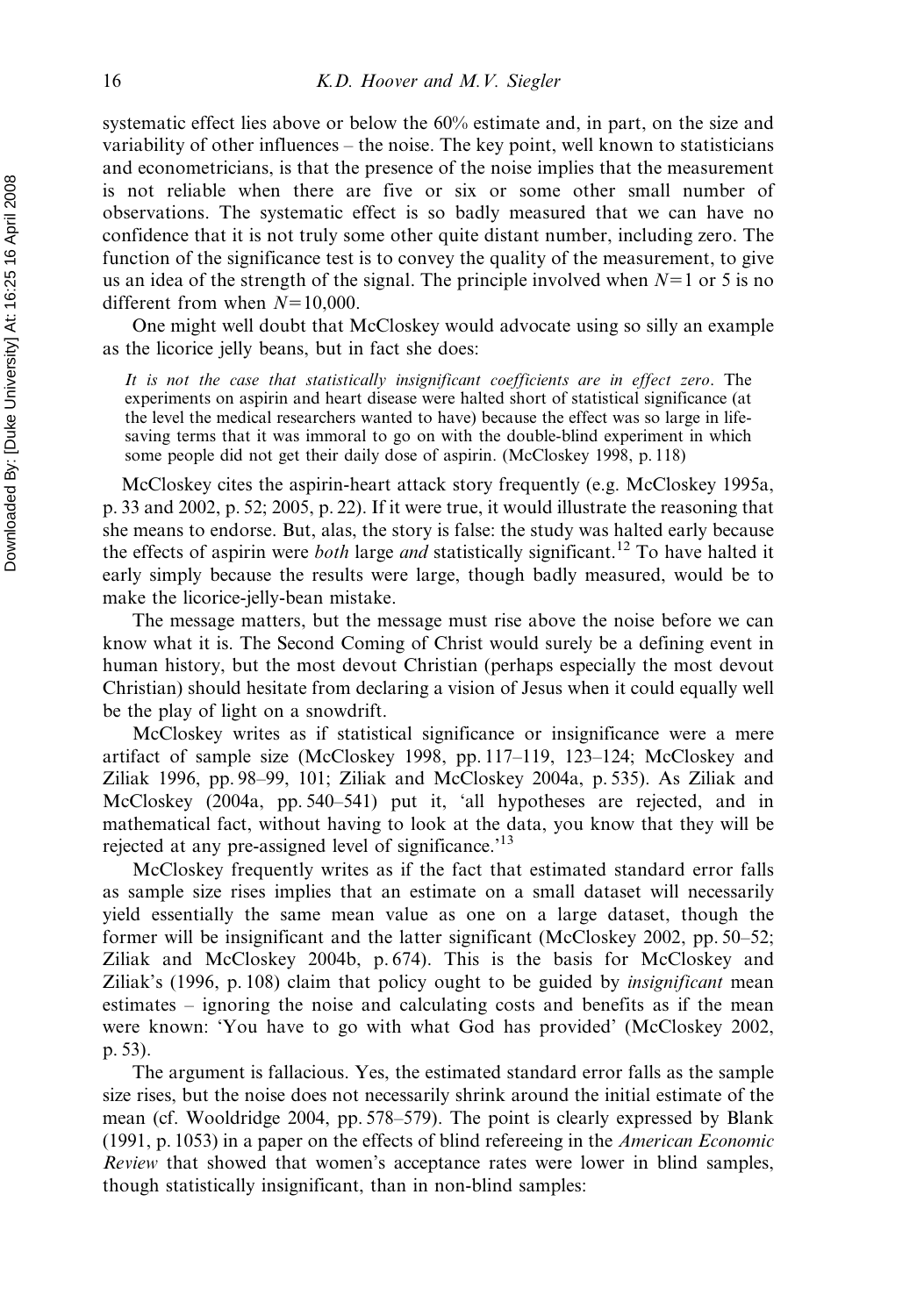It is true that these differences would be significant with a larger sample of papers. The lack of statistical significance, however, indicates that one cannot assume that a larger sample of papers would produce the same result.

Surely, Blank's study addresses an important question for the economics profession. The message of the significance tests is not that women are treated fairly in the refereeing process, but that we do not have *clear* evidence that they are not.

To make the point clear, consider a world in which investment is generated according to the following equation:

$$
investment = constant + \alpha \times interest \ rate + \beta \times tax \ rate + error \tag{1}
$$

If tax rates and  $\beta$  are big, then tax rates are economically important. But let us suppose that for the entire sample period, the tax rate is constant. This assumption in no way undercuts the economic importance of tax rates. Yet, if we tried to estimate Equation (1) as a regression, the package would stall: the tax rate and the constant are perfectly collinear and the product matrix of the independent variables is singular. This is equivalent to an infinitely large standard error on  $\beta$ . In this case, no measurement is possible unless we eliminate the tax rate from the regression.

Now add some noise. Construct the tax variable as a constant plus a very small random term – just big enough to allow the econometric package successfully to invert the product matrix. The standard error on  $\beta$  will be huge (the *t*-statistic near zero), and the coefficient estimate could essentially fall anywhere from negative to positive infinity: the true  $\beta$  might equal 1 (and that might well be economically important), and the estimated  $\hat{\beta}$  equal 2000. (If  $\hat{\beta}$  does not differ much from  $\beta$ , redraw the error terms and try again. A small number of tries should produce a large difference.)

Obviously, we should not regard this estimate as the true one nor use it for policy analysis. The message of the standard error is that the signal is swamped by the noise, so that we cannot detect the true value. Were the number of observations or the variability of taxes much larger, then we might get a decent estimate. But, in general, it will be one that converges on the true value, not – as McCloskey's practice implies – one that approximates the initial estimate with any degree of reliability.

McCloskey's unsupportable idea, that an estimate can be used reliably independent of the accompanying noise, leads to a perverse conclusion. As written, question 1 (Table 1) proposes that few observations are to be preferred to many. Of course, that is nonsense; more information is better than less. What is true, as McCloskey and Ziliak (1996, p. 102) hint, is that the power of tests rises with the number of observations, so that there may be a more favorable tradeoff between type I and type II error in large samples that can be captured by using a test with a smaller size. Failing to reduce the test size with an increasing number of observations may express an idiosyncratic preference for power over size, but it is not a mistake in  $logic.<sup>14</sup>$ 

### 3.3 The Neyman-Pearson framework

The only situations in which McCloskey appears to accept the usefulness of statistical significance is when it is cast into a strict, decision-theoretic Neyman-Pearson framework, the marker of which is the existence of an explicit loss function: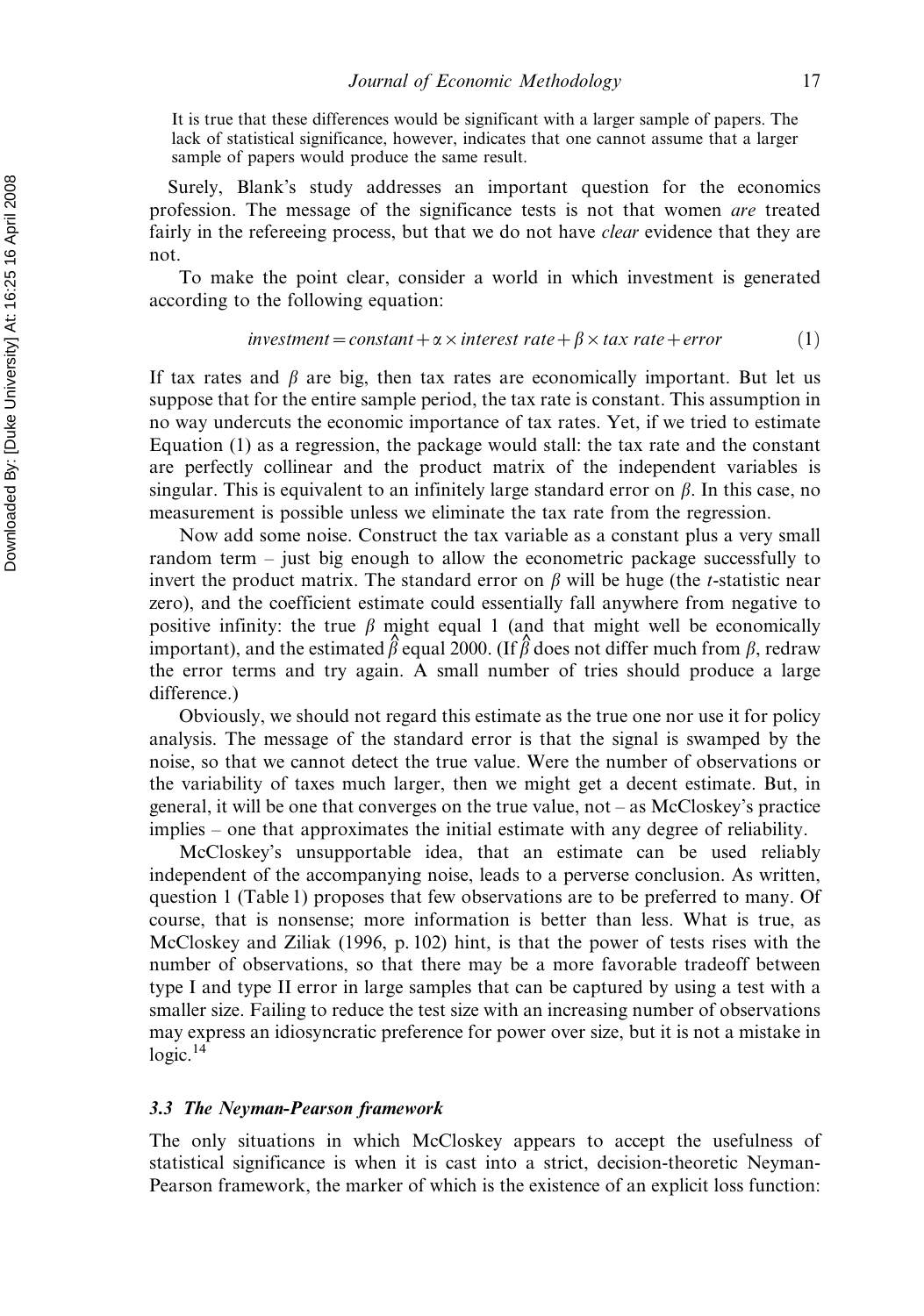'You can't run science without a loss function' (McCloskey 1998, p. 118; cf. 1985b; 1992, p. 359; 1999, p. 361; 2002, p. 58; Ziliak and McCloskey 2004a, p. 543). Questions 8 and 9 (Table 1) concerning statistical power indirectly address the issue of loss functions.

McCloskey confuses science and engineering. Broadly speaking, the goal of science is to understand the way the world works; the goal of engineering is to achieve particular outcomes. Science and engineering frequently stand in a relationship of mutual aid. Still, they are conceptually distinct. The Neyman-Pearson framework is most at home in applications such as production control in which it is possible to formulate a tractable probability model through which a null hypothesis with a crisp alternative can be related to a clearly defined loss function. Such engineering problems may provide illuminating metaphors for science, but science cannot broadly advance by applying such a framework.

Because tractability is central, the Neyman-Pearson framework can be applied only to 'small worlds' (to use Savage's (1954 [1972], pp. 82–91) evocative term).<sup>15</sup> The way of truth is one; the ways of error many. In some tightly defined engineering problems (some of which may be embedded in a scientific investigation), the detailed Neyman-Pearson approach may have considerable purchase. But how could it be applied to a larger scientific inquiry, in which it would be impossible to articulate, much less to incorporate into a loss function, every alternative to the null hypothesis? And whose loss function should we choose?

Consider that landmark in the history of physics, Isaac Newton's mechanics. Newton, of course, did not appeal to statistics in his *Principia*.<sup>16</sup> Types I and II error are not unique to statistical inference, however, and the case for or against an optimal balance between them based on a loss function applies in a wider domain.<sup>17</sup> In formulating his mechanics, none of Newton's choices were governed by a balancing of type I and type II error. Around which of the uncountable (and to him often unforeseeable) practical applications of his mechanics should Newton have structured his loss function? An engineer designing a bridge may have a loss function; he may find Newtonian mechanics useful in articulating that loss function; but the truth of Newton's mechanics in no way depends on the benefits of the traffic flowing over the bridge nor yet on the costs of its falling down.

If the science of physics need not depend on its practical import, why must the science of economics? McCloskey may wish to maintain that economics, by its nature, should be more worldly than physics. Perhaps. But that is quite different from asserting that, to be a science, it must be connected to worldly concerns through a loss function.<sup>18</sup>

McCloskey is engaged in a sleight of hand, equivocating on the words 'science' and 'economics' and their derivatives. The Oxford English Dictionary gives two pertinent definitions of 'economic': definition 2.a: '[r]elating to the science of economics; relating to the development and regulation of the material resources of a community or nation'; and 2.c: '[p]ractical or utilitarian in application or use.' To argue that 'economic significance' is a parallel notion to 'scientific significance,' McCloskey implicitly appeals to the first definition, while to sustain the centrality of the loss function to economics and science, she must appeal implicitly to the second.

An example clarifies the illusion. In discussing an article by Solon (1992) in which the correlation between the incomes of fathers and sons is at issue, Ziliak and McCloskey (2004a, p. 539) assert that 'a tightly fit correlation of 0.20000000001\*\*\*,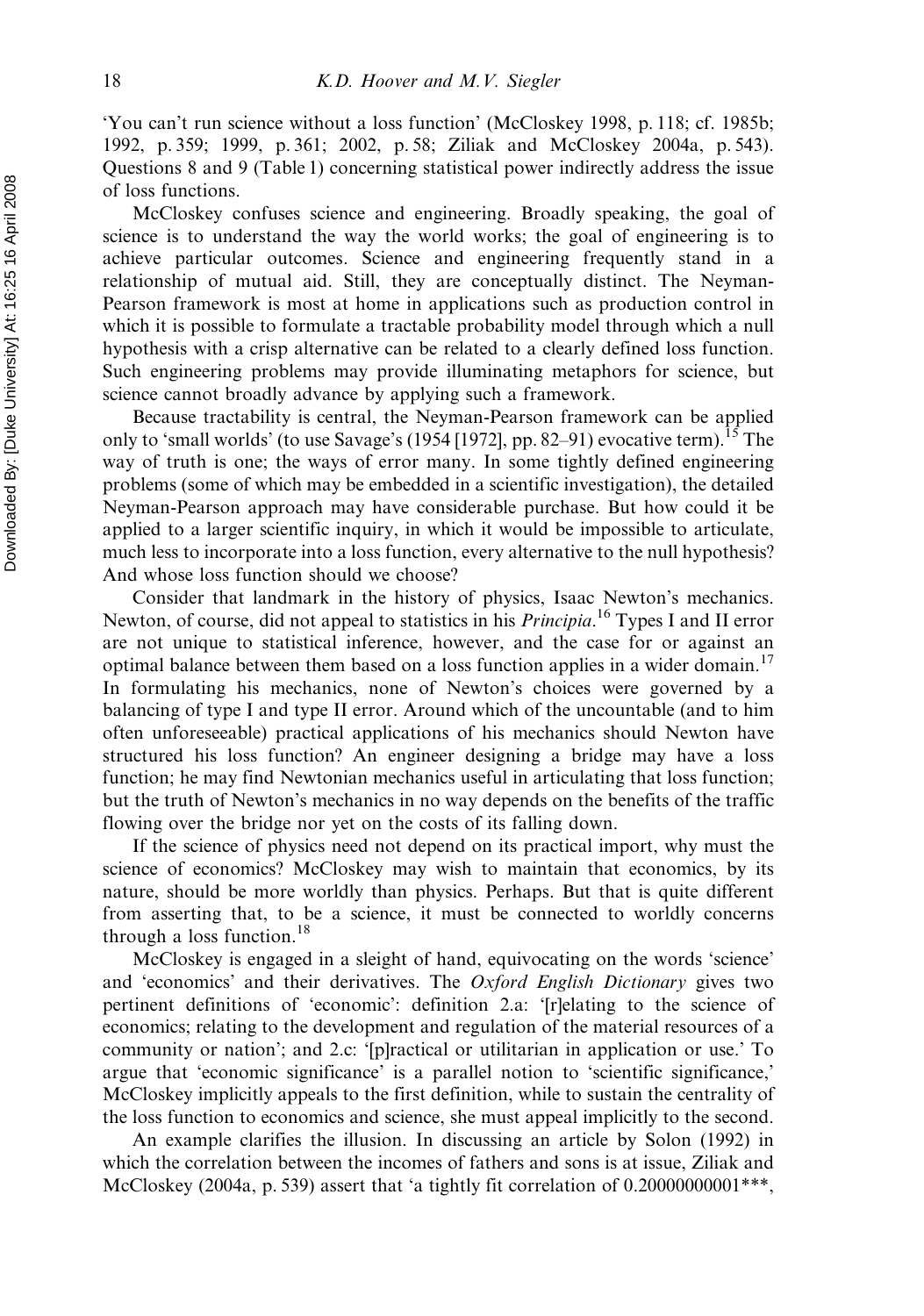would say nothing of economic significance.' We take the example to presuppose that 'tightly fit' implies that the last digit is statistically significant. We readily grant that nothing of practical importance could hang on whether the true value were the one estimated or exactly 0.2. Yet, if an economist could in fact discriminate an economic magnitude in the 10th decimal place (a degree of accuracy that is sometimes found in physics) it would be quite remarkable and of great *scientific* interest to economists – not for its practical import but for the degree of refinement that it would imply about our empirical tools.<sup>19</sup> In general, as Edgeworth observed (see endnote 10), the purpose of science need not be practical. Some scientists have a practical turn of mind, and would never work on a problem that did not have foreseeable practical consequences – though even in that case, it is not obvious that a loss function can generally be successfully articulated. Yet, economics, like other sciences, distinguishes between what is true about the world and the practical import of a truth.

We do not deny that practical considerations of probable gain and cost play a part in the design and management of research. The notion of the Economy of Research was initiated by the American philosopher Charles S. Peirce (1885), who was also an important contributor to statistics and its applications to psychology and other fields.<sup>20</sup> Loss functions useful in the economic analysis of research may be difficult to formulate. But, even when they can be formulated, the relevant measures of costs and, especially, benefits are generally defined in terms of their import to the enterprise of pure science and not in terms of their practical import for the wider world. Indeed, the scientific enterprise itself need not have any practical ambitions. For example, Newton believed that gravity followed an exact inverse-square law. If, in fact, the relevant power were shown to differ from 2 in the 29th decimal place, there might be no practical implications: rockets would still fly to the moon, despite using the old formula (see the discussion of Chen, Cook, and Metherell (1984) in section 4 below). Yet, the result would be highly important, as the *exactness* of the inverse-square law was an essential element in the theory.

Practical implications matter, but they are not the first-order concerns of science qua science. Rather than seeing science concerned with how things are, McCloskey sees it as primarily a guide to practical decisions. But that makes a nonsense of the history of all science – not only of economics – as well as current practice.

We also do not deny the usefulness of the Neyman-Pearson approach as a tool of scientific investigation where the alternatives are clearly articulable, the probability models tractable, and the loss functions relevant to the scientific problem. (But as Kruskal 1968a, p. 240, points out, most significance testing cannot be cast into a crisp decision-theoretic mode; cf. Gigerenzer 2004, p. 591.) The philosopher Deborah Mayo (1996), for instance, defends the Neyman-Pearson approach, particularly against Bayesianism taken as an all encompassing philosophy of science. She finds the Neyman-Pearson approach important in a program of strict local testing aimed at minimizing error – that is, at efficiently extracting signal from noise. Statistical testing, in this view, is not about directly confirming or disconfirming a high-level theory, but about obtaining reliable observations. Unlike McCloskey, however, she does not condemn Fisher for not adopting the Neyman-Pearson approach. Like Edgeworth before him, Fisher rightly saw the statistical problem as signal extraction. A reliable observation is not generally the final step in scientific reasoning, but a piece of evidence that will be assessed in a wider context. Microscopes and telescopes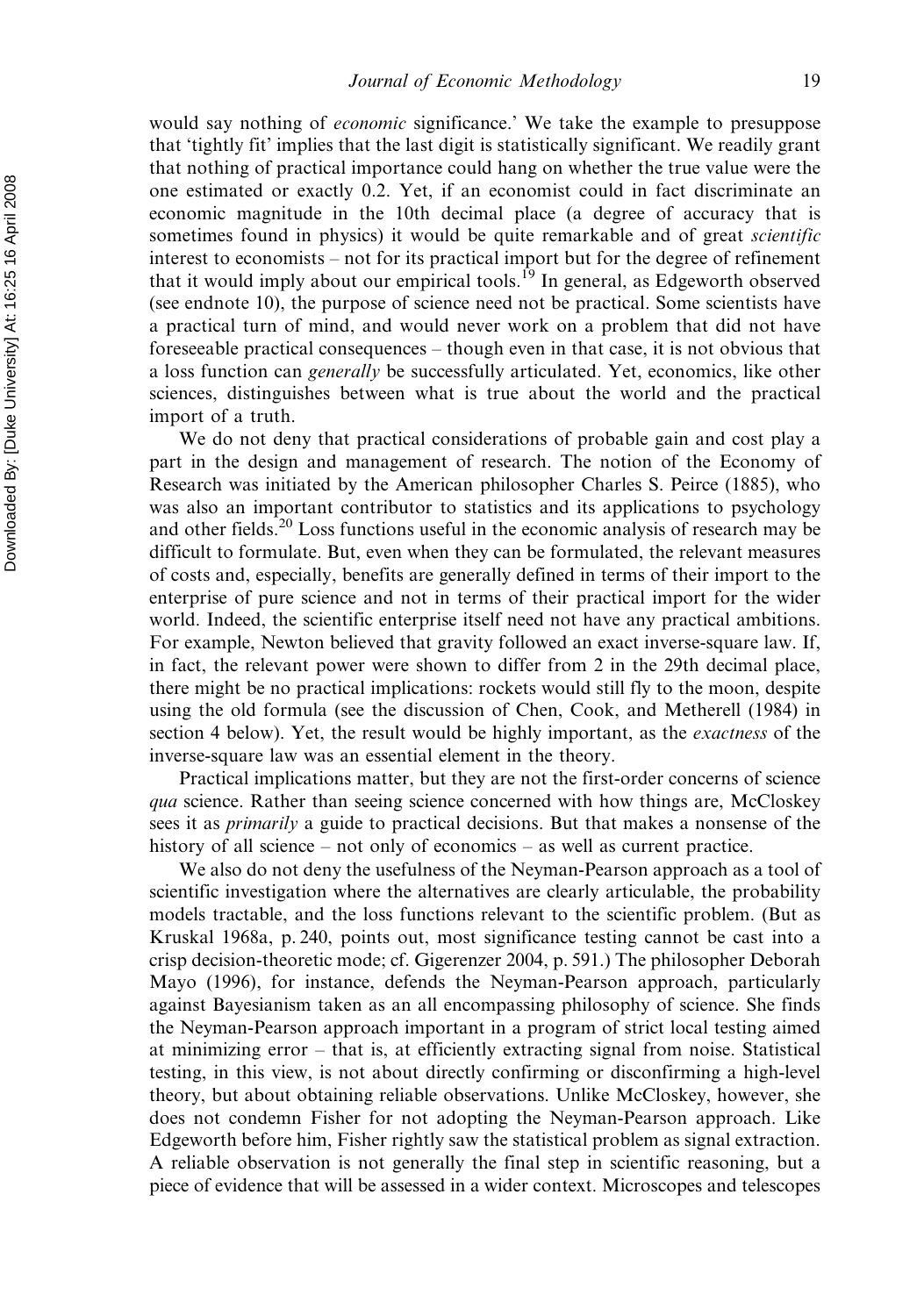provide reliable observations only when in focus. Similarly, significance tests are among the focusing criteria for statistical data (cf. Hoover 1994).

Advocates of the Neyman-Pearson approach frequently favor reporting confidence intervals. And McCloskey too is an advocate, but she and Ziliak complain that '… economists seldom report confidence intervals' (Ziliak and McCloskey 2004a, p. 534). The claim is false. The standard practice of the large number of empirical macroeconomists who report impulse-response functions is to graph the confidence intervals. Indeed, widely used econometric software packages, such as EViews, plot these confidence intervals as default settings in their vector autoregression routines. Similarly, investigations using autocorrelation or partial autocorrelation functions typically report confidence bands; while those using survival or duration data routinely report confidence bands around estimated survivor functions, hazard functions, and cumulative hazard functions. More broadly, a search of economics journals archived in JSTOR over 1980–1999, a period that covers both of McCloskey and Ziliak's surveys, finds 131 entries in articles in the American Economic Review for phrases indicative of reporting or using confidence intervals.<sup>21</sup> A search of all 39 economics journals archived in JSTOR over the same period finds 1788 entries.

Whatever the truth of McCloskey and Ziliak's view on how frequently economists report them, McCloskey's favorable regard for confidence intervals is puzzling in light of her disdain for significance tests. The conventional significance test for normal errors rejects when the estimate is more than two standard errors away from the null. The confidence interval is constructed, in this case, as  $+$  two standard errors from the estimate. To say that zero or some other hypothesized value lies outside the confidence interval is isomorphic to computing the significance test taking the hypothesized value as the null. Even those researchers who do not report confidence intervals frequently use confidence-interval reasoning and, in most cases, report sufficient information for a reader to compute the confidence intervals themselves (coefficient estimates plus standard errors, t-tests – or even p-values – are enough to construct confidence intervals). The complaint, then, is one of taste rather than principle (see Elliott and Granger 2004, p. 548). And it is inconsistent: if significance tests are scientifically suspect, so must confidence intervals also be.

### 3.4 The probability approach to econometrics

In many situations, McCloskey believes that significance tests, even in a proper Neyman-Pearson framework, have no place, because economists possess the entire population:

For one thing, as we have said, the errors that tests of significance deal with are errors of sampling, but in many cases there is no sample involved: we have the entire universe of observations of the general price level in the United States and the United Kingdom 1880–1940. (McCloskey and Zecher 1984, p. 134; cf. McCloskey 1985b, p. 204)

McCloskey misses a vital point. If we calculate the mean weight of Mrs Clary's sixth-grade, we may regard the class as the entire population, and the mean as a descriptive statistic. But if we use the mean of Mrs Clary's class as an indication of the likely mean of Mrs Coyle's sixth-grade class, then we are regarding Mrs Clary's class as a sample of a wider population (e.g. of the sixth-grade class in Graham Road Elementary School). Any time we project a statistic out of sample or consider its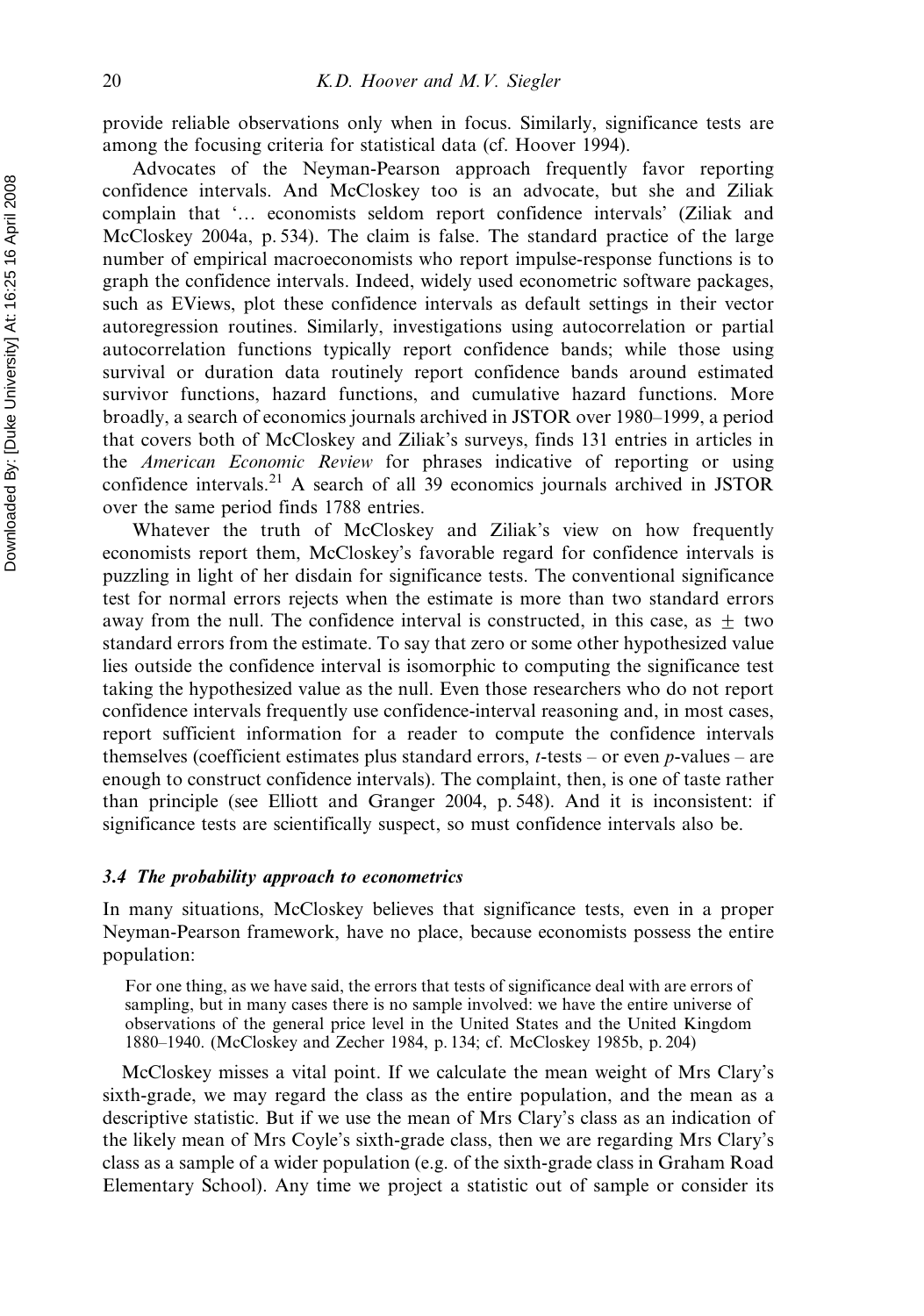projectability to be the vital question, we regard the observed data as a sample. This point should not be misunderstood. That we regard the data as a sample, whenever we use them this way is simply a fact. But one cannot conclude that we are right to do so in each case. A good deal of statistics is aimed at testing the representativeness of the sample, the homogeneity of the population, and other issues related to whether our use of the observations as a projectable sample is warranted. But these issues are not the essence of McCloskey's point.

Consider a real-world example familiar to many universities: a study that compares salaries of female and male faculty. The key question in such a study is not the raw fact of the difference in means between men and women. Instead, the objects should be, first, to determine whether there are differences that, controlling for other factors not indicative of discrimination, can be attributed to sex and, second, to shed light on the mechanisms behind any discriminatory difference (e.g. does it occur because one sex is hired at lower rates of pay or because promotion is slower?).

If we construct a dataset that covers the entire faculty of the California State University, Sacramento we do not have  $-$  as McCloskey insists  $-$  the whole population, since the questions that we want to answer most involve a population wider than the current faculty in a variety of senses. To take one example: if the current mechanisms remain in place, would the next cohort of women hired be paid the same as men with similar relevant characteristics? Here the mechanism is regarded as open-ended, and we simply wait for more realizations. A second example: are the differences between the pay of men and women the result of differences in relevant characteristics or sex discrimination? Here the population is a hypothetical one: we use the actual faculty cohort (a sample) to infer what outcomes would be for a cohort that differed from the actual one only in the sex assignment of its members (unrealized, as well as unobserved, members of the population).

Ziliak and McCloskey (2004a, p. 543) dismiss appeals to hypothetical populations as 'metaphysical' – with the implication that the term is synonymous with 'nonsense' (also McCloskey 1985a, pp. 161–162).<sup>22</sup> But the scientific question is not generally, 'what happened?' but 'what lies behind whatever happened?' And the policy question is generally, 'what will happen if …?' Answers to either sort of question contemplate mechanisms that are capable of realizing outcomes other than, and additional to, those already observed. The observed are, then, part of a sample, and the measures of the precision of estimates of key features of the underlying mechanism – expressed, for example, in standard errors, confidence intervals, and significance tests – are of great utility.

McCloskey seems to imagine that such measures of precision are at home only in the narrow case of situations similar to production control. If one wants to produce ball bearings within a certain tolerance but does not wish to test each one, test a sample (with a Neyman-Pearson loss function guiding acceptance or rejection), and project the outcome to the whole population. But science is not an assembly line. Many experiments are run and *all* the results are recorded. By McCloskey's reasoning, the data from such experiments do not supply samples, but are in fact the whole population. But, of course, the point of the experiment is to discover what would happen were the experiment to be run again and to develop evidence bearing on the mechanisms that lie behind the experimental realizations.

Economic data are rarely experimental. McCloskey (1985b, p. 204; 1998, p. 138) particularly sees time series data as never meeting the conditions of being a sample of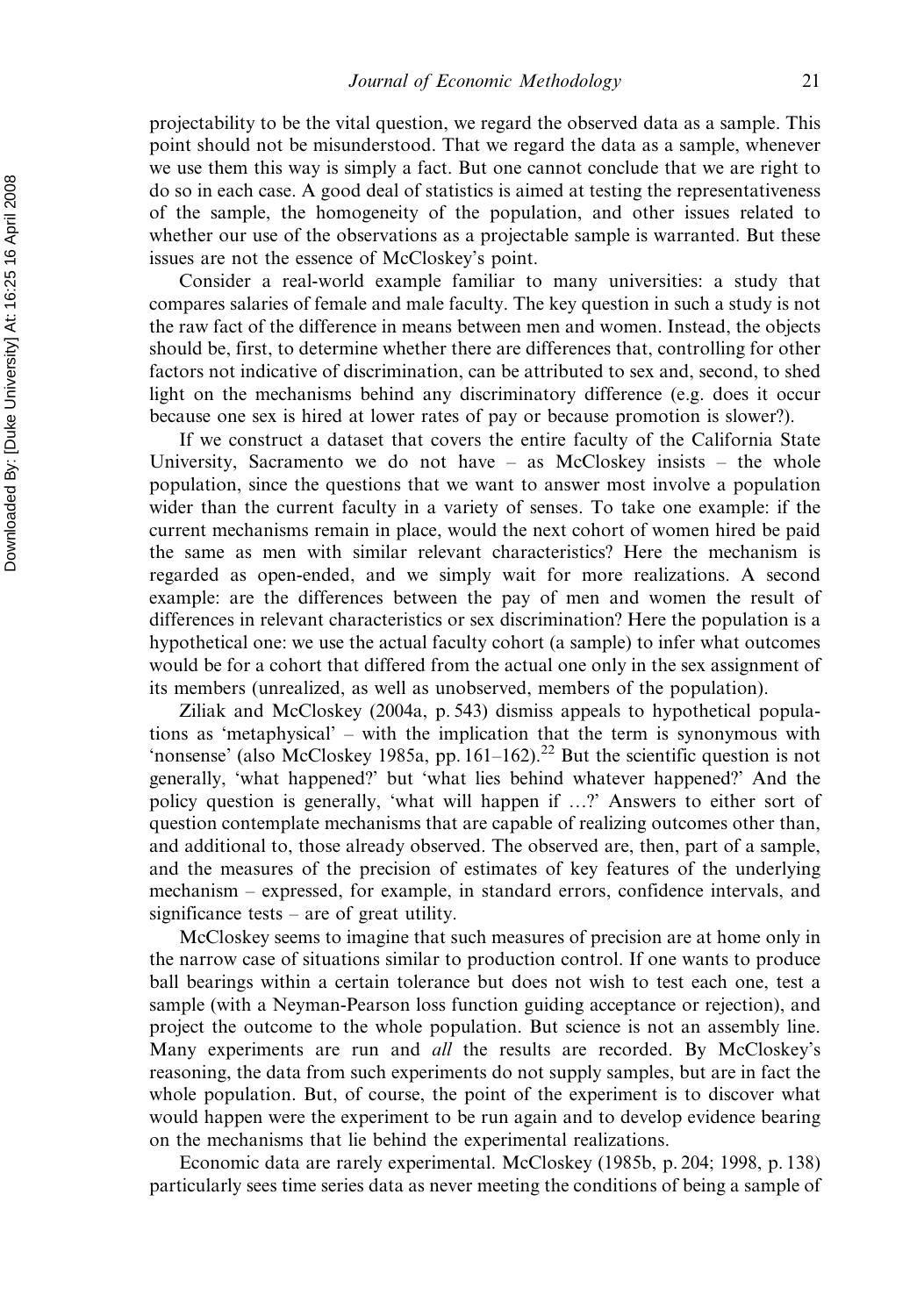a population: history has only one run. Yet, experiments are similar in this respect. An experiment can never be repeated exactly. When we say that we are repeating the 'same' experiment, we are making a judgment that we have repeated the relevant aspects of the set up. We ignore many others: the chemist does 'not note that this phenomenon was produced on such a day of the week, the planets presenting a certain configuration, his daughter having on a blue dress, he having dreamed of a white horse the night before, the milkman having been late that morning, and so on' (cf. Peirce 1934, para. 591). It is not that these could not under any conceivable circumstances be relevant; rather, we make fallible judgments that they are not in these circumstances in fact relevant.

Haavelmo's (1944) great contribution to econometrics was to make the case that non-experimental data, which did not automatically conform to a statistical model such as contemplated by Fisher, could nevertheless be modeled as an economic structure plus errors, where the errors conform to a probability model (see Morgan 1990, chap. 8, and Spanos 1995). A time series, which is typically a single run of data, in this conception is, in part, built up of realizations of a probability distribution, so that the variables are a sample of population that (1) will provide further realizations if allowed to run; and (2) could have provided different paths had the errors been realized differently. There is only one actual path of a time series, but there could have been others, and it makes sense to ask how far a path that was not realized could depart from the one that was actually realized without there being any change in the underlying structure. Making such assessments is, of course, one of the uses of standard errors, confidence intervals, and significance tests.

Time series and experimental data are different; yet, with respect to whether we do or do not have the whole population, it is not a difference in kind. There is a special uncertainty, which is not captured in sampling error, about homogeneity. In the case of time series, radically different behavior may result because the deep structure generating the data changes (a structural break). Such a concern is particularly pertinent for time series, but again it has analogues in other kinds of cases. Significance tests of the first type ('are the moments of this sample distinguishable from the moments of that sample?') are useful in detecting such departures from homogeneity, since they address the question of whether the signal rises above the noise. Would, say, the difference of the means be larger than what would normally follow from random variation in a homogeneous structure?

It is true that we have all the observations of the general price level in the United States and the United Kingdom 1880–1940 that were actually realized. But with respect to the question of purchasing-power parity, in which context McCloskey originally made her claim, so what? As scientists, we are interested in whether the economic mechanism displays purchasing-power parity. The 1880–1940 period can be seen as a sample of a population that extends into earlier and later times. And, just as Mrs Clary's sixth-grade class can be seen as a sample of the sixth-grade classes in Virginia in 1967, as well as a sample of the sixth-grade classes at Graham Road School, the time series of prices can be seen as a sample of a population that extends across other countries as well as other times and over realizations that never occurred.

We do not wish to minimize the problems of ensuring that such populations conform to an adequate probability model and are, therefore, sufficiently homogeneous to sustain useful inference. We are not claiming that any arbitrary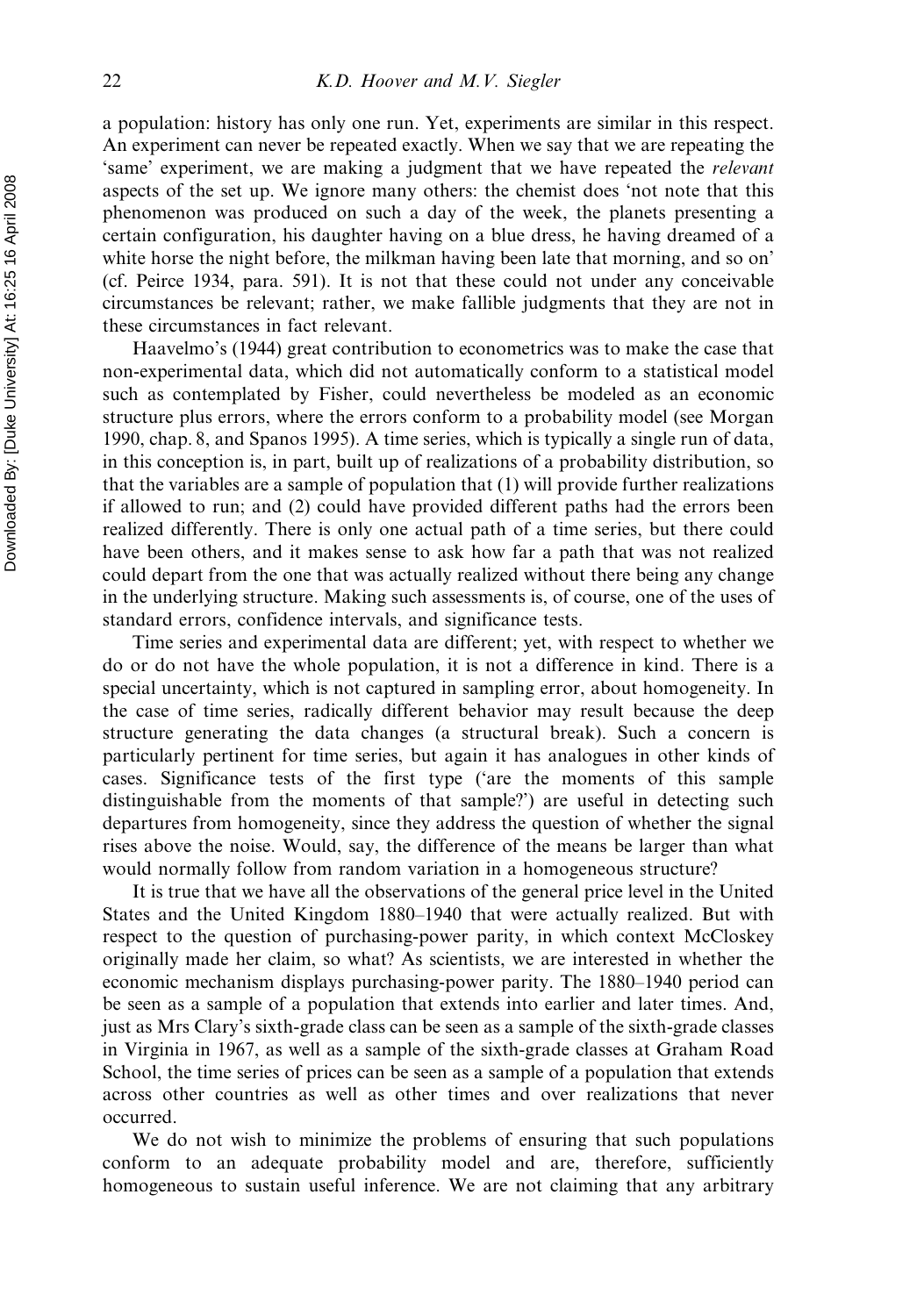set of data can usefully be regarded as a sample of a larger population. For such an interpretation to be valid, the data must either conform, or be such that they can be transformed to conform, to a tractable probability model. The point of specification tests is to establish that data in particular cases do conform usefully to a probability model. Such specification tests provide another example of the useful application of the tools of significance tests, which McCloskey ignores in focusing only on the significance testing of the coefficients of regression equations.

It is puzzling that McCloskey, an advocate of the cliometric approach to economic history, should fail to grasp the point that we must situate observed data in the context of population data that could have been, but was not in fact, observed. The great achievement of the cliometric school is to understand that historical data need not be viewed as 'one damned thing after another' but can instead be viewed as the outcome of an enduring economic mechanism that conforms reasonably to economic theory. The counterfactual or hypothetical nature of such scientific knowledge is acknowledged for example in Fogel's (1964) famous counterfactual analysis of the development of American railroads and the literature it spawned. Fogel essentially compares one run of the American economy as it was actually realized to a run in which there were no railroads. Such a comparison relies on the idea that what was actually observed was but one possibility  $-$  a sample from a hypothetical population (cf. Woodward 2003).

Hoover (2001, chap. 4) argues that all causal explanation of particular events (the crash of an airplane or a stock market) relies on subsuming the contributory elements to particular generic causal mechanisms. If these elements cannot be viewed in such a way that (in stochastic cases) the observations form a sample of a larger, but unrealized, population, then no causal and, therefore, no historical explanation is possible.

It is equally puzzling that McCloskey, who strongly advocates simulations as an alternative to significance testing, should fail to see that simulations necessarily – and usefully – trade in hypotheticals: what could have been, but was not; what could be, but is not yet (Table 1, question 17; McCloskey and Ziliak 1996, pp. 104, 112). The meaningfulness of any such simulation rests on exactly the same grounds as the meaningfulness of treating realized data as one possible draw from an unobserved population.

### 3.5 Specification search

McCloskey condemns the practice of using significance tests to eliminate variables from regression equations and the related practice of specification search (Table 1, question 14; McCloskey 1992, p. 361; McCloskey and Ziliak 1996, pp. 104, 106; Ziliak and McCloskey 2004a, p. 534). In emphasizing the size of the estimated conditional means of regression equations (the 'oomph'), she avoids one of the most central issues in statistics – and a vital use of significance tests. The approach is question-begging, assuming the very thing that needs to be demonstrated: 'the accuracy of [the] estimated mean [of a regression coefficient] depends on the properties of the error term, the specification of the model, and so forth. But to fix ideas suppose that all the usual econometric problems have been solved' (McCloskey and Ziliak 1996, p. 98, emphasis added). But how would we justify such a supposition?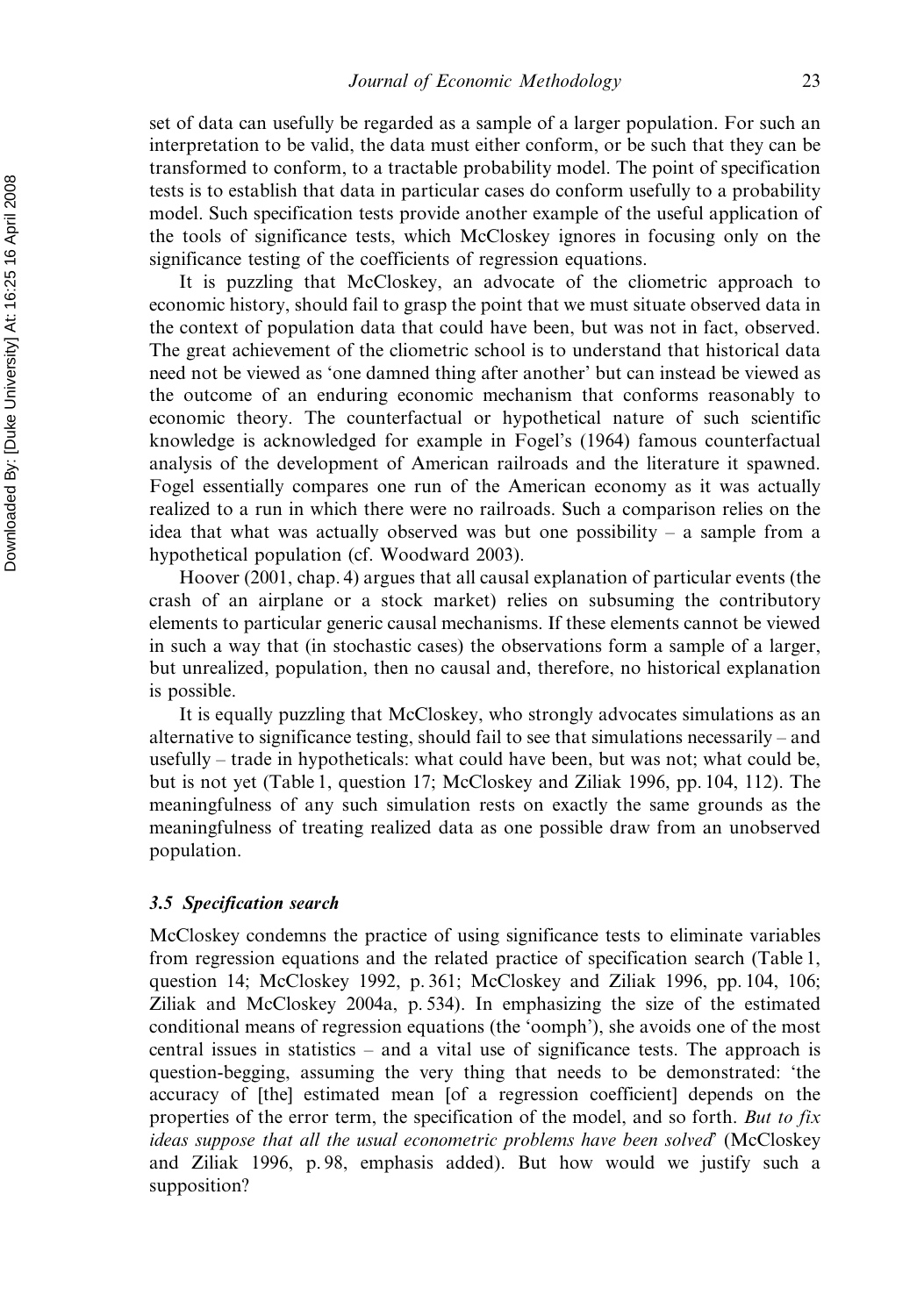As we stressed in the last section, statistical measurements of economic magnitudes are meaningful only in the context of a statistical model that adequately characterizes the data. To establish the congruence of the model to the data requires testing (see Spanos 1995; Johansen 2006). Significance tests are used to provide evidence relevant to the existence of serial correlation, heteroscedasticity, departures from normality, structural breaks, and other departures from the statistical model that justifies the assumption that a particular coefficient estimate is a good one. Such tests are typically applied in the asymmetrical manner of Fisher (reject/unable-toreject instead of reject/accept) rather than in the context of a particular loss function. But, even if such a loss function were available, the connection between the critical value in, say, a test of serial correlation and the ultimate practical economic gains or losses from an error in assessing a regression coefficient are so complex and indirect that they would defy calculation. The power of such tests is not typically ignored; it is a major consideration among specialist econometricians, even if it is less frequently discussed by workaday users of econometric methods.

Aside from some desultory condemnations of the use of such specification tests (e.g. McCloskey 1999, p. 361 on unit roots tests), McCloskey has little systematic to say about error specification, taking it to be unproblematic. In contrast, she clearly attacks the elimination of variables from regression specifications on the grounds of their statistical insignificance.

Variable elimination is less common in economics – especially among microeconomists using large datasets – than it is, for example, in epidemiology or other areas of medical research that faithfully apply a standard of  $p<0.05$  for reporting estimates. For example, in cross-sectional wage, or earnings, regressions, it is standard to use a 'kitchen sink' regression that includes age, race, education, region, and so forth (the 'usual suspects') and, frequently, their interactions as well and to retain them in reported regressions whether or not they are statistically significant.

McCloskey appears to have three (closely related) objections. The first is that a statistical criterion may result in the elimination of economically significant variables. The second is closely related: a large sample size generally produces statistically significant estimates even when they are not significant economically, which suggests that a statistical criterion is irrelevant. Finally, elimination of coefficients smacks of data mining, which is widely regarded as an unacceptable practice.

As we saw in section 3.1, typical significance tests relate the magnitude of a measured coefficient to the sample variability. But sample variability is itself a fortuitous product of the sample size. The economic meaning of a coefficient estimate should not then, in McCloskey's view, depend on its statistical significance. But again, statistical significance conveys important information about the accuracy of the measurement, even though it does not determine the economic significance of an estimated coefficient. As the example of the investment equation in section 3.2 above makes clear, eliminating a variable from a regression may be a reasonable thing, despite its economic significance. The role of the standard error and the significance test is to tell us where we find ourselves along the continuum from the impossibility of measurement in the case of an absolutely constant variable to the perfect accuracy of an infinite sample.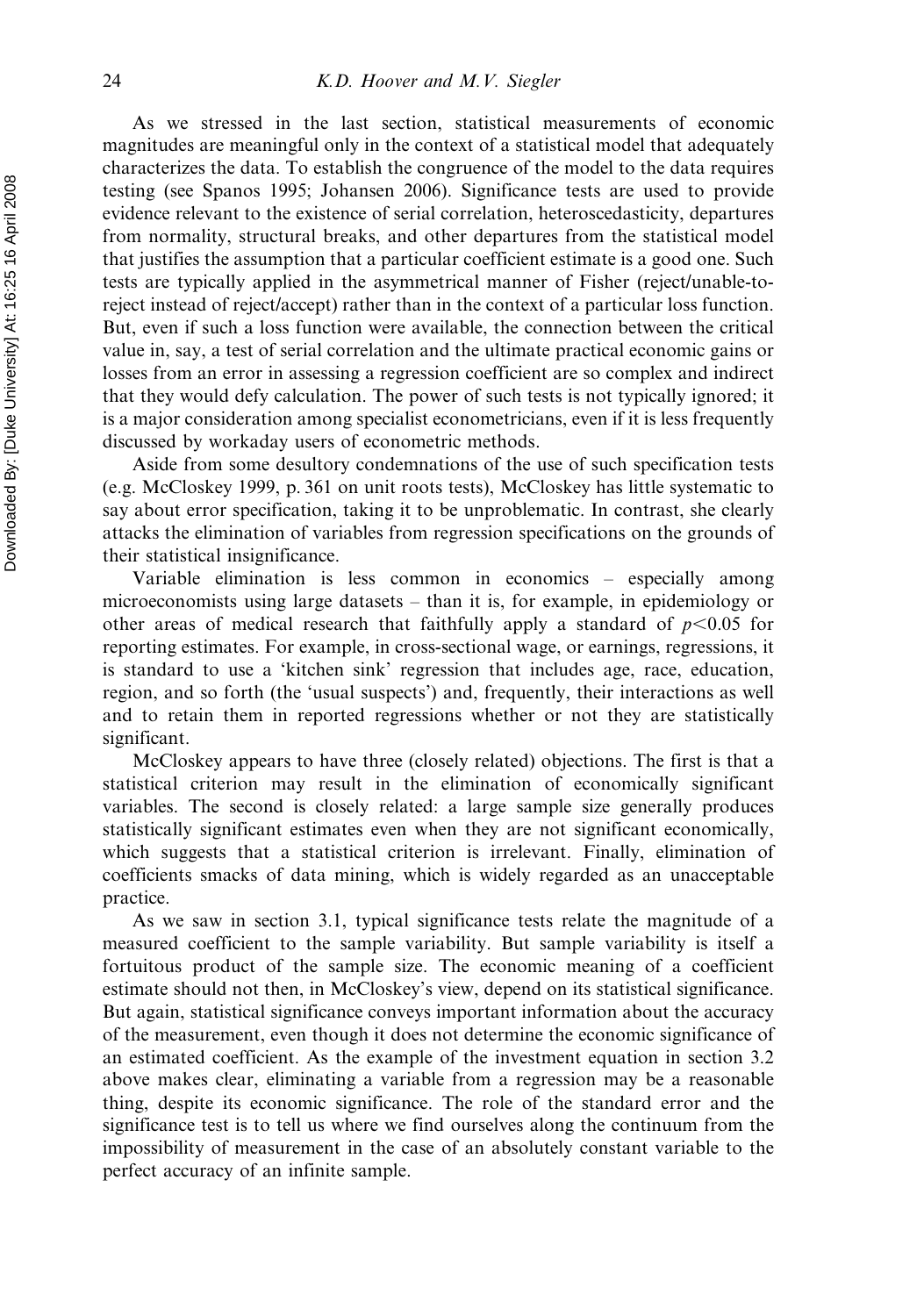Elimination of variables that are badly measured is not a statement about their ontological status – in the investment equation, taxes are economically important  $ex$ hypothesi. Rather, it is a measurement strategy. McCloskey's general claim that any coefficient is significant if the sample size is large enough is false (see section 3.2 above). As Kruskal (1968a, p. 246) reminds us, some nulls may be exactly zero. And if the true coefficient is exactly zero, then a larger and larger sample simply shrinks the standard error around that value.

There are two cases in which a regression coefficient should naturally return a value of exactly zero (Hoover 2001, chap. 2, sec. 2.4). First, a coefficient may have a range of possible values that includes zero. Policy variables, for instance, may include zero as a focal point when the policymakers intend to use their instruments to eliminate the influence of a particular factor. For example, suppose that money is causally linked to real GDP and the interest rate, and that the Federal Reserve adjusts the money supply in such a way as to hit a target interest rate precisely. If they were successful, a regression of the interest rate on money and income should find zero coefficients, except for sampling error (see Hoover 2001, pp. 47–49; cf. pp. 152–153, 168–169).

Second, an estimated coefficient may converge on zero because the variable in question is not causally connected to the dependent variable. In the first case, a variable may be conceived of as a set of possible values  $(\Omega)$  which takes a particular value ( $\beta=0\in\Omega$ ). In the second case, the set of possible values is empty ( $\Omega=\emptyset$ ).

If neither of these cases applies (the true  $\beta \neq 0$ ,  $\Omega \neq \emptyset$ ), then for a sufficiently large number of observations, provided that the variable itself is not constant, the estimate of  $\beta$  will be statistically significant at whatever size one likes: more data leads to more precise measurement. A very precisely measured but substantively small coefficient may not be practically significant. As it is precisely measured, however, one could be confident in the judgment about practical significance. A badly measured but large coefficient may or may not be practically significant: the message of the significance test is that one could not be confident one way or the other; more data are needed.

A variable that happens to be set to zero remains economically significant – it could have been set to some other value. A variable that is not causally connected to the dependent variable is economically insignificant. Both should show up as indistinguishable from zero in a regression equation. Non-statistical information is vital to distinguishing these two cases (Hoover 2001, chap. 8). Evidence that a coefficient cannot be distinguished from zero means either that one of these cases holds or that the magnitude of the coefficient is close enough to zero that the test lacks power. We have no choice in such a case but to admit that our measurements are imprecise, to keep an open mind, and to seek more evidence. But if the coefficient is statistically significant, then we may legitimately address its economic magnitude.

Variable elimination on the basis of significance tests is a form of data mining. McCloskey (1985a, p. 170; 1985b, p. 201; 1992, p. 361; 1997, p. 242) accepts the conventional condemnation of data mining without much further analysis.<sup>23</sup> One class of objections is that data mining generates size distortions that make statistically insignificant results appear to be statistically significant. For instance, Lovell (1983, pp. 2–4, cited by McCloskey 1985b, p. 201, and McCloskey and Ziliak 1996, p. 112) demonstrates that, when an independent variable is truly random and all potential regressors are orthogonal, the probability of finding significant regressors from a fixed set is higher than the nominal test size. How much higher depends on how many regressors are considered. Lovell's conclusions are closely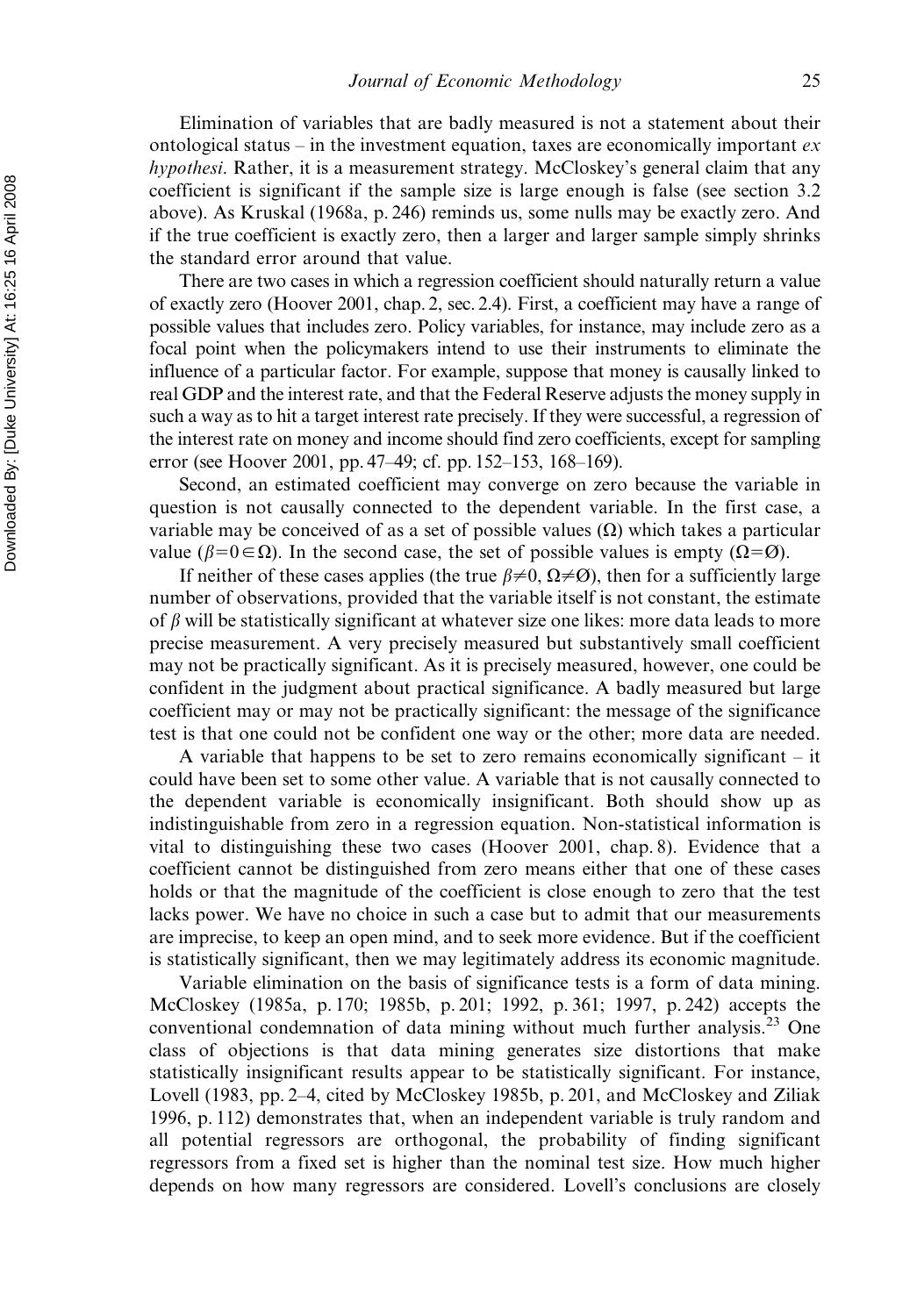related to the characteristics of optional stopping rules, which have been carefully analyzed by statisticians (see Mayo 1996, chap. 10), and to the much discussed, but less well analyzed, 'file-drawer problem' – that is, to the publication only of significant results (see, for example, Kahn, Landsburg, and Stockman 1996; Kruskal 1968a, p. 245; Ziliak and McCloskey 2004a, p. 534).

It is common, but not warranted, to generalize from these objections to a general condemnation of specification search. Lovell (1983) shows that, with a fixed set of regressors and a fixed sample size, three search algorithms (stepwise regression, max  $\overline{R}^2$ , and max-min |t|) return substantial size distortions. However, these particular search algorithms pay no attention to the congruence of the data with the hypothesized statistical model of the error, which turns out to be crucial.

A theorem due to White (1990, pp. 379–380) states that, for a fixed set of specifications and a battery of specification tests, as the sample size grows toward infinity and increasingly smaller test sizes (or, equivalently, larger critical values) are employed, the test battery will, with a probability approaching unity, select the correct specification from the set. Both type I and type II error fall asymptotically to zero. The theorem says that, given enough data, only the true specification will survive a stringent enough set of tests. The theorem provides a deep justification for search methodologies, such as the 'LSE approach' (Mizon 1995), that emphasize rigorous testing of the statistical properties of the error terms. Ziliak and McCloskey's (2004a, p. 530) jabs at Hendry's (1980, pp. 27–28) mantra, 'the golden rule of econometrics is test, test, test,' miss the mark: Hendry and other LSE econometricians do not mistake statistical for economic significance, rather they insist that a coefficient can be well measured only in the context of a statistical model that meets stringent criteria that would support accurate measurement. Specification testing provides evidence of the congruence between the supposed model and the data.

White's theorem is an asymptotic result. And asymptotic results typically require validation of their applicability to small samples. Such validation is provided in part by the Monte Carlo experiments of Hoover and Perez (1999, 2004), Hendry and Krolzig (1999), and Krolzig and Hendry (2001). They simulate models in which there is a true specification *ex hypothesi* and demonstrate that LSE search algorithms are very good at recovering it. In contrast to the algorithms criticized by Lovell, the LSE algorithms display empirical size near the nominal size of the underlying tests and empirical power near the best possible for given signal strengths. These results depend crucially on specification search (data mining). As Hendry and Krolzig (2004) put it, the costs of search (when the search is conducted sensibly) are small relative to the costs of inference from using an incorrectly specified model.

In supposing that 'all the usual econometric problems have been solved,' McCloskey herself avoids the real work of econometrics. Kruskal (1968b, p. 218) – one of McCloskey's (1998, p. 116; Ziliak and McCloskey 2004a, p. 530) most revered authorities – says, 'it would be ridiculously rigid to refuse to use inferential tools [hypothesis tests] in the exploration of data.' In opposing significance tests for specification adequacy, McCloskey would deny economists the tools to do their work.

#### 4 Real scientists do use significance tests

Real scientists, McCloskey believes, have little use for significance tests. She hopes that economics will 'grow up and start focusing its energies on doing proper science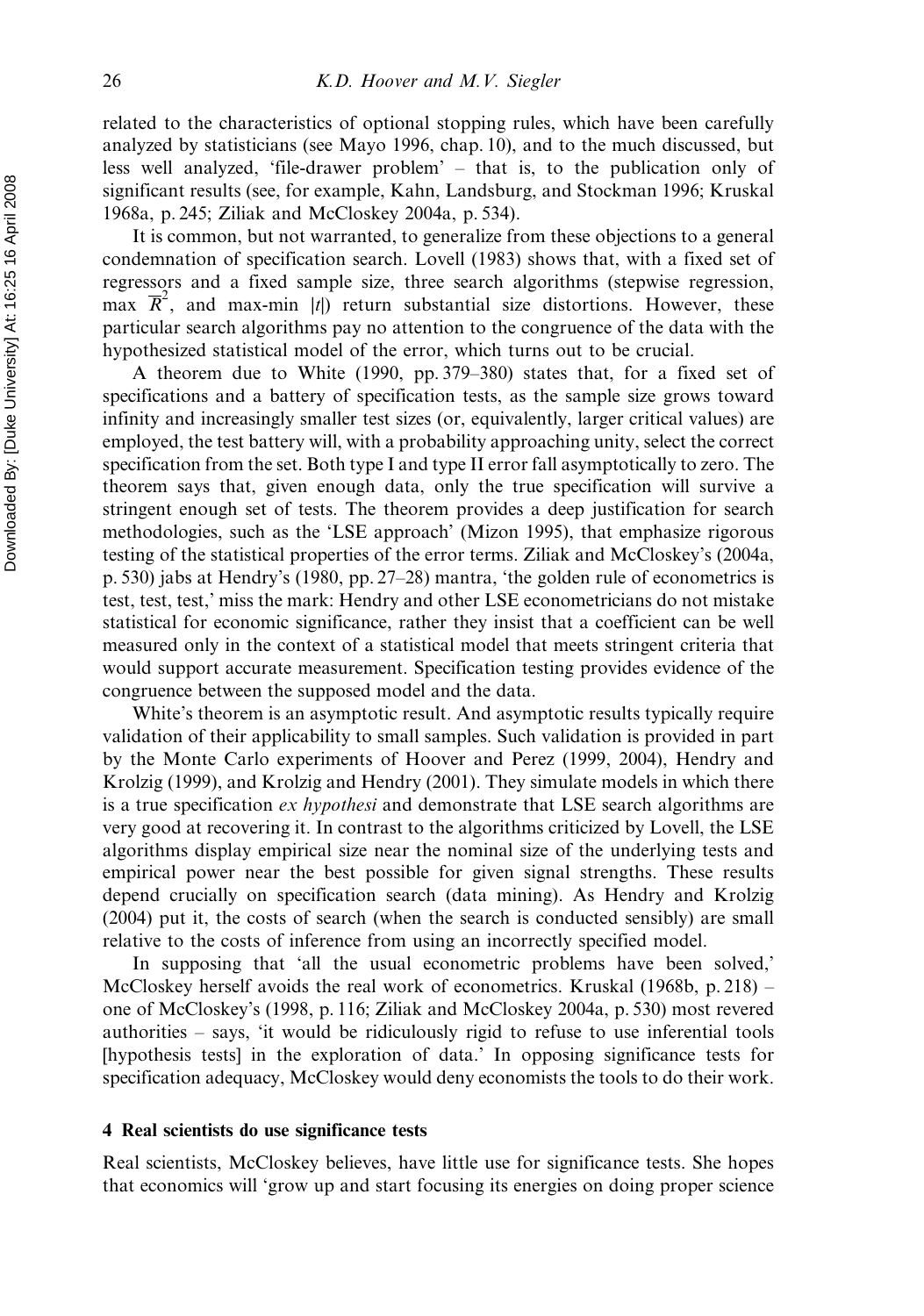(the way physics or geology or anthropology or certain parts of literary criticism do it) …' (McCloskey 2002, p. 1). Ziliak and McCloskey (2004a, p. 533) state that they have found 'by examining *The Physical Review* that physicists approximately never use tests of statistical significance; so too in the magazine *Science*, the chemists and geologists; many biologists reporting their results in Science are less clear-minded on the matter …' (cf. McCloskey 1999, p. 357–358; 2002, pp. 46 and 54; Ziliak and McCloskey 2004b, p. 669).

McCloskey is wrong; significance tests are a standard tool in the physical sciences. A skewed pattern of tool use reflects, not a difference between real science and cargo-cult science, but differences in the observational problems faced in different fields. Each chooses tools appropriate to the problem to hand.

To gather some evidence on this point we performed a search of the JSTOR archive of academic journals for the period 1980 through 1999 (the period of the two surveys of the American Economic Review reported in McCloskey and Ziliak 1996 and Ziliak and McCloskey 2004a) using a set of keywords that would indicate the use of tests of statistical significance.<sup>24</sup> The *Physical Review* is not archived by JSTOR, so we searched its online version on the website for the American Physical Society's journals. The search provides counts of the number of articles (not the number of instances of a use) in which any one of the keywords is found. For instance, Table 2 shows that for a search of seven General Science journals (a category that includes the journal Science cited by Ziliak and McCloskey), 23% of articles used one of the keywords.

| Search for at least one statistical<br>keyword: |                                              |                            |      |                             |    |
|-------------------------------------------------|----------------------------------------------|----------------------------|------|-----------------------------|----|
| and                                             | but not                                      | in                         | Hits | Total articles Ratio $(\%)$ |    |
| chemistry                                       | biology, biological,<br>medicine, or medical | 7 General Science journals | 139  | 1988                        | 7  |
| physics                                         |                                              | 7 General Science journals | 348  | 4127                        | 8  |
| astronomy                                       |                                              | 7 General Science journals | 80   | 896                         | 9  |
| geology                                         |                                              | 7 General Science journals | 156  | 1447                        | 11 |
| chemistry                                       | biology or biological                        | 7 General Science journals | 299  | 2707                        | 11 |
| chemistry                                       |                                              | 7 General Science journals | 948  | 6828                        | 14 |
|                                                 |                                              | <b>Physical Review</b>     | 2113 | 14,670                      | 14 |
| cosmology                                       |                                              | 7 General Science journals | 26   | 167                         | 16 |
|                                                 |                                              | 7 General Science journals | 8670 | 37,441                      | 23 |
| biology                                         |                                              |                            | 3445 | 14,485                      | 24 |
| medicine                                        |                                              |                            | 3308 | 9799                        | 34 |
|                                                 |                                              | American Economic Review   | 796  | 1945                        | 41 |
|                                                 |                                              | 39 Economics journals      | 9598 | 18,200                      | 53 |

Table 2. The relative use of some statistical terminology in scientific journals.

Notes: All searches except the Physical Review conducted on 3 June 2005 using the JSTOR Archive (www.jstor.org/). A list of the journals in each category is found at the Browse link on the JSTOR website. Searches of the Physical Review conducted on 20 July 2005 on the Physical Review Online Archive (http:// prola.aps.org/). Searches covered parts A-E, Special Topics: Accelerator Beams, and Physical Review Letters. A hit is indicated by the presence of the at least one of the statistical keywords as modified according to the terms of the first two columns. The keywords are: 'statistically significant,' 'statistical significance,' 'significance test(s),' 'test(s) of significance,' 't test,' 'F test,' and 'chi squared.' All searches are for the years 1980–1999.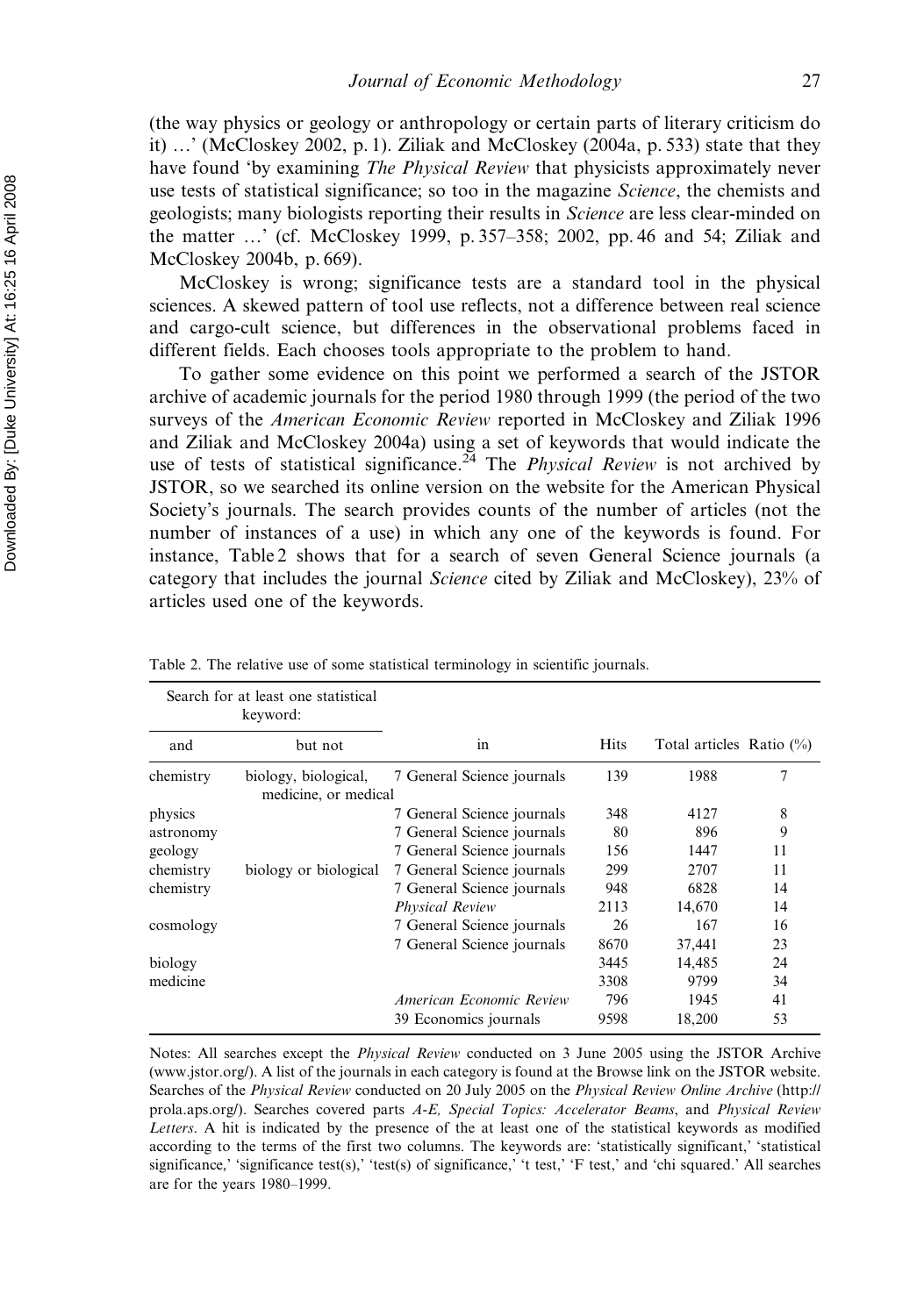To get a sense of the relative differences in use of significance tests between fields, we performed additional searches of the seven General Science journals. Each search counts articles in which a word in the significance family plus one of the words 'astronomy,' 'biology,' 'chemistry,' 'cosmology,' 'geology,' 'medicine,' and 'physics' appears. An inspection of the actual papers found in the chemistry search suggest that many of them are biological or medical in nature. Since McCloskey has tarred biology and medicine with the same brush as economics, we also performed searches that count articles in which 'chemistry' and at least one of the keywords, but not 'biology,' 'biological,' 'medicine,' or 'medical,' appear (McCloskey 1995a, p. 32; 2002, pp. 1, 49; 1998, p. 112; Ziliak and McCloskey 2004a, p. 533). In addition, we performed keyword searches for 19 Anthropology journals, 57 History journals, 63 Language and Literature journals, and, for comparison, 39 Economics journals and, separately, the American Economic Review.

The search filter is obviously a crude one, but it does give some idea of the relative use of statistical significance in various disciplines. The lowest rates of use are found in Language and Literature and in History. Since most of the work published in these fields is not scientific in the way that term is typically understood, the fact that the hit rates are as high as 1% and 4% is, perhaps surprising. The highest rate is found in Economics, with a hit rate of 53%. Economics is a heavier user of this statistical apparatus than the other sciences examined. McCloskey's general impression that medicine and biology are relatively heavy users of statistical significance tests is also confirmed.

But what about the 'hard' sciences? They range from 8% for physics to 16% for cosmology. Physics, when measured over the general science journals, uses keywords related to statistical significance at 8% measured over the general journals, but at 14%, the same rate as chemistry, when measured over the Physical Review.

In reply to Ziliak and McCloskey, Horowitz (2004, p. 552) points out that physicists use the concept of statistical significance even if they do not use the name. But the evidence shows that they do use the name. Still, Horowitz's observation underlines that our estimates are lower bounds on the real use of significance tests. If we include 'confidence level,' since confidence intervals, as we saw in section 3.3, are isomorphic to significance tests, the number of hits for the Physical Review rises to 3820 or 26%.

McCloskey (1999, p. 357) offers a specific challenge:

I invite you to look at a copy of the Physical Review (version C, say, the one about Nuclear Physics, the issue of November 1990, just as an example) and confirm that its 2,263 pages contain not a single use of … statistical significance … (emphasis added)

Visual inspection of that issue of the Physical Review (which in fact runs from page R1791 through 2270 – only 480 pages) shows that about  $9\%$  of the articles use keywords from the significance family. One example is Southon et al. (1990, p. R1900): 'It should be noted, however, that attempts 5–8 to duplicate earlier d-d experiments revealed no *statistically significant* neutron fluxes above background' (emphasis added). While substantially smaller than the rates for economics, the data flatly contradict the conclusion that such scientists 'approximately never use tests of statistical significance.'

Are these examples of 'real science'? The citations displayed in Table 3 are an unsystematic sample that highlights the range of applications of statistical significance in the hard sciences.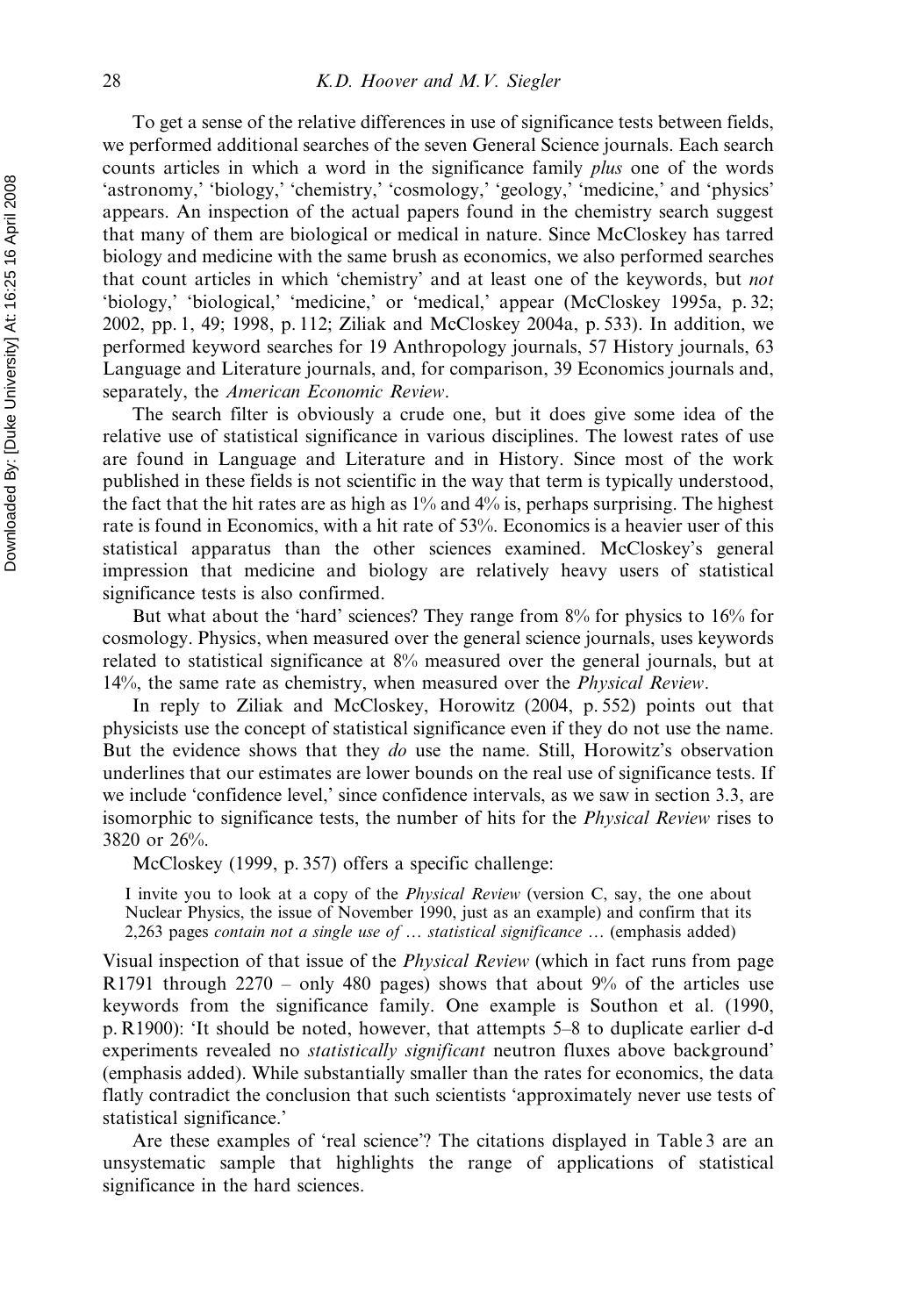- J.F. Ogilvie. "A General Potential Energy Function for Diatomic Molecules," Proceedings of the Royal Society of London, Series A, Mathematical and Physical Sciences, vol. 378, no. 1773, 8 October 1981, pp. 287–300.
- Kathryn A. Whaler. ''Geomagnetic Secular Variation and Fluid Motion at the Core Surface,'' Philosophical Transactions of the Royal Society of London, Series A, Mathematical and Physical Sciences, vol. 306, no. 1492, The Earth's Core: Its Structure, Evolution and Magnetic Field, 20 August 1982, pp. 235–246.
- Y.T. Chen, Alan H. Cook, and A.J.F. Metherell, ''An Experimental Test of the Inverse Square Law of Gravitation at Range of 0.1 m,'' Proceedings of the Royal Society of London, Series A, Mathematical and Physical Sciences, vol. 394, no. 1806, 9 July 1984, pp. 47–68.
- Jay D. Goguen and William M. Sinton. ''Characterization of Io's Volcanic Activity by Infared Polarimetry,'' Science, new series, vol. 230, no. 4721, 4 October 1985, pp. 65–69.
- S. Singh et al. ''Charge Stripping and Delayed Autoionization in Doubly Charged Ions of the Noble Gases," Proceedings of the Royal Society of London, Series A, Mathematical and Physical Sciences, vol. 402, no. 1823, 9 December 1985, pp. 373–400.
- J.D. McDowell. "New Physics from the CERN Collider," Proceedings of the Royal Society of London, Series A, Mathematical and Physical Sciences, vol. 404, no. 1827, Quarks and Leptons: The New Elementary Particles?, 8 April 1986, pp. 213–232.
- Thomas K. Gaisser. ''Gamma Rays and Neutrinos as Clues to the Origin of High Energy Cosmic Rays,'' Science, new series, vol. 247, no. 4946, 2 March 1990, pp. 1049–1076.
- J.R. Southon, J.W. Stark, J.S. Vogel, and J.C. Waddington. ''Upper Limit for Neutron Emission from Cold d-t Fusion,'' Physical Review C, vol. 41, November 1990, pp. R1899–R-1900.
- C.L. Bennett, et al. ''Scientific Results from the Cosmic Background Explorer (COBE),'' Proceedings of the National Academy of Sciences of the United States of America, vol. 90, no. 11, 1 June 1993, pp. 4766– 4773.
- M.J. Molina et al. "Physical Chemistry of the  $H_2SO_4/HNO_3/H_2O$  System: Implications for Polar Stratospheric Clouds,'' Science, new series, vol. 261, no. 5127, 10 September 1993, pp. 1418–1423.
- C.J. Gilmore, K. Shankland, G. Bricogne. ''Applications of the Maximum Entropy Method to Powder Diffraction and Electron Crystallography,'' Proceedings: Mathematical and Physical Sciences, vol. 442, no. 1914, 8 July 1993, pp. 97–111.
- Wendy L. Freedman. "Measuring Cosmological Parameters," Proceedings of the National Academy of Sciences of the United States of America, vol. 95, no. 1, 6 January 1998, pp. 2-7.
- Eric Gawiser and Joseph Silk. ''Extracting Primordial Density Fluctuations,'' Science, new series, vol. 280, no. 5368, 28 May 1998, pp. 1405–1411.
- M.P. Bradley *et al.* "Penning Trap Measurements of the Masses of Cs, Rb, and Na with Uncertainties  $\leq$ 0.2 ppb,'' Physical Review C, vol. 83, 4510–4513.

How do physicists, chemists, and geologists use statistical significance? Just like economists, if the papers cited in Table 3 are typical. Significance tests are found most frequently in non-experimental contexts in which signals must be identified against background noise or in experimental contexts in which multiple observations of what are hypothesized to be the same phenomenon must be compared. A particularly nice example is Chen et al. (1984, p. 64). The authors use tests of significance to evaluate a delicate laboratory experiment (an update of Cavendish's famous torsion-pendulum experiment of 1798) aimed at testing whether the exponent on distance in the empirical law of gravitation is exactly 2 as predicted by Newton's inverse-square law: 'The t-test has been applied to establish the significance of the difference between the observed and calculated values of  $\Delta F/F$  in two experiments.' Further details are given in a table of t-tests (Table 7 of their paper), and these are used to assess the accuracy of the observed measurements.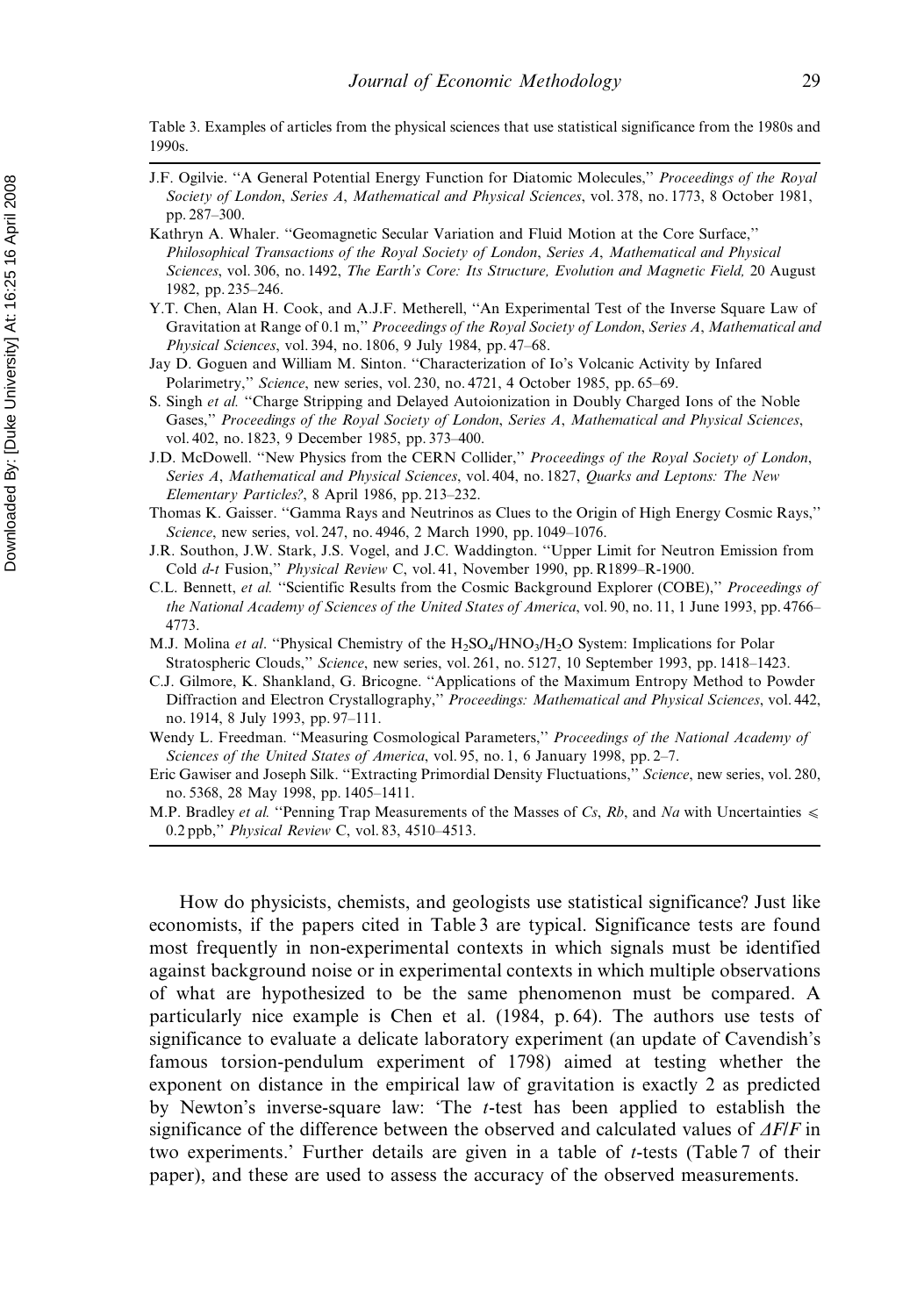The example is interesting, in part, because it illustrates the importance to physics of discrepancies too small to affect most practical applications. The experiment aims to discriminate between theories in a domain in which their predictions are not practically different, but are nonetheless scientifically different. How should these physicists define a loss function?

In this case, as in a number of other cases that we examined in detail, the researchers do not mistake the statistical significance or accuracy of the measurement for the significance of the physical measurement. (As we argued in section 2, there is little evidence that economists systematically commit this error either.) But they do use tests of statistical significance as a measure of the strength of a signal relative to the noise.<sup>25</sup>

Real science uses significance tests, but clearly there is a hierarchy in which physics and chemistry use them less frequently than cosmology, and much less frequently than biology, medicine, and economics. The difference lies not in the legitimacy of significance tests as scientific tools, but in material differences among the disciplines. Significance testing is used most in situations in which signal extraction is critical. Such situations arise most frequently (as in cosmology or economics) when experimentation is not possible or in experimental situations (as with Chen et al.'s torsion-pendulum experiments) where effects are small and perfect shielding from disturbing influences impossible.

Acknowledging McCloskey as the source of their maintained hypothesis, Keuzenkamp and Magnus (1995, pp. 20–21) famously challenged economists to give an example of 'a paper that contains significance tests which significantly changed the way that economists think about some proposition' (see McCloskey and Ziliak 1996, pp. 111–112; Ziliak and McCloskey 2004a, p. 543; cf. Summers 1991). When significance tests are seen appropriately as measures of signal strength, Keuzenkamp and Magnus's challenge appears to be rather beside the point. The statistical tests in Chen et al.'s torsion-pendulum experiments are used not to assess the theory of gravitation *per se*, but to assess the quality of the observations relative to the assumed statistical model. The measurements contribute to the weight of evidence about the inverse-square law, but no single measurement or experiment – and, therefore, no one test of statistical significance – is likely to be decisive. The role of significance tests is a modest one. Stigler (1999, pp. 364–365) reports that individual measures of the speed of light have not only varied through time but the confidence intervals around the different measures do not always overlap, much less converge. He attributes this phenomenon (of which there are other examples) to the fact that simplified error models based on in-sample variability tell only part of the story, where often other sources of error prove to be more important (cf. McCloskey and Ziliak 1996, p. 112). That other sources of error sometimes dominate statistical noise does not, however, warrant ignoring the noise nor does it militate against specification tests, which are tests of statistical significance used to detect errors – both statistical (such as departures from normality) and non-statistical (such as structural breaks).

To understand that a measure of statistical significance does not of its nature decide for or against a substantive hypothesis does not mean either that the tests are useless or that empirical evidence in which they play a key role is not influential. Dominant professional opinion has shifted with respect to many economic phenomena based on accumulated empirical evidence: for example, with respect to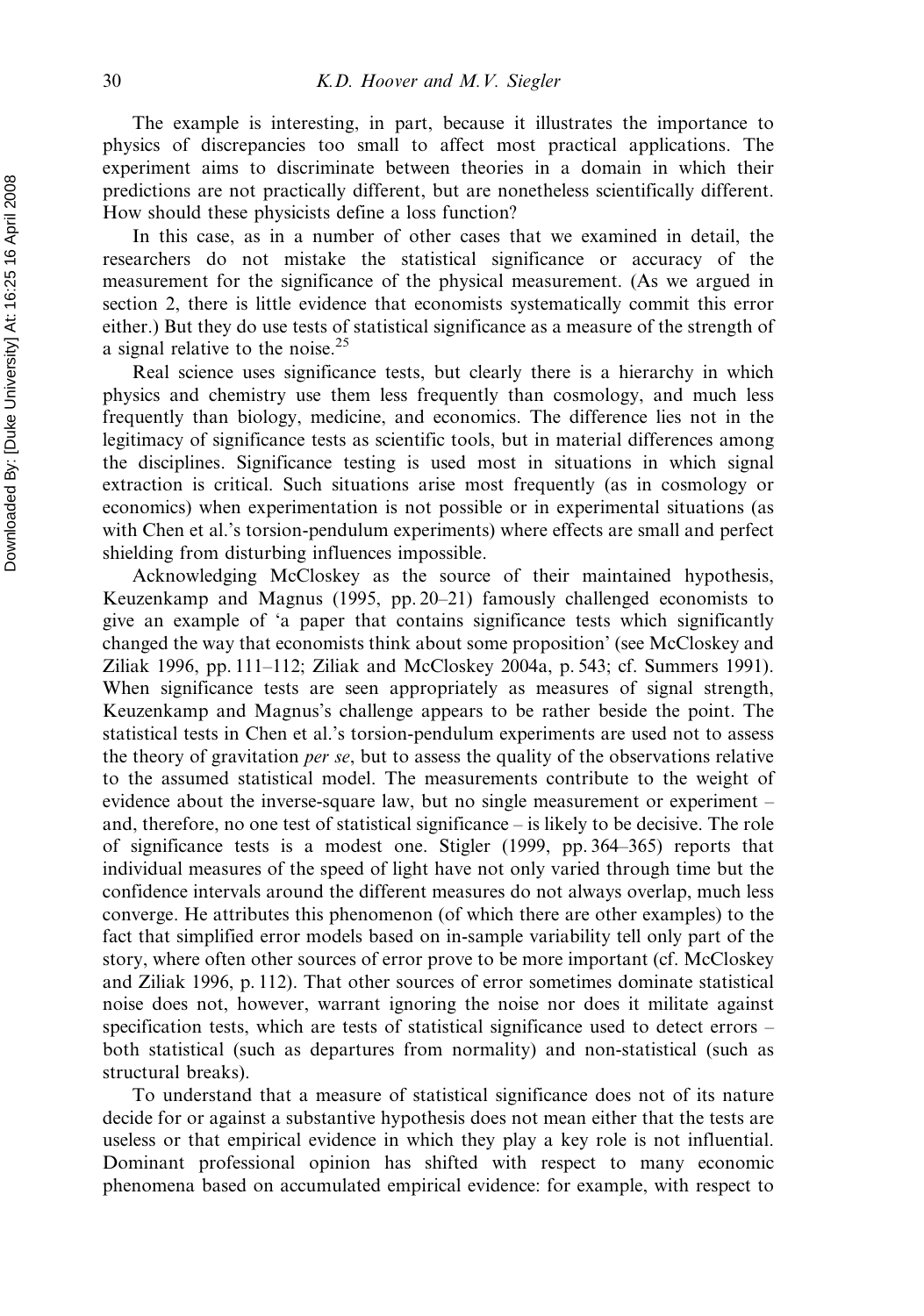the interest elasticity of the demand for money, the nature of the Phillips curve, or the stickiness of aggregate prices. Papers that used tests of statistical significance as tools to assess the accuracy of their measurements relative to the assumed model of the errors, contributed to the weight of the evidence in these cases. Economics is no different from physics in this regard.

## 5 Apocalypse now?

McCloskey's analysis of the state of significance testing in economics is apocalyptic:

Econometric testing, as against estimation, is not worth anything at all. Its marginal product is zero. (McCloskey 1992, p. 242)

Almost all econometric fittings have to be done over again. All of them … all the work of the elders has been wasted … Eminent statisticians and many econometricians declare statistical significance to be bankrupt. Yet scientific practice does not change at all. (McCloskey 1992, p. 361, cf. 1994, p. 24 and 2000, p. 204)

And her advice has the direct simplicity of the Old Testament prophet:

You go figure. But when figuring don't use statistical significance. (McCloskey 1992, p. 361)

Our message is this: Take comfort, things are not so dark as all that.

### Acknowledgements

We thank Deirdre McCloskey for email discussions and, with Stephen Ziliak, for providing us with the individual scores from their 1980s survey and for the individual scores broken down by question for the 1990s survey. We thank: Ryan Brady, for research assistance; and Paul Teller, A. Colin Cameron, Thomas Mayer, Clinton Greene, John Henry, Stephen Perez, Roger Backhouse, and four anonymous referees, for valuable comments on earlier drafts. We also appreciate the comments received when the paper was presented to the University of California, Davis Macroeconomics Workshop, the 2006 conference of the International Network for Economic Method, and a departmental seminar at the University of Kansas.

### Notes

- 1. Other writings on this topic include the second edition of The Rhetoric (McCloskey 1998) as well as McCloskey (1985b, 1992, 1994, 1995a,b, 1997, 1999, 2002, 2005), McCloskey and Zecher (1984), McCloskey and Ziliak (1996), and Ziliak and McCloskey (2004a,b).
- 2. McCloskey and Ziliak (1996, pp. 99–101) offer an analysis of econometrics textbooks as additional evidence that the answer to this question is, yes. Since their analysis concentrates heavily on a reading of Johnston's (1972) econometrics textbook, its flaws can be demonstrated only through a very detailed examination of the original text as well as McCloskey and Ziliak's claims about it. To save space, we have omitted it. Our analysis is, however, available in section 3 of the earliest working-paper version of the current article (dated 20 August 2005) at www.econ.duke.edu/ $\nu$ kdh9/research.html.
- 3. A complete list of the omitted papers with annotations to the criteria of inclusion can be found at www.econ.duke.edu/ $\sim$ kdh9/research.html. We do not mean to imply that their failure to include all of the relevant papers would necessarily change their results (or our arguments or conclusions) in any meaningful way. As we discuss below, their survey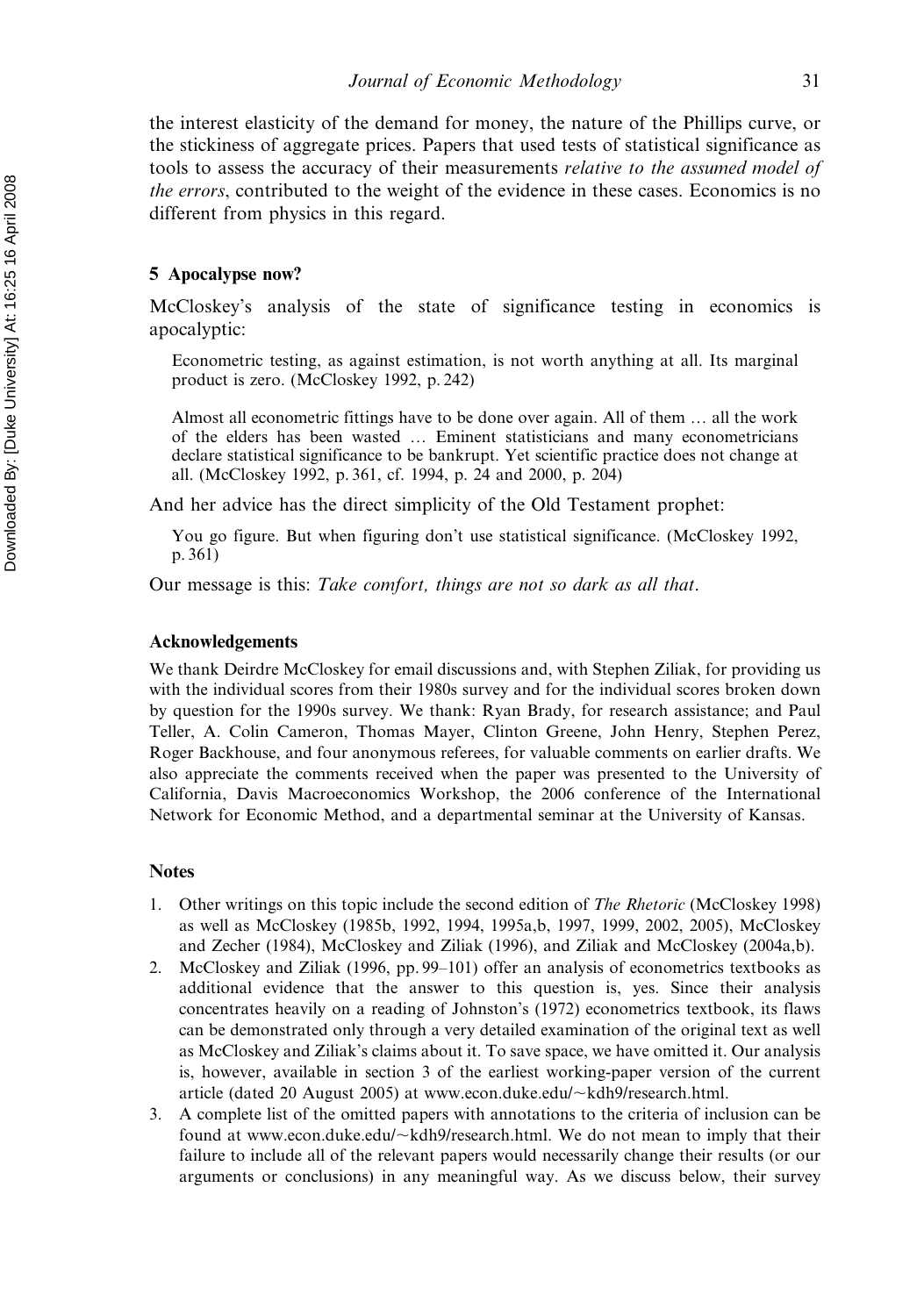design and implementation are so critically flawed that any conclusions they reach are meaningless, regardless of the sample. The omission of these papers is only emblematic.

- 4. It is unclear why Ziliak and McCloskey chose to group authors in ranges rather than to report individual scores.
- 5. For the 1980s, there are 182 articles. Woodbury and Spiegelman (1987) scored 7 out of 19 and ranked the 41st percentile of papers in the 1980s (i.e. 41% scored 7 or less). Darby (1984) scored either 2 or 3 and is in the 8th or 4th percentile (the latter a seven-way tie for last place). The ambiguity arises because McCloskey and Ziliak's score sheet reports 3 yes and 17 no for Darby's article, but there are only 19 questions. For the 1990s, there are 137 articles. Bernanke and Blinder (1992) score 8 (58th percentile); Becker, Grossman, and Murphy (1994) score 6 (30th percentile); Bernheim and Wantz (1995) score 1 (last place and the 1st percentile).
- 6. An additional reference to statistical significance (Darby 1984, p. 315) essentially states that a change in specification did not result in an estimate of the coefficient on  $CD<sub>t</sub>$  outside its confidence interval in Equation (12), therefore not triggering any reassessment of the economic interpretation of that equation.
- 7. Ziliak and McCloskey's position is not fully consistent. We agree that 'a poorly fit correlation with the expected sign would say nothing' (Ziliak and McCloskey 2004a, p. 539). Yet, the conclusion that McCloskey draws from her inaccurate recounting of a study of the affect of aspirin on heart attacks is that the size of the measured effect matters even when estimates are statistically insignificant (see section 3.2 below). And if the 'oomph' matters, so does its direction. McCloskey would surely not advocate aspirin as a prophylactic against heart attacks if the correlation between aspirin and heart attacks were positive, though statistically insignificant.
- 8. Ziliak and McCloskey (2004a, p. 541) continue: 'But their way of finding the elasticities is erroneous.' The charge is never substantiated by pointing out the particular errors. Be that as it may, whether Becker et al. are right or wrong on this point has no bearing on the central question of whether they confuse economic and statistical significance.
- 9. A similar discussion of a different specification, couched in economic terms, is found on p. 408. And, despite Ziliak and McCloskey's having scored Becker et al., as not conducting any simulations (see question 17 of Table 1), a small simulation is reported on p. 409.
- 10. Ziliak and McCloskey (2004a, pp. 530–531) completely misread Edgeworth, when they attempt to enlist him as an ally. It is Jevons who takes the position that 'size matters', and Edgeworth who argues that we must attend to statistical significance. Yes, Edgeworth distinguishes between economic and statistical significance, but Ziliak and McCloskey miss his point when they assert that he corrects Jevons for ignoring an economically, as opposed to a statistically, significant difference of 3% or 4% in the volume of commercial bills in different quarters. Edgeworth (1885, p. 208) writes: 'Professor Jevons must be understood to mean that such a difference may for practical purposes be neglected. But for the purposes of science, the discovery of a difference in condition, a difference of 3 per cent. and much less may well be important.' Edgeworth did not dispute Jevons's judgment that 3% to 4% is economically small or criticize him for it. Rather he argued that science may care about differences that are not of practical (i.e. economic) importance. To underwrite that view, he conducted a test of *statistical* significance: after correcting for a secular increase in the volume of bills, he found that the means of the first and second secular increase in the volume of bills, he found that the means of the first and second<br>quarters differed by an amount equal to about 0.8 times the modulus  $(0.8 = 2.5/\sqrt{10.5})$  or, in modern terminology, by 1.1 standard deviations. Edgeworth concluded: 'There is, therefore, ''no great difference,''' as Professor Jevons says; still a slight indication of a real law – enough to require the continuation of the inquiry, if the subject repaid the trouble.' Far from contradicting Jevons on the matter of economic importance, Edgeworth found that the differences were not statistically significant by his usual standard of two to three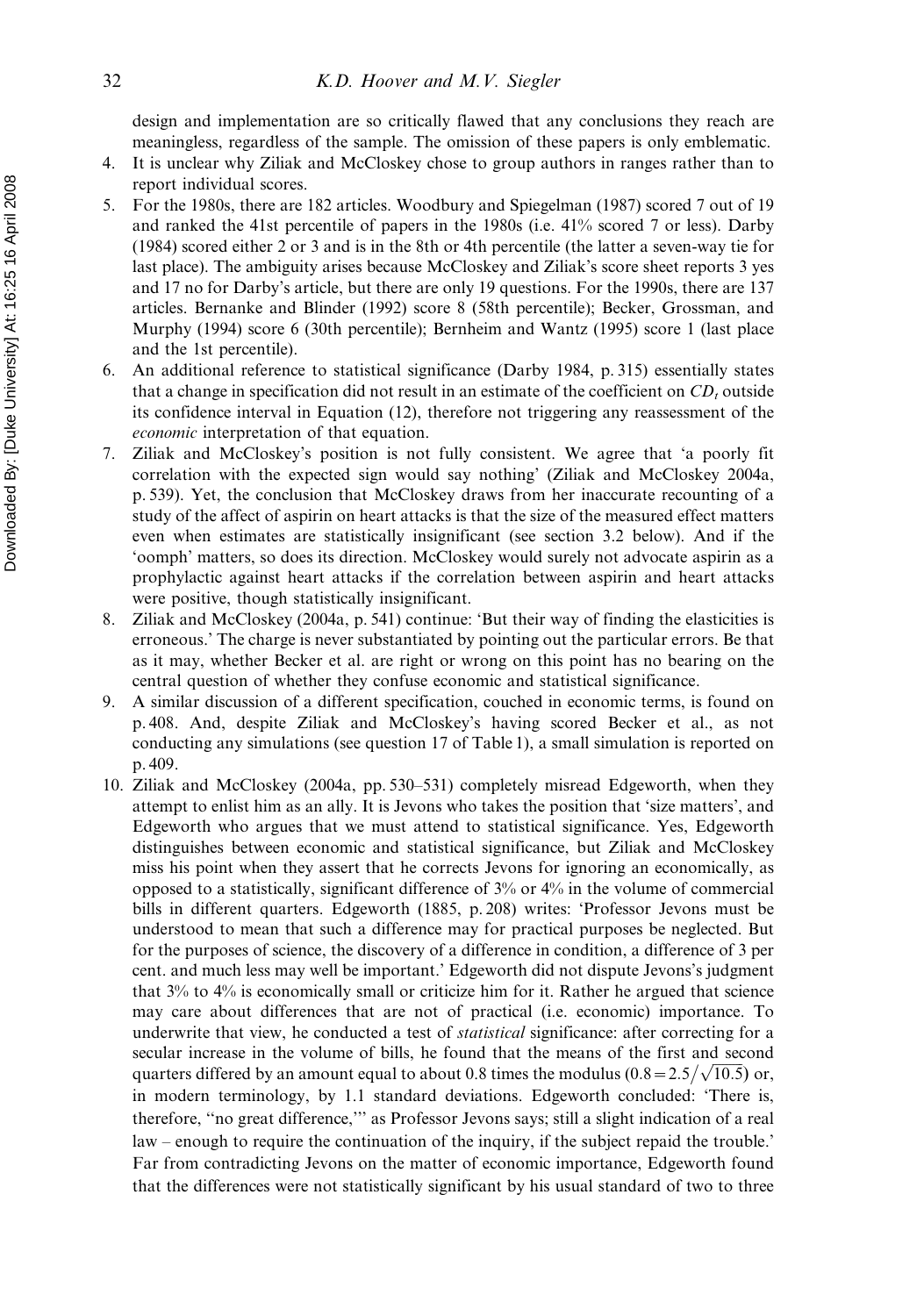times the modulus; nevertheless, the result, he believed, was significant enough that it might encourage economic scientists to investigate further, even if it would not repay the trouble of a practical man. His caveat about a slight indication of a real law reflects the intuition that, as we might now put it, a p-value of 0.21 could fall into the acceptance region for a researcher who placed a high value on detecting faint signals. (Edgeworth (1885, p. 201) provides another example of an economically small difference that, because it is statistically significant, should not be neglected scientifically.)

- 11. Ronald Aylmer Fisher, who is an object of McCloskey's (1998, p. 112; see also Ziliak and McCloskey 2004a, pp. 530–531, 542–544) special scorn, clearly understands the conventional nature of the customary 5% size: 'it is convenient to take [a size of 5% or critical value of 1.96] as a limit in judging whether a deviation is to be considered significant or not. Deviations exceeding twice the standard deviation are thus formally regarded as significant' (Fisher 1946, p. 44). Ziliak and McCloskey (2004a, p. 531) imply that Fisher has contradicted himself or, at least, shifted ground in moving from convenient in one sentence to formally regarded in the next. We view Fisher as declaring a pragmatic convention, using formally in the sense of '''[A]s a rule''; under normal circumstances' (Oxford English Dictionary, definition 4.b). Our view is reinforced by the fact that Fisher discusses the implications of a number of test sizes other than 5% in the same passage.
- 12. According to the study in question, 'the external Data Monitoring Board of the Physician's Health Study took the unusual step of recommending the early termination of the randomized aspirin component of the trial, primarily because of a statistically extreme beneficial effect on nonfatal and fatal myocardial infarction had been found. The Board cites the difference in total myocardial infarction between the aspirin and the placebo group as having a statistical significance measured by  $p<0.00001$  – i.e., extremely significant (Hennekens et al., 1988, p. 262, Table 1, emphasis added). McCloskey based her interpretation on secondary sources rather than the original study (email McCloskey to Kevin D. Hoover, July 31, 2003). McCloskey was apparently misled by the statements in a letter to the editor of the New England Journal of Medicine stating that 'researchers found the results so positive that they ethically did not feel they should withhold aspirin's benefits from the control placebo group' and, in a news report (FDA Consumer January– February 1994), that '[t]here was, however, no significant difference between the aspirin and placebo groups in number of strokes … or in overall deaths from cardiovascular disease' (both cited in the previously cited email). But 'positive' need not mean, as McCloskey takes it, large and statistically insignificant nor are heart attacks the same thing as strokes or overall deaths from cardiovascular disease.
- 13. McCloskey (1985b, p. 202) was more moderate and more correct when she noted that this claim does not hold when the true hypothesis is 'literally zero' – see also section 3.5 below.
- 14. Information criteria, such as the Bayesian Information Criterion (BIC) can be used to avoid such idiosyncratic preferences, since in an situation in which tests are nested, the BIC essentially acts to lower the significance level as sample size increases.
- 15. Savage used this term to explain the limits on his own preferred sort of personalist Bayesian statistics, which he regarded as 'a natural late development of the Neyman-Pearson ideas' (see Keuzenkamp 2000, pp. 84–86 for the citation and discussion).
- 16. Newton did use statistical ideas in assessing historical evidence, but seems to have forgone applying them to a problem of practical personal gain in assessing the quality of the coinage while Master of the Mint (Stigler 1999, pp. 394–397).
- 17. Elliott and Granger (2004, p. 549) make the point that the degree of bending of starlight in Arthur Eddington's famous observations of the eclipse in 1919 was too small to matter practically, yet nevertheless served to distinguish Einstein's from Newton's mechanics. Ziliak and McCloskey's (2004b, pp. 668–669) riposte that Eddington did not use statistics misses the point: Elliott and Granger never said that he did, nor need they even have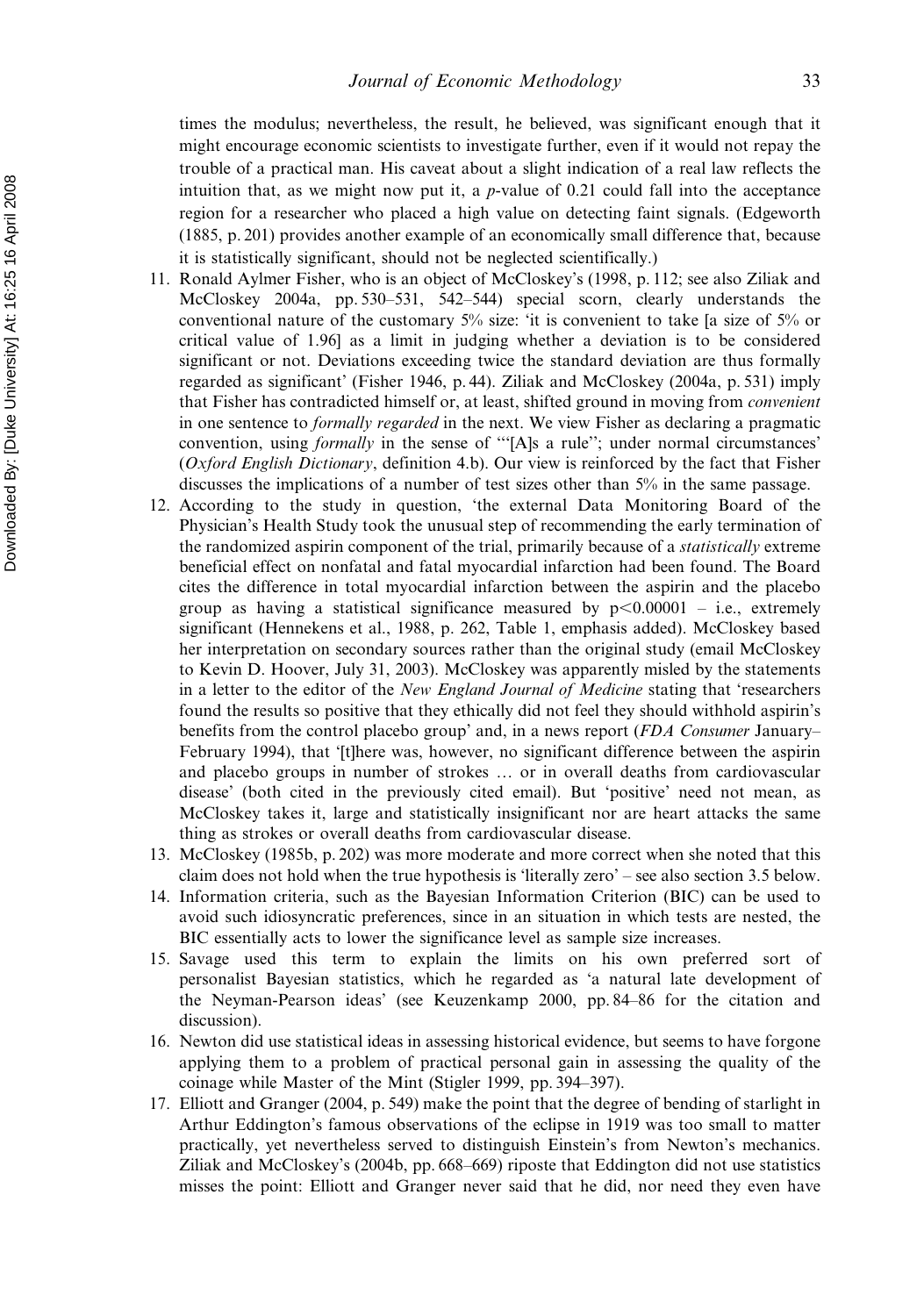believed it implicitly, since the argument about loss functions is more general than statistics. Kruskal (1968b, p. 218) points out that many objections to *statistical* inference apply 'equally to any mode of analysis – formal, informal, or intuitive.'

- 18. McCloskey (2002, pp. 37–38) certainly claims that economics is more worldly than mathematics, which she regards not as a science, but as 'a kind of abstract art,' though not to be disdained for that.
- 19. Feynman (1985, p. 7) cites, as one of many examples, measurements of Dirac's number, which are accurate to the 11th decimal place (more precisely,  $4 \times 10^{-9}$ %), the equivalent of measuring the distance between New York and Los Angeles to the width of a human hair. Feynman cites the accuracy of this result, about five times more accurate than the predictions of the relevant theory, not for any gain or loss that it implies, but for the beauty of the conformity of theory and observation.
- 20. On the economy of research, see Wible (1994, 1998); on Peirce as a statistician, see Stigler (1999, chap. 10).
- 21. The search terms were: 'confidence interval(s),' 'error band(s),' '2 (two) standard error(s),'  $2$  (two) standard deviation(s). The numbers for the *American Economic Review* are not strictly comparable to McCloskey and Ziliak's surveys which exclude articles from the Papers and Proceedings (May) numbers and shorter articles.
- 22. She is inconsistent. In other moods, McCloskey (2002, pp. 30, 32) berates economists for dismissing metaphysics.
- 23. Data mining is discussed in detail in Hoover (1995) and Hoover and Perez (2000). On the one hand, McCloskey condemns data mining; on the other hand, McCloskey (1985a, pp. 139–140; 1985b, p. 201) cites favourably Leamer's (1978) analysis of specification search and his (1983) 'extreme-bounds analysis.' Both involve data mining. Oddly, Ziliak and McCloskey (score sheets for 2004a, personal communication) omit both Leamer's (1983) article and McAleer, Pagan, and Volcker's (1985) rebuttal, both of which appeared in the American Economic Review and meet the criteria for their survey of articles from the 1990s. Similarly, Cooley and LeRoy's (1981) application of extreme-bounds analysis to money demand, which is itself favorably cited by McCloskey (1985a, p. 140), is omitted from the survey of the 1980s. More oddly still, in light of the favorable evaluation of extreme-bounds analysis, Levine and Renelt's (1992) article, which is a straightforward application of extreme-bounds to cross-country growth regressions, scores only 3 out of 19 in the 1990s survey – the third worst performance on their survey in the 1990s.
- 24. The key words were 'statistically significant,' 'statistical significance,' 'significance test,' 'test of significance,' 'significance tests,' 'tests of significance,' 't-test,' ''F-test,' and 'chi squared.'
- 25. Additional evidence is found in Staley (2004), who discusses the use of significance tests in high-energy physics in considerable detail.

### References

- Becker, G.S., Grossman, M., and Murphy, K.M. (1994), ''An Empirical Analysis of Cigarette Addiction,'' American Economic Review, 84(3), 396–418.
- Bernanke, B.S., and Blinder, A.S. (1992), ''The Federal Funds Rate and the Channels of Monetary Transmission,'' American Economic Review, 82(4), 901–921.
- Bernheim, B.D., and Wantz, A. (1995), ''A Tax-Based Test of the Dividend Signaling Hypothesis,'' American Economic Review, 85(3), 532–551.
- Blank, R.M. (1991), ''The Effects of Double-Blind versus Single-Blind Reviewing: Experimental Evidence in the American Economic Review'', 81(5), 1041–1067.
- Chen, Y.T., Cook, A.H., and Metherell, A.J.F. (1984), ''An Experimental Test of the Inverse Square Law of Gravitation at Range of 0.1 m," Proceedings of the Royal Society of London, Ser. A (Mathematical and Physical Sciences), 394(1806), 47–68.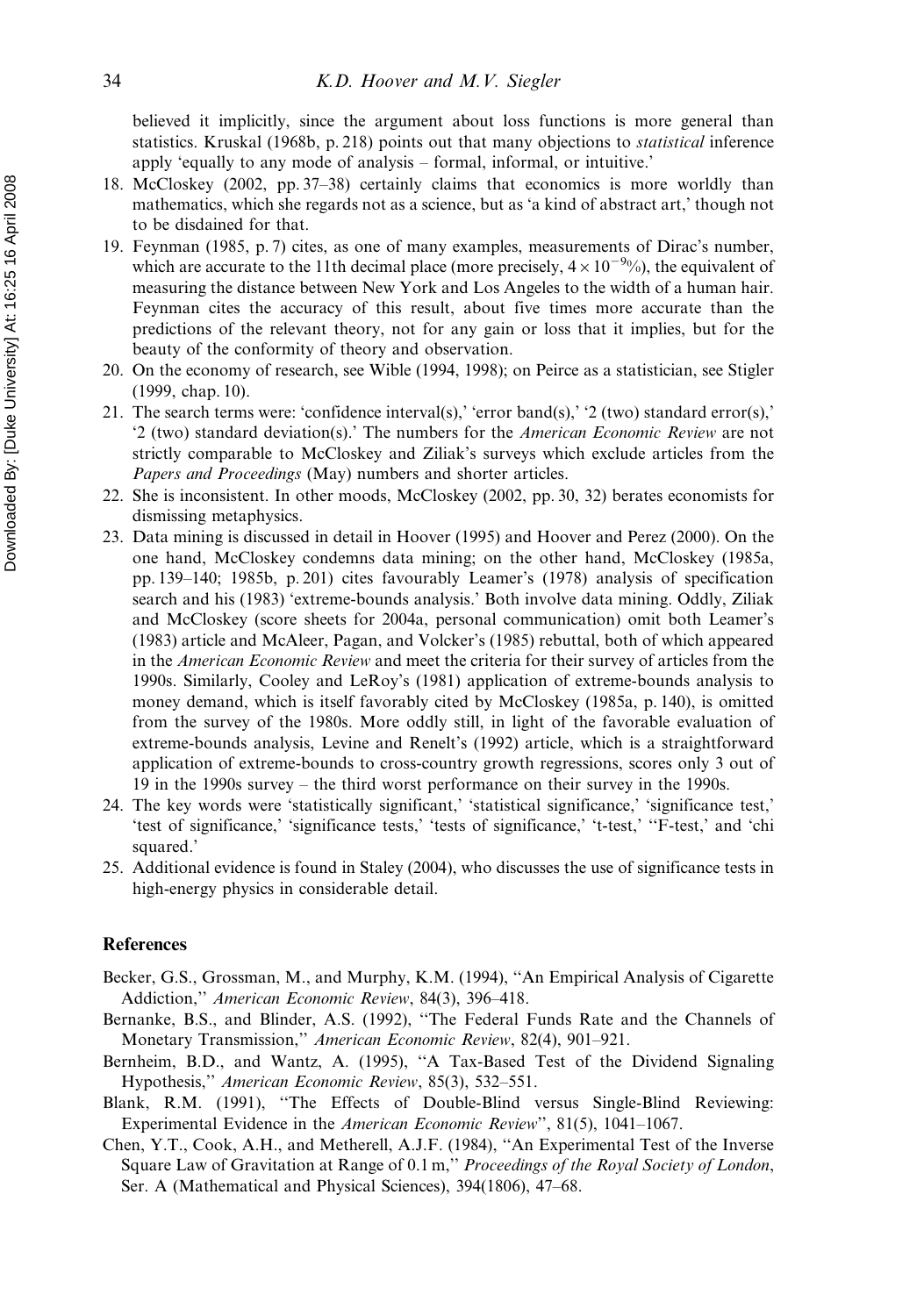- Cooley, T.F., and LeRoy, S.F. (1981), ''Identification and Estimation of the Money Demand,'' American Economic Review, 71(5), 825–844.
- Darby, M.R. (1984), ''The U.S. Productivity Slowdown: A Case of Statistical Myopia,'' American Economic Review, 74(3), 301–322.
- Economist (2004), ''Signifying Nothing?,'' The Economist, 370(8360) January 31, 2004, 71.
- Edgeworth, F.Y. (1885), "Methods of Statistics," Jubilee Volume of the Statistical Society, Royal Statistical Society of Britain, pp. 181–217.
- Elliott, G., and Granger, C.W.J. (2004), ''Evaluating Significance: Comments on 'Size Matters','' Journal of Socio-Economics, 33(5), 547–550.
- Feynman, R.P. (1985), Surely You're Joking, Mr. Feynman, New York: Norton.
- Fisher, R.A. (1946), Statistical Methods for Research Workers (10th ed.), Edinburgh: Oliver and Boyd.
- Fogel, R.W. (1964), Railroads and American Economic Growth: Essays in Econometric History, Baltimore: Johns Hopkins Press.
- Haavelmo, T. (1944), "The Probability Approach in Econometrics," Econometrica, 12(Supplement), 1–115.
- Hendry, D.F. (1980), "Econometrics: Alchemy or Science?," in *Econometrics: Alchemy or* Science (2nd ed.), Oxford: Blackwell, pp. 1–28.
- Hendry, D.F., and Krolzig, H.-M. (1999), ''Improving on 'Data Mining Reconsidered' by K.D. Hoover and S.J. Perez,'' Econometrics Journal, 2(2), 202–218.
- Hendry, D.F., and Krolzig, H.-M. (2004), ''Automatic Model Selection: A New Instrument for Social Science,'' Electoral Studies, 23, 525–544.
- Hennekens, C.H., et al. (1988), ''Preliminary Report: Findings from the Aspirin Component of the Ongoing Physicians' Health Study,'' New England Journal of Medicine, 318(4), 262–264.
- Hoover, K.D. (1994), ''Econometrics as Observation: The Lucas Critique and the Nature of Econometric Inference," Journal of Econometric Methodology, 1(1), 65–80.
- Hoover, K.D. (1995), ''In Defense of Data Mining: Some Preliminary Thoughts,'' in Monetarism and the Methodology of Economics: Essays in Honour of Thomas Mayer, eds. K.D. Hoover and S.M. Sheffrin, Aldershot: Edward Elgar, pp. 242–257.
- Hoover, K.D. (2001), Causality in Macroeconomics, Cambridge: Cambridge University Press.
- Hoover, K.D., and Perez, S.J. (1999), ''Data Mining Reconsidered: Encompassing and the General-to-Specific Approach to Specification Search,'' Econometrics Journal, 2(2), 167–191.
- Hoover, K.D., and Perez, S.J. (2000), "Three Attitudes Towards Data Mining," Journal of Economic Methodology, 7(2), 195–210.
- Hoover, K.D., and Perez, S.J. (2004), ''Truth and Robustness in Cross Country Growth Regressions,'' Oxford Bulletin of Economics and Statistics, 66(5), 765–798.
- Horowitz, J.L. (2004), "Comments on 'Size Matters'," Journal of Socio-Economics, 3(5), 551–554.
- Johansen, S. (2006), ''Confronting the Data,'' in Post Walrasian Macroeconomics, ed. D. Colander, Cambridge: Cambridge University Press, pp. 287–300.
- Johnston, J. (1972), Econometric Methods (2nd ed.), New York: McGraw-Hill.
- Kahn, J.A., Landsburg, S.E., and Stockman, A.C. (1996), "The Positive Economics of Methodology,'' Journal of Economic Theory, 68(1), 64–76.
- Keuzenkamp, H.A. (2000), Probability, Econometrics, and Truth, Cambridge: Cambridge University Press.
- Keuzenkamp, H.A., and Magnus, J. (1995), ''On Tests and Significance in Econometrics,'' Journal of Econometrics, 67(1), 5–24.
- Krolzig, H.-M., and Hendry, D.F. (2001), ''Computer Automation of General-to-Specific Model Selection Procedures,'' Journal of Economic Dynamics and Control, 25(6–7), 831–866.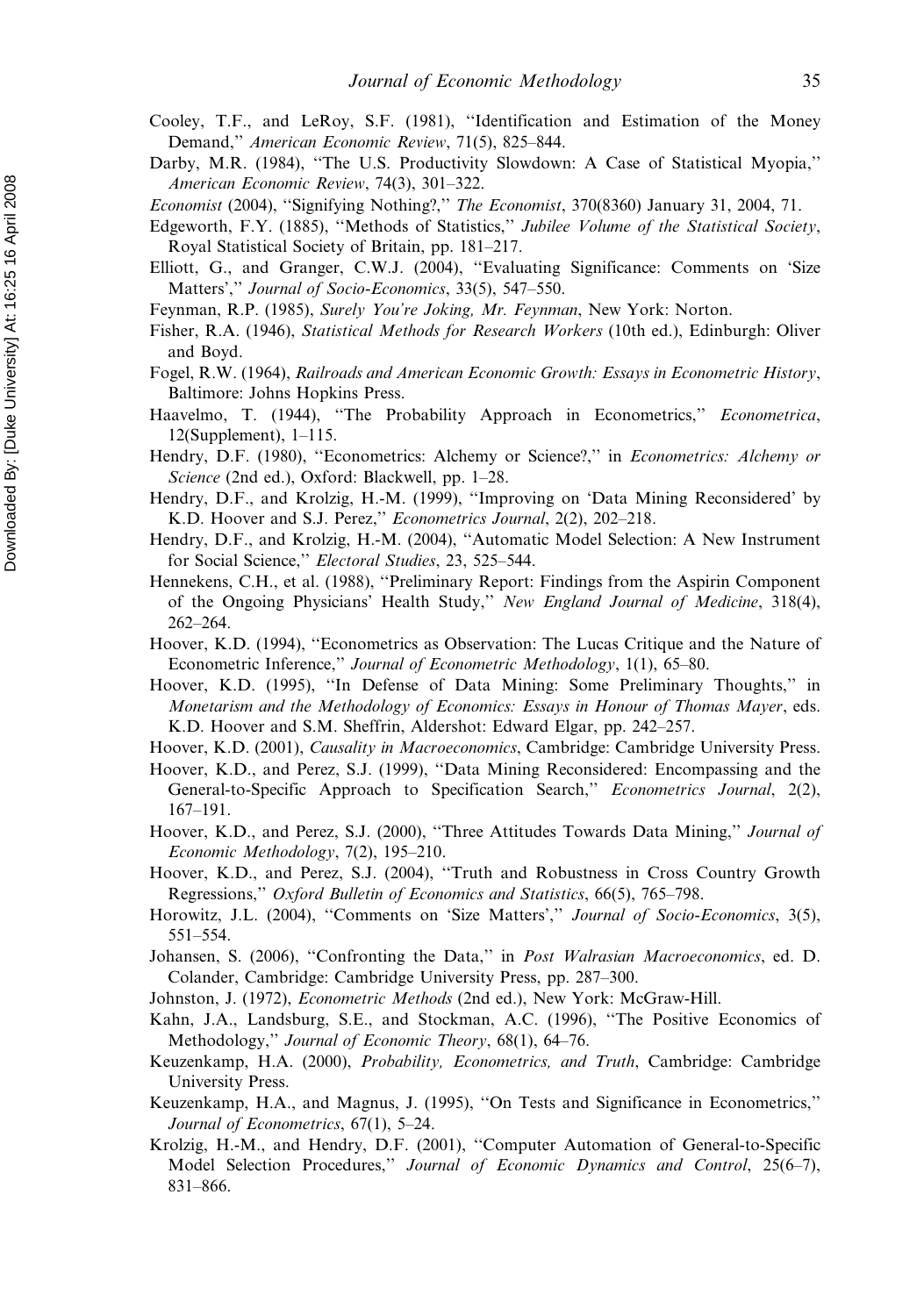- Kruskal, W.H. (1968a), ''Tests of Significance,'' in International Encylopedia of Social Sciences (Vol. 14), ed. D. Sills, New York: Macmillan and Free Press, pp. 238–250.
- Kruskal, W.H. (1968b), ''Statistics: The Field,'' in International Encylopedia of Social Sciences (Vol. 15), ed. D. Sills, New York: Macmillan and Free Press, pp. 206–224.
- Leamer, E.E. (1978), Specification Searches: Ad Hoc Inference with Nonexperimental Data, Boston: John Wiley.
- Leamer, E.E. (1983), "Let's Take the Con out of Econometrics," American Economic Review, 73(1), 31–43.
- Levine, R., and Renelt, D. (1992), ''A Sensitivity Analysis of Cross-Country Growth Regressions,'' American Economic Review, 82(4), 942–963.
- Lovell, M.C. (1983), "Data Mining," Review of Economics and Statistics, 65(1), 1-12.
- Mayo, D. (1996), *Error and the Growth of Experimental Knowledge*, Chicago: University of Chicago Press.
- McAleer, M., Pagan, A.F., and Volker, P.A. (1985), ''What Will Take the Con out of Econometrics,'' American Economic Review, 75(3), 293–307.
- McCloskey, D.N. (1985a), The Rhetoric of Economics (1st ed.), Madison: University of Wisconsin Press.
- McCloskey, D.N. (1985b), ''The Loss Function Has Been Mislaid: The Rhetoric of Significance Tests,'' American Economic Review, 75(2), 201–205.
- McCloskey, D.N. (1992), ''Other Things Equal: The Bankruptcy of Statistical Significance,'' Eastern Economic Journal, 18(3), 359–361.
- McCloskey, D.N. (1994a), Knowledge and Persuasion in Economics, Cambridge: Cambridge University Press.
- McCloskey, D. (1994b), ''How Economists Persuade,'' Journal of Economic Methodology, 1(1), 15–32.
- McCloskey, D.N. (1995a), ''The Insignificance of Statistical Significance,'' Scientific American, 272(4), 32–33.
- McCloskey, D.N. (1995b), ''Computation Outstrips Analysis,'' Scientific American, 272(7), 26.
- McCloskey, D.N. (1997), ''Other Things Equal: Aunt Deirdre's Letter to a Graduate Student,'' Eastern Economic Journal, 23(2), 241–244.
- McCloskey, D.N. (1998), The Rhetoric of Economics (2nd ed.), Madison, WI: University of Wisconsin Press.
- McCloskey, D.N. (1999), ''Other Things Equal: Cassandra's Open Letter to Her Economist Colleagues,'' Eastern Economic Journal, 25(3), 357–363.
- McCloskey, D. (2000), How to be Human Though an Economist, Ann Arbor: University of Michigan Press.
- McCloskey, D.N. (2002), The Secret Sins of Economics, Chicago, IL: Prickly Paradigm Press. www.prickly-paradigm.com/paradigm4.pdf.
- McCloskey, D.N. (2005), ''The Trouble with Mathematics and Statistics in Economics,'' unpublished typescript, University of Illinois, Chicago and Erasmus University Rotterdam.
- McCloskey, D.N., and Zecher, J.N. (1984), ''The Success of Purchasing Power Parity,'' in A Retrospective on the Classical Gold Standard, 1821–1931, eds. M.D. Bordo and A.J. Schwartz, Chicago: University of Chicago Press and the National Bureau of Economic Research, pp. 121–170.
- McCloskey, D.N., and Ziliak, S.T. (1996), ''The Standard Error of Regressions,'' Journal of Economic Literature, 34(1), 97–114.
- Mizon, G.E. (1995), ''Progressive Modelling of Economic Time Series: The LSE Methodology," in *Macroeconometrics: Developments, Tensions, and Prospects*, ed. K.D. Hoover, Dordrecht: Kluwer, pp. 107–170.
- Morgan, M.S. (1990), The History of Econometric Ideas, Cambridge: Cambridge University Press.